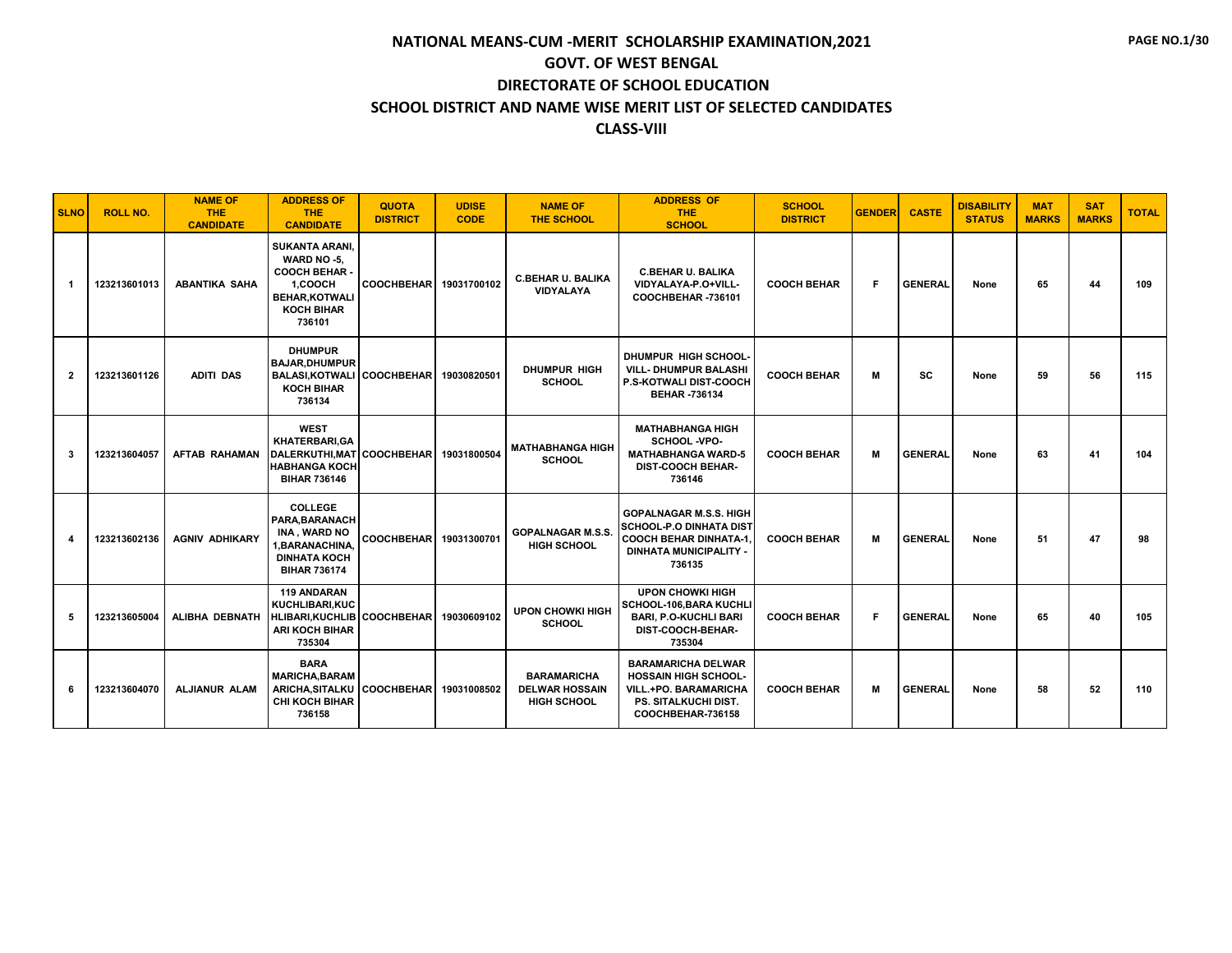| <b>SLNO</b> | <b>ROLL NO.</b> | <b>NAME OF</b><br><b>THE</b><br><b>CANDIDATE</b> | <b>ADDRESS OF</b><br><b>THE</b><br><b>CANDIDATE</b>                                                                         | <b>QUOTA</b><br><b>DISTRICT</b> | <b>UDISE</b><br><b>CODE</b> | <b>NAME OF</b><br><b>THE SCHOOL</b>                         | <b>ADDRESS OF</b><br><b>THE</b><br><b>SCHOOL</b>                                                                                           | <b>SCHOOL</b><br><b>DISTRICT</b> | <b>GENDER</b> | <b>CASTE</b>   | <b>DISABILITY</b><br><b>STATUS</b> | <b>MAT</b><br><b>MARKS</b> | <b>SAT</b><br><b>MARKS</b> | <b>TOTAL</b> |
|-------------|-----------------|--------------------------------------------------|-----------------------------------------------------------------------------------------------------------------------------|---------------------------------|-----------------------------|-------------------------------------------------------------|--------------------------------------------------------------------------------------------------------------------------------------------|----------------------------------|---------------|----------------|------------------------------------|----------------------------|----------------------------|--------------|
| 7           | 123213604097    | AMLAN ADHIKARY                                   | <b>NO.KANFATA.MAT</b><br><b>HABHANGA KOCH</b><br><b>BIHAR 736146</b>                                                        | COOCHBEHAR 19031112502          |                             | KUKTIKATA D.K. HIGH<br><b>SCHOOL</b>                        | KUKTIKATA D.K. HIGH<br>SCHOOL-VILL-KUTIKATA<br>PO-KANEATA DIST-COOCH<br><b>BEHAR-736146</b>                                                | <b>COOCH BEHAR</b>               | М             | <b>GENERAL</b> | None                               | 62                         | 45                         | 107          |
| 8           | 123213606059    | <b>ANIKET BARMAN</b>                             | <b>CHAMTA,COLONY</b><br><b>CHAMTA, TUFANG</b><br>ANJ KOCH BIHAR<br>736159                                                   | COOCHBEHAR 19031400401          |                             | TUFANGANJ N.N.M.<br><b>HIGH SCHOOL</b>                      | TUFANGANJ N.N.M. HIGH<br><b>SCHOOL-P.O TUFANGANJ</b><br><b>DIST COOCH BEHAR-</b><br>736160                                                 | <b>COOCH BEHAR</b>               | M             | <b>SC</b>      | None                               | 60                         | 35                         | 95           |
| 9           | 123213601181    | <b>ANISHA PARVIN</b>                             | <b>SOUTH</b><br>KHAGRABARI,<br><b>SILIGURI</b><br><b>ROAD.COOCHBE</b><br><b>HAR, KOTWALI</b><br><b>KOCH BIHAR</b><br>736101 | COOCHBEHAR 19031701902          |                             | <b>MAHARANI INDIRA</b><br><b>DEBI BALIKA VI</b>             | <b>MAHARANI INDIRA DEBI</b><br><b>BALIKA VI-PO-COOCH</b><br><b>BEHAR DIST-COOCH</b><br>BEHAR W.NO-19-736101                                | <b>COOCH BEHAR</b>               | F.            | <b>GENERAL</b> | None                               | 67                         | 43                         | 110          |
| 10          | 123213603114    | <b>ANKIT SEN</b>                                 | <b>WARD NO</b><br>02, DINHATA, DINH<br><b>ATA KOCH BIHAR</b><br>736135                                                      | COOCHBEHAR 19031300701          |                             | <b>GOPALNAGAR M.S.S.</b><br><b>HIGH SCHOOL</b>              | <b>GOPALNAGAR M.S.S. HIGH</b><br>SCHOOL-P.O DINHATA DIST<br><b>COOCH BEHAR DINHATA-1.</b><br><b>DINHATA MUNICIPALITY -</b><br>736135       | <b>COOCH BEHAR</b>               | M             | <b>GENERAL</b> | None                               | 67                         | 36                         | 103          |
| 11          | 123213602134    | ANKITA GHOSH                                     | <b>BALARAMPUR</b><br>ROAD,KUCHNI,SA<br><b>HEBGANJ KOCH</b><br><b>BIHAR 736169</b>                                           | COOCHBEHAR 19031300701          |                             | <b>GOPALNAGAR M.S.S.</b><br><b>HIGH SCHOOL</b>              | <b>GOPALNAGAR M.S.S. HIGH</b><br><b>SCHOOL-P.O DINHATA DIST</b><br><b>COOCH BEHAR DINHATA-1</b><br><b>DINHATA MUNICIPALITY -</b><br>736135 | <b>COOCH BEHAR</b>               | F.            | <b>GENERAL</b> | None                               | 61                         | 47                         | 108          |
| 12          | 123213602069    | <b>ANKITA</b><br><b>SUTRADHAR</b>                | SAHEBGANJ.SAH<br><b>EBGANJ, SAHEBG</b><br>ANJ KOCH BIHAR<br>736176                                                          | COOCHBEHAR 19030206304          |                             | <b>SAHEBGANJ JR.HIGH</b><br><b>SCHOOL</b>                   | SAHEBGANJ JR.HIGH<br>SCHOOL-<br>VILL+PO=SAHEBGANJ<br><b>DIST=COOCH BEHAR-</b><br>736176                                                    | <b>COOCH BEHAR</b>               | F.            | <b>GENERAL</b> | None                               | 56                         | 43                         | 99           |
| 13          | 123213601003    | <b>ANKUSH DAS</b>                                | <b>KHARIMALA</b><br><b>KHAGRABARI, NIL</b><br><b>KUTHI</b><br><b>BABURHAT, KOTW</b><br><b>ALI KOCH BIHAR</b><br>736156      | COOCHBEHAR 19031700101          |                             | <b>COOCH BEHAR</b><br><b>RAMBHOLA HIGH</b><br><b>SCHOOL</b> | <b>COOCH BEHAR RAMBHOLA</b><br>HIGH SCHOOL-P.O+DIST-<br>COOCH-BEHAR-736101                                                                 | <b>COOCH BEHAR</b>               | М             | <b>GENERAL</b> | None                               | 66                         | 47                         | 113          |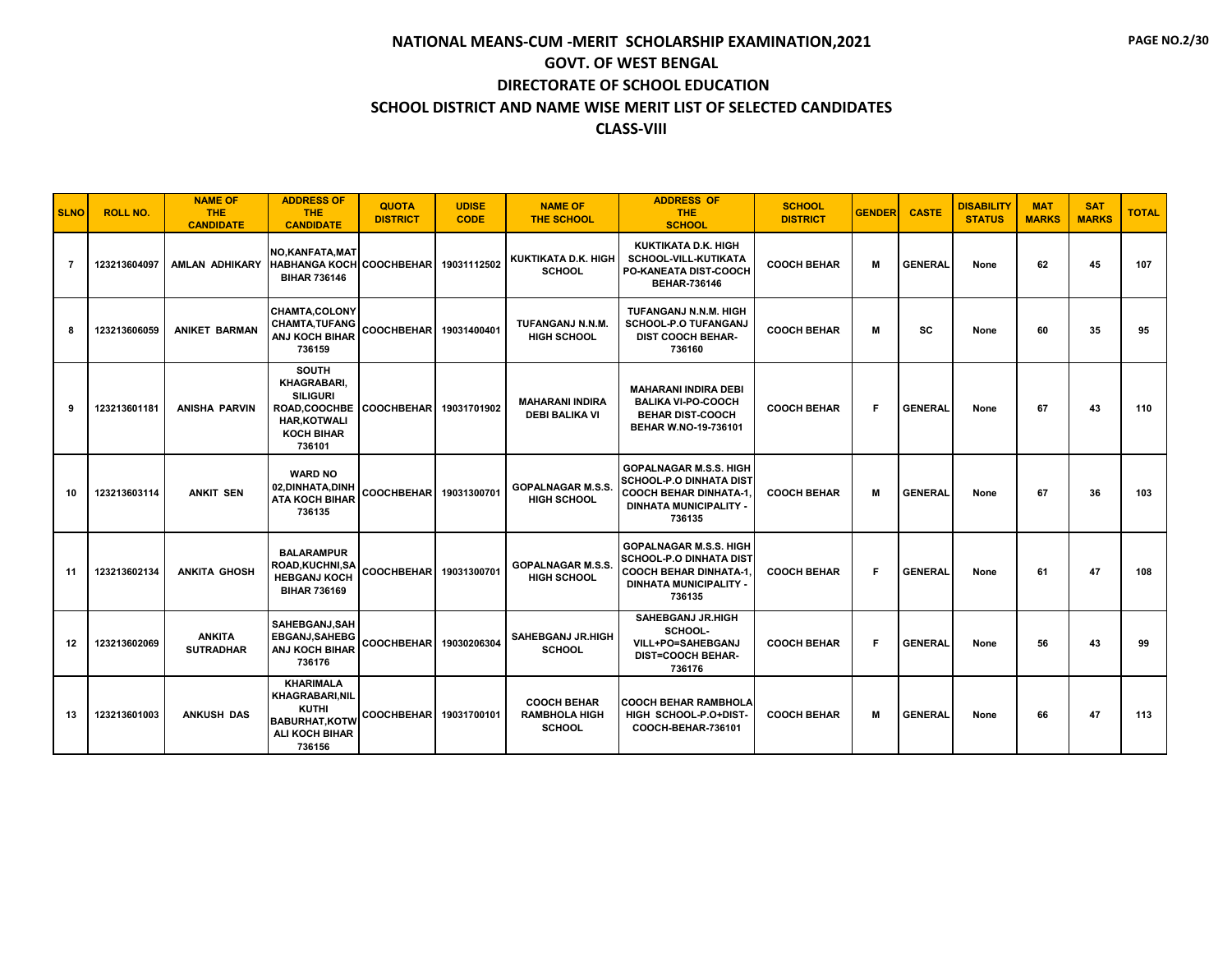| <b>SLNO</b> | <b>ROLL NO.</b> | <b>NAME OF</b><br>THE.<br><b>CANDIDATE</b> | <b>ADDRESS OF</b><br><b>THE</b><br><b>CANDIDATE</b>                                                       | <b>QUOTA</b><br><b>DISTRICT</b> | <b>UDISE</b><br><b>CODE</b> | <b>NAME OF</b><br><b>THE SCHOOL</b>                       | <b>ADDRESS OF</b><br><b>THE</b><br><b>SCHOOL</b>                                                                                           | <b>SCHOOL</b><br><b>DISTRICT</b> | <b>GENDER</b> | <b>CASTE</b>   | <b>DISABILITY</b><br><b>STATUS</b> | <b>MAT</b><br><b>MARKS</b> | <b>SAT</b><br><b>MARKS</b> | <b>TOTAL</b> |
|-------------|-----------------|--------------------------------------------|-----------------------------------------------------------------------------------------------------------|---------------------------------|-----------------------------|-----------------------------------------------------------|--------------------------------------------------------------------------------------------------------------------------------------------|----------------------------------|---------------|----------------|------------------------------------|----------------------------|----------------------------|--------------|
| 14          | 123213606057    | <b>APURBA BARMAN</b>                       | <b>DEOCHARAI.DEO</b><br>CHARAI, TUFANGA<br><b>NJ KOCH BIHAR</b><br>736156                                 | COOCHBEHAR 19030404701          |                             | <b>DEOCHARAI HIGH</b><br><b>SCHOOL</b>                    | <b>DEOCHARAI HIGH SCHOOL</b><br>VILL+P.O DEOCHARAI P.S<br><b>TUFANGANJ DIST</b><br>COOCHBEHAR-736156                                       | <b>COOCH BEHAR</b>               | М             | sc             | None                               | 50                         | 40                         | 90           |
| 15          | 123213602124    | <b>ARIP ALI</b>                            | <b>PATHARSAN.HOK</b><br>ADAHA, SAHEBGA<br><b>NJ KOCH BIHAR</b><br>736168                                  | COOCHBEHAR 19030207201          |                             | <b>BAMANHAT HIGH</b><br><b>SCHOOL</b>                     | <b>BAMANHAT HIGH SCHOOL-</b><br><b>VILL. UTTAR LOWCHAPRA</b><br><b>PO. BAMANHAT PS.</b><br><b>DINHATA DIST.</b><br>COOCHBEHAR-736168       | <b>COOCH BEHAR</b>               | м             | <b>GENERAL</b> | None                               | 59                         | 41                         | 100          |
| 16          | 123213603027    | <b>ARNAB</b><br><b>CHOWDHURY</b>           | <b>WARD NO</b><br>09, DINHATA, DINH<br><b>ATA KOCH BIHAR</b><br>736135                                    | COOCHBEHAR 19031300701          |                             | <b>GOPALNAGAR M.S.S</b><br><b>HIGH SCHOOL</b>             | <b>GOPALNAGAR M.S.S. HIGH</b><br><b>SCHOOL-P.O DINHATA DIST</b><br><b>COOCH BEHAR DINHATA-1</b><br><b>DINHATA MUNICIPALITY -</b><br>736135 | <b>COOCH BEHAR</b>               | м             | <b>GENERAL</b> | None                               | 59                         | 40                         | 99           |
| 17          |                 | 123213603092 ARNAB MAJUMDAR                | KHUTAMARA, KHU<br><b>TAMARA, SAHEBG</b><br><b>ANJ KOCH BIHAR</b><br>736134                                | COOCHBEHAR 19030202402          |                             | <b>NAZIRHAT</b><br><b>HARKUMARI HIGH</b><br><b>SCHOOL</b> | <b>NAZIRHAT HARKUMARI</b><br><b>HIGH SCHOOL-VILL.</b><br>SOULMARI PO. NAZIRHAT<br><b>DIST. COOCHBEHAR-</b><br>736134                       | <b>COOCH BEHAR</b>               | М             | <b>GENERAL</b> | None                               | 64                         | 50                         | 114          |
| 18          | 123213603041    | <b>ARNAB SAHA</b>                          | <b>NAGAR</b><br>SITAI, SITAI<br><b>HAT, SITAI KOCH</b><br><b>BIHAR 736167</b>                             | <b>COOCHBEHAR</b>               | 19030301603                 | <b>SITAI HIGH SCHOOL</b>                                  | SITAI HIGH SCHOOL-VILL<br><b>BHARALI PO. SITAI HAT</b><br><b>DIST. COOCHBEHAR-</b><br>736167                                               | <b>COOCH BEHAR</b>               | М             | <b>GENERAL</b> | None                               | 64                         | 47                         | 111          |
| 19          | 123213606098    | <b>ARNAB SARKAR</b>                        | 34.BHELAPETA.T<br>UFANGANJ KOCH COOCHBEHAR 19030409002<br><b>BIHAR 736156</b>                             |                                 |                             | <b>BHELAPATA HIGH</b><br><b>SCHOOL</b>                    | <b>BHELAPATA HIGH SCHOOL-</b><br>VILL+PO=BHELAPETA<br><b>DIST=COOCH BEHAR-</b><br>736156                                                   | <b>COOCH BEHAR</b>               | M             | <b>SC</b>      | None                               | 62                         | 27                         | 89           |
| 20          | 123213606075    | <b>ASHIB ISLAM</b>                         | <b>GHOGARKUTHI</b><br><b>PRATHAM</b><br>KHANDA, GHOGAR<br>KUTHI.TUFANGAN<br><b>J KOCH BIHAR</b><br>736159 | COOCHBEHAR 19031400401          |                             | TUFANGANJ N.N.M.<br><b>HIGH SCHOOL</b>                    | TUFANGANJ N.N.M. HIGH<br><b>SCHOOL-P.O TUFANGANJ</b><br><b>DIST COOCH BEHAR-</b><br>736160                                                 | <b>COOCH BEHAR</b>               | м             | <b>GENERAL</b> | None                               | 67                         | 41                         | 108          |
| 21          | 123213606056    | <b>ASHIK RAHAMAN</b>                       | NATABARI, CHARA<br>LJANI,TUFANGAN<br><b>J KOCH BIHAR</b><br>736156                                        | COOCHBEHAR 19030409002          |                             | <b>BHELAPATA HIGH</b><br><b>SCHOOL</b>                    | <b>BHELAPATA HIGH SCHOOL-</b><br>VILL+PO=BHELAPETA<br><b>DIST=COOCH BEHAR-</b><br>736156                                                   | <b>COOCH BEHAR</b>               | м             | <b>GENERAL</b> | None                               | 71                         | 37                         | 108          |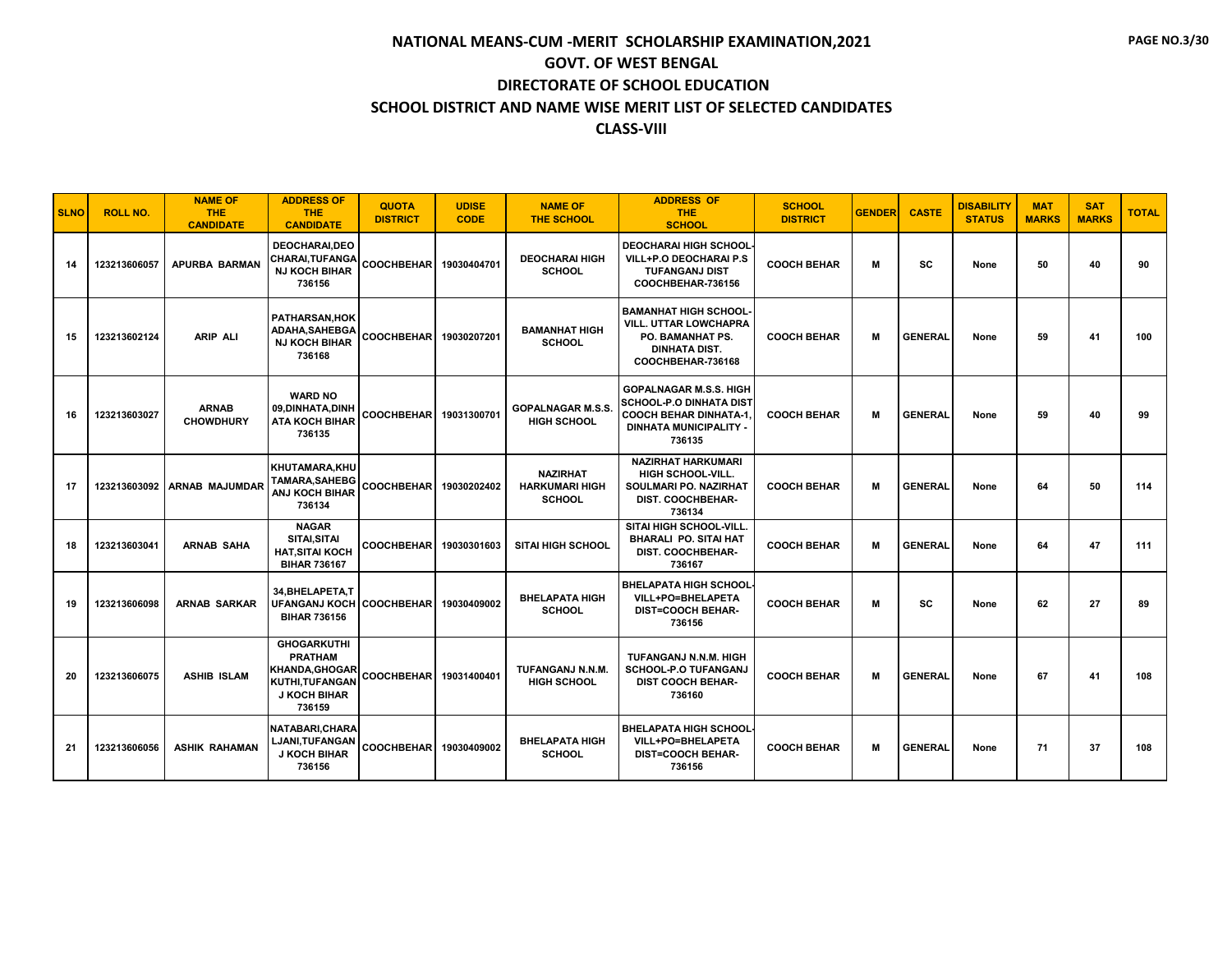| <b>SLNO</b> | <b>ROLL NO.</b> | <b>NAME OF</b><br><b>THE</b><br><b>CANDIDATE</b> | <b>ADDRESS OF</b><br><b>THE</b><br><b>CANDIDATE</b>                                                                   | <b>QUOTA</b><br><b>DISTRICT</b> | <b>UDISE</b><br><b>CODE</b> | <b>NAME OF</b><br><b>THE SCHOOL</b>                                             | <b>ADDRESS OF</b><br><b>THE</b><br><b>SCHOOL</b>                                                                                                                      | <b>SCHOOL</b><br><b>DISTRICT</b> | <b>GENDER</b> | <b>CASTE</b>   | <b>DISABILITY</b><br><b>STATUS</b> | <b>MAT</b><br><b>MARKS</b> | <b>SAT</b><br><b>MARKS</b> | <b>TOTAL</b> |
|-------------|-----------------|--------------------------------------------------|-----------------------------------------------------------------------------------------------------------------------|---------------------------------|-----------------------------|---------------------------------------------------------------------------------|-----------------------------------------------------------------------------------------------------------------------------------------------------------------------|----------------------------------|---------------|----------------|------------------------------------|----------------------------|----------------------------|--------------|
| 22          | 123213602155    | <b>ASIT KUMAR DAS</b>                            | SHITALABASH, HA<br><b>TIRAM</b><br>SHALBARI.KOTW COOCHBEHAR 19030101703<br><b>ALI KOCH BIHAR</b><br>736145            |                                 |                             | <b>KAZI NAZRUL HIGHER</b><br><b>SECONDARY SCHOOL</b>                            | <b>KAZI NAZRUL HIGHER</b><br><b>SECONDARY SCHOOL-</b><br><b>VILL+PO=BARA NATABARI</b><br><b>DIST=COOCH BEHAR-</b><br>736134                                           | <b>COOCH BEHAR</b>               | М             | <b>SC</b>      | None                               | 63                         | 35                         | 98           |
| 23          |                 | 123213606112 AVIJIT SHIL SHARMA                  | <b>ANDARANFULBA</b><br>RI<br>ROAD, ANDARANF<br><b>ULBARI</b><br><b>WEST.TUFANGAN</b><br><b>J KOCH BIHAR</b><br>736160 | <b>COOCHBEHAR</b>               | 19031400401                 | TUFANGANJ N.N.M.<br><b>HIGH SCHOOL</b>                                          | TUFANGANJ N.N.M. HIGH<br><b>SCHOOL-P.O TUFANGANJ</b><br><b>DIST COOCH BEHAR-</b><br>736160                                                                            | <b>COOCH BEHAR</b>               | M             | <b>GENERAL</b> | None                               | 63                         | 39                         | 102          |
| 24          | 123213606066    | <b>AYONA DALAI</b>                               | <b>COLLAGE</b><br>PARA.ANDARAN<br>PHULBARI.TUFAN COOCHBEHAR 19031400501<br><b>GANJ KOCH</b><br><b>BIHAR 736160</b>    |                                 |                             | <b>ILADEVI GIRLS HIGH</b><br><b>SCHOOL</b>                                      | <b>ILADEVI GIRLS HIGH</b><br>SCHOOL-PO-TUFANGANJ<br><b>DIST-COOCH BEHAR-</b><br>736159                                                                                | <b>COOCH BEHAR</b>               | F.            | <b>SC</b>      | None                               | 55                         | 36                         | 91           |
| 25          | 123213606046    | <b>BANTI BASAK</b>                               | <b>CHAMTA,COLONY</b><br>CHAMTA, TUFANG<br><b>ANJ KOCH BIHAR</b><br>736159                                             | <b>COOCHBEHAR</b>               | 19030414601                 | <b>CHAMTA D.BANDHU</b><br><b>VIDYALAYA</b>                                      | <b>CHAMTA D.BANDHU</b><br>VIDYALAYA-VILL=CHAMTA<br>PO=COLONY DIST=COOCH<br><b>BEHAR-736159</b>                                                                        | <b>COOCH BEHAR</b>               | F.            | <b>GENERAL</b> | None                               | 73                         | 51                         | 124          |
| 26          | 123213605049    | <b>BHUMIKA ROY</b>                               | <b>119 ANDARAN</b><br><b>KUCHLIBARI.KUC</b><br><b>HLIBARI, KUCHLIB</b><br><b>ARI KOCH BIHAR</b><br>735304             | <b>COOCHBEHAR</b>               | 19030609102                 | <b>UPON CHOWKI HIGH</b><br><b>SCHOOL</b>                                        | <b>UPON CHOWKI HIGH</b><br>SCHOOL-106, BARA KUCHLI<br><b>BARI, P.O-KUCHLI BARI</b><br>DIST-COOCH-BEHAR-<br>735304                                                     | <b>COOCH BEHAR</b>               | Е             | SC             | None                               | 64                         | 57                         | 121          |
| 27          | 123213605093    | <b>BHUMIKA ROY</b>                               | 263, DHULIA<br><b>KHALISA, MEKHLI</b><br><b>GANJ KOCH</b><br><b>BIHAR 735303</b>                                      | <b>COOCHBEHAR</b>               | 19030601902                 | <b>UCHALPUKRI K. U.</b><br><b>HIGH SCHOOL</b>                                   | <b>UCHALPUKRI K. U. HIGH</b><br>SCHOOL-VILL-165,UCHAL<br><b>PUKURI DIST-COOCH-</b><br><b>BEHAR-735303</b>                                                             | <b>COOCH BEHAR</b>               | Е             | <b>SC</b>      | None                               | 57                         | 52                         | 109          |
| 28          | 123213604021    | <b>BHUPOL BARMAN</b>                             | <b>DEKARKUTHI.SHI</b><br><b>LDANGA,GHOKSA</b><br><b>DANGA KOCH</b><br><b>BIHAR 736157</b>                             |                                 |                             | <b>PREMERDANGA</b><br>COOCHBEHAR 19031203201 DEWAN BORMAN HIGH<br><b>SCHOOL</b> | <b>PREMERDANGA DEWAN</b><br><b>BORMAN HIGH SCHOOL-</b><br>VILL+P.O-KHATTIMARI P.S-<br><b>GHOKSADANGA SUB-</b><br><b>MATABHANGA DIST-</b><br><b>COOCH BEHAR-736171</b> | <b>COOCH BEHAR</b>               | M             | <b>SC</b>      | None                               | 47                         | 45                         | 92           |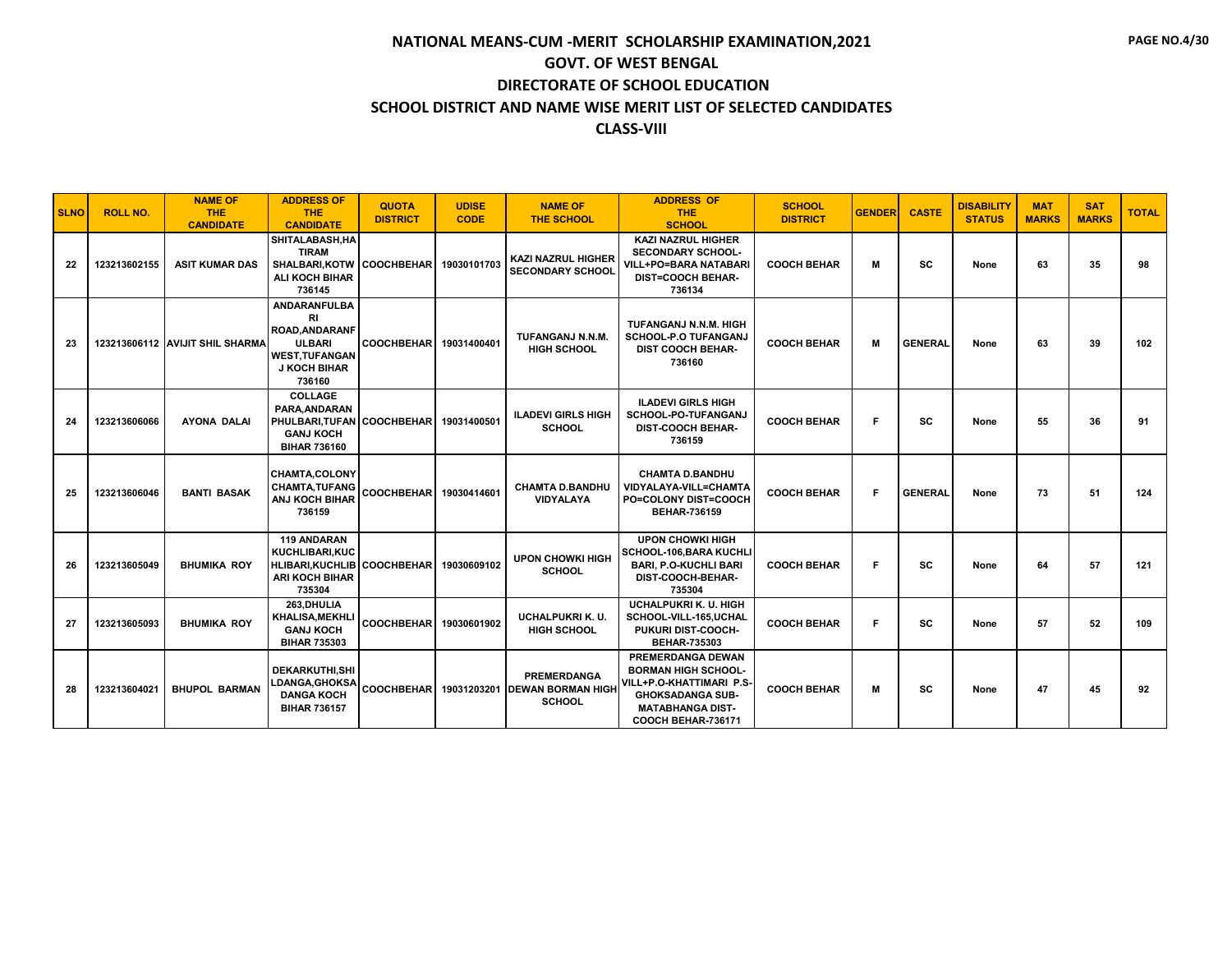| <b>SLNO</b> | <b>ROLL NO.</b> | <b>NAME OF</b><br><b>THE</b><br><b>CANDIDATE</b> | <b>ADDRESS OF</b><br><b>THE</b><br><b>CANDIDATE</b>                                                               | <b>QUOTA</b><br><b>DISTRICT</b> | <b>UDISE</b><br><b>CODE</b> | <b>NAME OF</b><br><b>THE SCHOOL</b>                          | <b>ADDRESS OF</b><br><b>THE</b><br><b>SCHOOL</b>                                                                                                                               | <b>SCHOOL</b><br><b>DISTRICT</b> | <b>GENDER</b> | <b>CASTE</b>   | <b>DISABILITY</b><br><b>STATUS</b> | <b>MAT</b><br><b>MARKS</b> | <b>SAT</b><br><b>MARKS</b> | <b>TOTAL</b> |
|-------------|-----------------|--------------------------------------------------|-------------------------------------------------------------------------------------------------------------------|---------------------------------|-----------------------------|--------------------------------------------------------------|--------------------------------------------------------------------------------------------------------------------------------------------------------------------------------|----------------------------------|---------------|----------------|------------------------------------|----------------------------|----------------------------|--------------|
| 29          | 123213604099    | <b>BIBEK ROY</b>                                 | <b>ABUARPATHAR,S</b><br><b>HIBPUR, SITALKU</b><br><b>CHI KOCH BIHAR</b><br>736172                                 | COOCHBEHAR 19031002803          |                             | <b>NAGAR DAKALIGANJ</b><br><b>HIGH SCHOOL</b>                | <b>NAGAR DAKALIGANJ HIGH</b><br><b>SCHOOL-VILL-NAGAR</b><br><b>DAKALIGANJ PO-SHIBPUR</b><br><b>DIST-COOCH BEHAR -</b><br>736172                                                | <b>COOCH BEHAR</b>               | м             | SC             | None                               | 68                         | 57                         | 125          |
| 30          | 123213605067    | <b>BISHNU ROY</b>                                | SATKURA, SATKU<br><b>RA,KOTAWALI</b><br><b>JALPAIGURI</b><br>735122                                               | COOCHBEHAR 19031600703          |                             | <b>HALDIBARI HIGH</b><br><b>SCHOOL</b>                       | <b>HALDIBARI HIGH SCHOOL-</b><br><b>P.O-HALDIBARI DIST-</b><br>COOCH-BEHAR-735122                                                                                              | <b>COOCH BEHAR</b>               | м             | SC             | None                               | 69                         | 68                         | 137          |
| 31          | 123213603051    | <b>BISWAJIT SEN</b>                              | <b>SOUTH</b><br><b>LAUCHAPRA.BAM</b><br>ANHAT.SAHEBGA<br><b>NJ KOCH BIHAR</b><br>736168                           | COOCHBEHAR 19030207201          |                             | <b>BAMANHAT HIGH</b><br><b>SCHOOL</b>                        | <b>BAMANHAT HIGH SCHOOL-</b><br><b>VILL. UTTAR LOWCHAPRA</b><br>PO. BAMANHAT PS.<br><b>DINHATA DIST.</b><br>COOCHBEHAR-736168                                                  | <b>COOCH BEHAR</b>               | M             | <b>GENERAL</b> | None                               | 64                         | 34                         | 98           |
| 32          | 123213605012    | <b>BIVA ROY</b>                                  | 122<br><b>BALAPUKHURI,N</b><br><b>ORTH</b><br><b>KUCHLIBARI.KUC</b><br><b>HLIBARI KOCH</b><br><b>BIHAR 735304</b> | <b>COOCHBEHARI</b>              | 19030608203                 | <b>S. GHATERPAR</b><br><b>RAMNIDHI HIGH</b><br><b>SCHOOL</b> | <b>S. GHATERPAR RAMNIDHI</b><br>HIGH SCHOOL-VILL-<br>122. BALAPUKHRI P.O-<br><b>NORTH UPONCHOWKI</b><br><b>KUCHLIBARI PS-</b><br>KUCHLIBARI DIST-COOCH-<br><b>BEHAR-735304</b> | <b>COOCH BEHAR</b>               | F.            | SC             | None                               | 59                         | 37                         | 96           |
| 33          | 123213602094    | <b>CAMALIYA SAHA</b>                             | <b>NAGAR</b><br>SITAI, SITAI<br><b>HAT.SITAI KOCH</b><br><b>BIHAR 736167</b>                                      | COOCHBEHAR 19030301603          |                             | <b>SITAI HIGH SCHOOL</b>                                     | <b>SITAI HIGH SCHOOL-VILL</b><br><b>BHARALI PO. SITAI HAT</b><br><b>DIST. COOCHBEHAR-</b><br>736167                                                                            | <b>COOCH BEHAR</b>               | F             | <b>GENERAL</b> | None                               | 64                         | 46                         | 110          |
| 34          | 123213605031    | CHAYAN ADHIKARY                                  | 165<br>UCHALPUKURI.U<br><b>CHALPUKURI.ME</b><br><b>KHLIGANJ KOCH</b><br><b>BIHAR 735303</b>                       | COOCHBEHAR 19030603601          |                             | <b>SOULMARI HIGH</b><br><b>SCHOOL</b>                        | <b>SOULMARI HIGH SCHOOL-</b><br>VIL+P.O-SHOULMARI VIA-<br><b>MAYNAGURI DIST-COOCH-</b><br><b>BEHAR-735224</b>                                                                  | <b>COOCH BEHAR</b>               | M             | SC             | None                               | 50                         | 43                         | 93           |
| 35          | 123213606022    | <b>CHIRAK SAHA</b>                               | <b>GANDHI PARA</b><br><b>WARD NO</b><br>07.TUFANGANJ.T<br><b>UFANGANJ KOCH</b><br><b>BIHAR 736159</b>             | COOCHBEHAR 19031400401          |                             | TUFANGANJ N.N.M.<br><b>HIGH SCHOOL</b>                       | TUFANGANJ N.N.M. HIGH<br><b>SCHOOL-P.O TUFANGANJ</b><br><b>DIST COOCH BEHAR-</b><br>736160                                                                                     | <b>COOCH BEHAR</b>               | М             | <b>GENERAL</b> | None                               | 65                         | 35                         | 100          |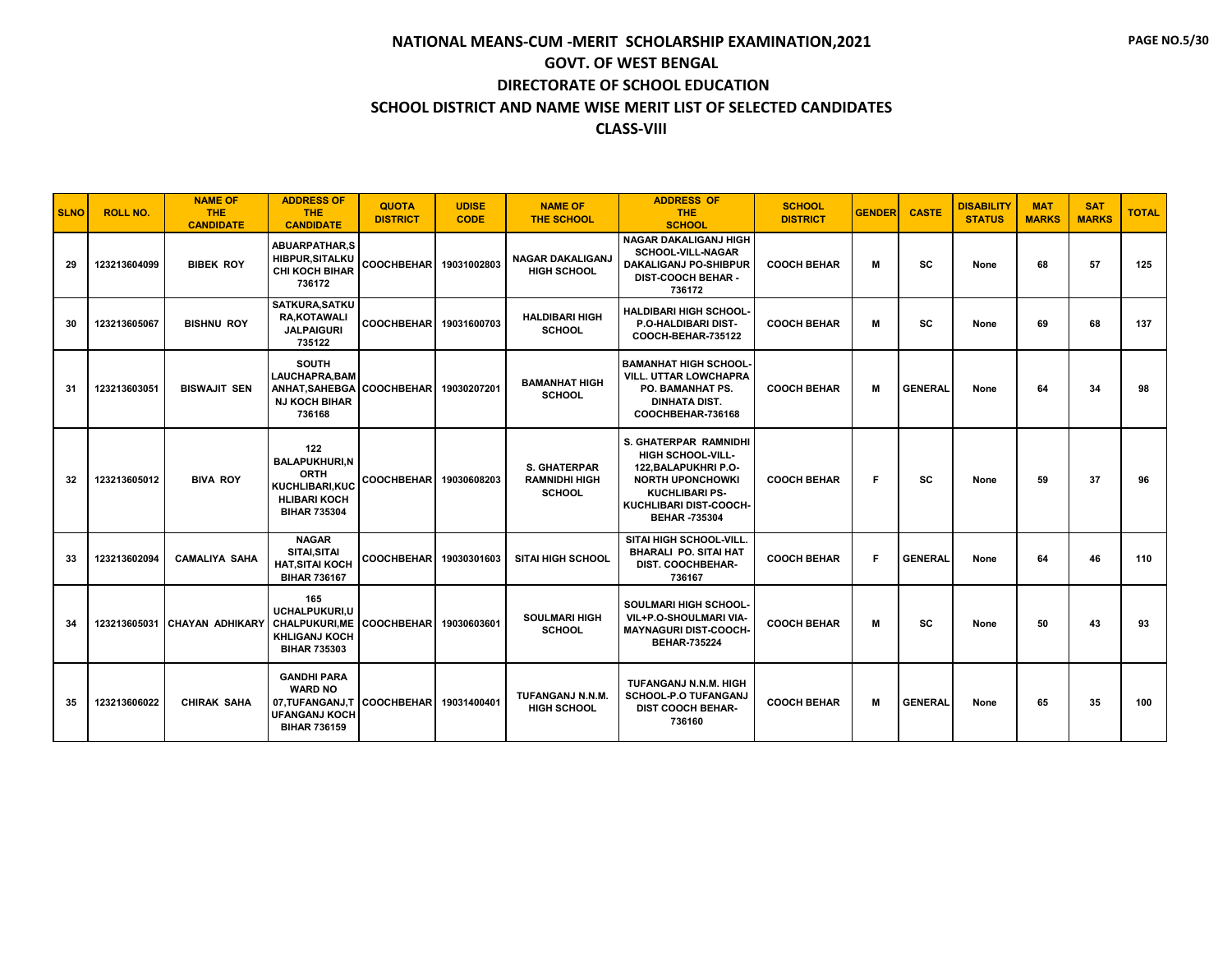| <b>SLNO</b> | <b>ROLL NO.</b> | <b>NAME OF</b><br><b>THE</b><br><b>CANDIDATE</b> | <b>ADDRESS OF</b><br><b>THE</b><br><b>CANDIDATE</b>                                                  | <b>QUOTA</b><br><b>DISTRICT</b> | <b>UDISE</b><br><b>CODE</b> | <b>NAME OF</b><br><b>THE SCHOOL</b>                          | <b>ADDRESS OF</b><br><b>THE</b><br><b>SCHOOL</b>                                                                                                                      | <b>SCHOOL</b><br><b>DISTRICT</b> | <b>GENDER</b> | <b>CASTE</b>   | <b>DISABILITY</b><br><b>STATUS</b> | <b>MAT</b><br><b>MARKS</b> | <b>SAT</b><br><b>MARKS</b> | <b>TOTAL</b> |
|-------------|-----------------|--------------------------------------------------|------------------------------------------------------------------------------------------------------|---------------------------------|-----------------------------|--------------------------------------------------------------|-----------------------------------------------------------------------------------------------------------------------------------------------------------------------|----------------------------------|---------------|----------------|------------------------------------|----------------------------|----------------------------|--------------|
| 36          |                 | 123213601188 DEBAJIT ADHIKARY                    | PATCHHARA, PAT<br>CHHARA, KOTWAL<br><b>I KOCH BIHAR</b><br>736157                                    | COOCHBEHAR 19030809501          |                             | <b>SAHEBERHAT</b><br><b>PURNANANDA HIGH</b><br><b>SCHOOL</b> | <b>SAHEBERHAT</b><br><b>PURNANANDA HIGH</b><br>SCHOOL-VILL-<br><b>BARANALANGI BARI P.O.</b><br><b>HARIBHANGA P.S.-</b><br>KOTOWALI DIST- COOCH<br><b>BEHAR-736134</b> | <b>COOCH BEHAR</b>               | м             | <b>SC</b>      | None                               | 78                         | 45                         | 123          |
| -37         | 123213606071    | <b>DEBAPRIYA ROY</b>                             | 125, AYRANICHITH<br>ALIA, TUFANGANJ<br><b>KOCH BIHAR</b><br>736156                                   | <b>COOCHBEHAR</b>               | 19030409002                 | <b>BHELAPATA HIGH</b><br><b>SCHOOL</b>                       | <b>BHELAPATA HIGH SCHOOL</b><br>VILL+PO=BHELAPETA<br><b>DIST=COOCH BEHAR-</b><br>736156                                                                               | <b>COOCH BEHAR</b>               | Е             | <b>SC</b>      | None                               | 58                         | 31                         | 89           |
| 38          | 123213605032    | DEEP ROY                                         | 183<br><b>SHOULMARI.SHO</b><br><b>ULMARI.MEKHLIG   COOCHBEHAR</b><br><b>ANJ KOCH BIHAR</b><br>735224 |                                 | 19030603601                 | <b>SOULMARI HIGH</b><br><b>SCHOOL</b>                        | <b>SOULMARI HIGH SCHOOL-</b><br>VIL+P.O-SHOULMARI VIA-<br><b>MAYNAGURI DIST-COOCH-</b><br><b>BEHAR-735224</b>                                                         | <b>COOCH BEHAR</b>               | М             | SC             | None                               | 72                         | 54                         | 126          |
| 39          | 123213603070    | <b>DEV BHOWMIK</b>                               | <b>SAHEBGANJ</b><br><b>ROAD.BARASAKD</b><br>AL, SAHEBGANJ<br><b>KOCH BIHAR</b><br>736169             | <b>COOCHBEHAR</b>               | 19030206901                 | <b>SAHEBGANJ HIGH</b><br><b>SCHOOL</b>                       | <b>SAHEBGANJ HIGH SCHOOL</b><br>VILL.+PO. SAHEBGANJ PS.<br><b>DINHATA DIST.</b><br>COOCHBEHAR-736176                                                                  | <b>COOCH BEHAR</b>               | м             | <b>GENERAL</b> | None                               | 63                         | 37                         | 100          |
| 40          | 123213602142    | <b>DHIMAN BARMAN</b>                             | <b>DHUMER</b><br><b>KHATA,DHUMER</b><br><b>KHATA, SITAI</b><br><b>KOCH BIHAR</b><br>736167           | <b>COOCHBEHAR</b>               | 19030303202                 | <b>KESHARIBARI HIGH</b><br><b>SCHOOL</b>                     | <b>KESHARIBARI HIGH</b><br>SCHOOL-<br><b>VILL=KESHARIBARI</b><br><b>PO=DHUMERKHATA</b><br><b>DIST=COOCH BEHAR-</b><br>736167                                          | <b>COOCH BEHAR</b>               | M             | <b>GENERAL</b> | None                               | 62                         | 40                         | 102          |
| 41          | 123213602020    | <b>DHIMAN ROY</b>                                | VILL-<br>JARABARI.JARAB<br><b>ARI.DINHATA</b><br><b>KOCH BIHAR</b><br>736135                         | COOCHBEHAR 19030107103          |                             | <b>JARABARI HIGH</b><br><b>SCHOOL</b>                        | JARABARI HIGH SCHOOL-<br>VILL.+PO. JARABARI P.S.<br><b>DINHATA DIST.</b><br>COOCHBEHAR-736135                                                                         | <b>COOCH BEHAR</b>               | M             | <b>SC</b>      | None                               | 60                         | 36                         | 96           |
| 42          | 123213602159    | <b>DIGBIJOY SARKAR</b>                           | <b>BALARAMPUR</b><br><b>ROAD, WARD NO</b><br>11, DINHATA, DINH<br><b>ATA KOCH BIHAR</b><br>736135    | <b>COOCHBEHAR</b>               | 19031300701                 | <b>GOPALNAGAR M.S.S.</b><br><b>HIGH SCHOOL</b>               | <b>GOPALNAGAR M.S.S. HIGH</b><br><b>SCHOOL-P.O DINHATA DIST</b><br><b>COOCH BEHAR DINHATA-1,</b><br><b>DINHATA MUNICIPALITY -</b><br>736135                           | <b>COOCH BEHAR</b>               | М             | SC             | None                               | 68                         | 42                         | 110          |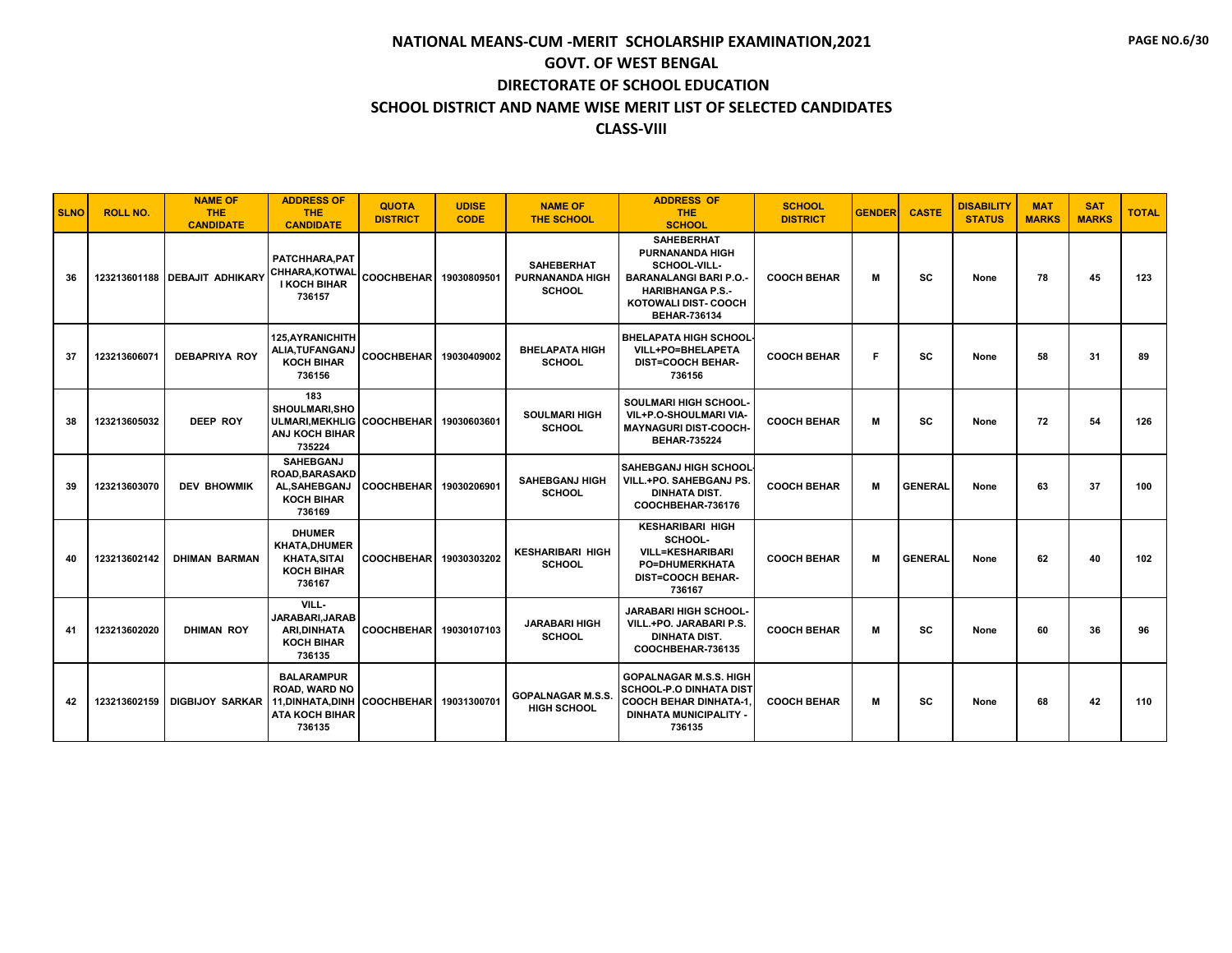| <b>SLNO</b> | <b>ROLL NO.</b> | <b>NAME OF</b><br>THE.<br><b>CANDIDATE</b> | <b>ADDRESS OF</b><br><b>THE</b><br><b>CANDIDATE</b>                                                                                                       | <b>QUOTA</b><br><b>DISTRICT</b> | <b>UDISE</b><br><b>CODE</b> | <b>NAME OF</b><br><b>THE SCHOOL</b>            | <b>ADDRESS OF</b><br><b>THE</b><br><b>SCHOOL</b>                                                                                           | <b>SCHOOL</b><br><b>DISTRICT</b> | <b>GENDER</b> | <b>CASTE</b>   | <b>DISABILITY</b><br><b>STATUS</b> | <b>MAT</b><br><b>MARKS</b> | <b>SAT</b><br><b>MARKS</b> | <b>TOTAL</b> |
|-------------|-----------------|--------------------------------------------|-----------------------------------------------------------------------------------------------------------------------------------------------------------|---------------------------------|-----------------------------|------------------------------------------------|--------------------------------------------------------------------------------------------------------------------------------------------|----------------------------------|---------------|----------------|------------------------------------|----------------------------|----------------------------|--------------|
| 43          | 123213606009    | <b>DIP PADA ROY</b>                        | <b>TUFANGANJ.DHA</b><br>_PAL,TUFANGANJ<br><b>KOCH BIHAR</b><br>736159                                                                                     | <b>COOCHBEHAR</b>               | 19030402301                 | <b>DHALPAL HIGH</b><br><b>SCHOOL</b>           | <b>DHALPAL HIGH SCHOOL-</b><br>P.O-DHALPAL DIST-COOCH-<br><b>BEHAR-736159</b>                                                              | <b>COOCH BEHAR</b>               | м             | <b>SC</b>      | None                               | 64                         | 45                         | 109          |
| 44          | 123213605044    | <b>DIPANNITA SINGHA</b><br><b>ROY</b>      | <b>BABU PARA,</b><br><b>WARD NO</b><br>07, HALDIBARI, HA COOCHBEHAR<br><b>LDIBARI KOCH</b><br><b>BIHAR 735122</b>                                         |                                 | 19031600704                 | <b>HALDIBARI GIRLS'</b><br><b>HIGH SCHOOL</b>  | <b>HALDIBARI GIRLS' HIGH</b><br><b>SCHOOL-P.O-HALDIBARI</b><br>DIST-COOCH-BEHAR-<br>735122                                                 | <b>COOCH BEHAR</b>               | F             | SC             | None                               | 65                         | 52                         | 117          |
| 45          | 123213602023    | <b>DIPAYAN NAG</b>                         | <b>WARD NO</b><br>02.BABU<br>PARA, DINHATA, DI COOCHBEHAR<br><b>NHATA KOCH</b><br><b>BIHAR 736135</b>                                                     |                                 | 19031300701                 | <b>GOPALNAGAR M.S.S.</b><br><b>HIGH SCHOOL</b> | <b>GOPALNAGAR M.S.S. HIGH</b><br><b>SCHOOL-P.O DINHATA DIST</b><br><b>COOCH BEHAR DINHATA-1.</b><br><b>DINHATA MUNICIPALITY</b><br>736135  | <b>COOCH BEHAR</b>               | м             | <b>GENERAL</b> | None                               | 64                         | 36                         | 100          |
| 46          | 123213602010    | <b>DIPAYAN SAHA</b>                        | <b>BALARAMPUR</b><br><b>ROAD, WARD NO</b><br>11, DINHATA, DINH COOCHBEHAR<br><b>ATA KOCH BIHAR</b><br>736135                                              |                                 | 19031300701                 | <b>GOPALNAGAR M.S.S.</b><br><b>HIGH SCHOOL</b> | <b>GOPALNAGAR M.S.S. HIGH</b><br><b>SCHOOL-P.O DINHATA DIST</b><br><b>COOCH BEHAR DINHATA-1</b><br><b>DINHATA MUNICIPALITY -</b><br>736135 | <b>COOCH BEHAR</b>               | М             | <b>GENERAL</b> | None                               | 75                         | 58                         | 133          |
| 47          | 123213606064    | <b>DIPESH DAS</b>                          | <b>PN ROAD BYLANE</b><br><b>DURGABARI</b><br><b>EARD NO</b><br>05, COOCHBEHAR, COOCHBEHAR 19031400401<br><b>COOCHBEHAR</b><br><b>KOCH BIHAR</b><br>736101 |                                 |                             | TUFANGANJ N.N.M.<br><b>HIGH SCHOOL</b>         | TUFANGANJ N.N.M. HIGH<br><b>SCHOOL-P.O TUFANGANJ</b><br><b>DIST COOCH BEHAR-</b><br>736160                                                 | <b>COOCH BEHAR</b>               | м             | <b>SC</b>      | None                               | 65                         | 40                         | 105          |
| 48          |                 | 123213601160 DIPIKA DEY SARKAR             | <b>TAKAGACHH.TAK</b><br>AGACHH, PUNDIB<br><b>ARI KOCH BIHAR</b><br>736179                                                                                 | <b>COOCHBEHAR</b>               | 19031700102                 | <b>C.BEHAR U. BALIKA</b><br><b>VIDYALAYA</b>   | <b>C.BEHAR U. BALIKA</b><br>VIDYALAYA-P.O+VILL-<br>COOCHBEHAR-736101                                                                       | <b>COOCH BEHAR</b>               | F.            | <b>GENERAL</b> | None                               | 61                         | 44                         | 105          |
| 49          | 123213602095    | <b>DISHA BARMAN</b>                        | <b>KISHAMAT</b><br><b>DASGRAM,KISHA</b><br><b>MAT</b><br><b>DASGRAM.SAHEB</b><br><b>GANJ KOCH</b><br><b>BIHAR 736169</b>                                  | <b>COOCHBEHAR</b>               | 19030207803                 | <b>MAHAKALHAT HIGH</b><br><b>SCHOOL</b>        | <b>MAHAKALHAT HIGH</b><br>SCHOOL-<br><b>VILL=PATHARSON</b><br>PO=HOKADAHA<br><b>DIST=COOCH BEHAR-</b><br>736168                            | <b>COOCH BEHAR</b>               | F             | SC             | None                               | 60                         | 45                         | 105          |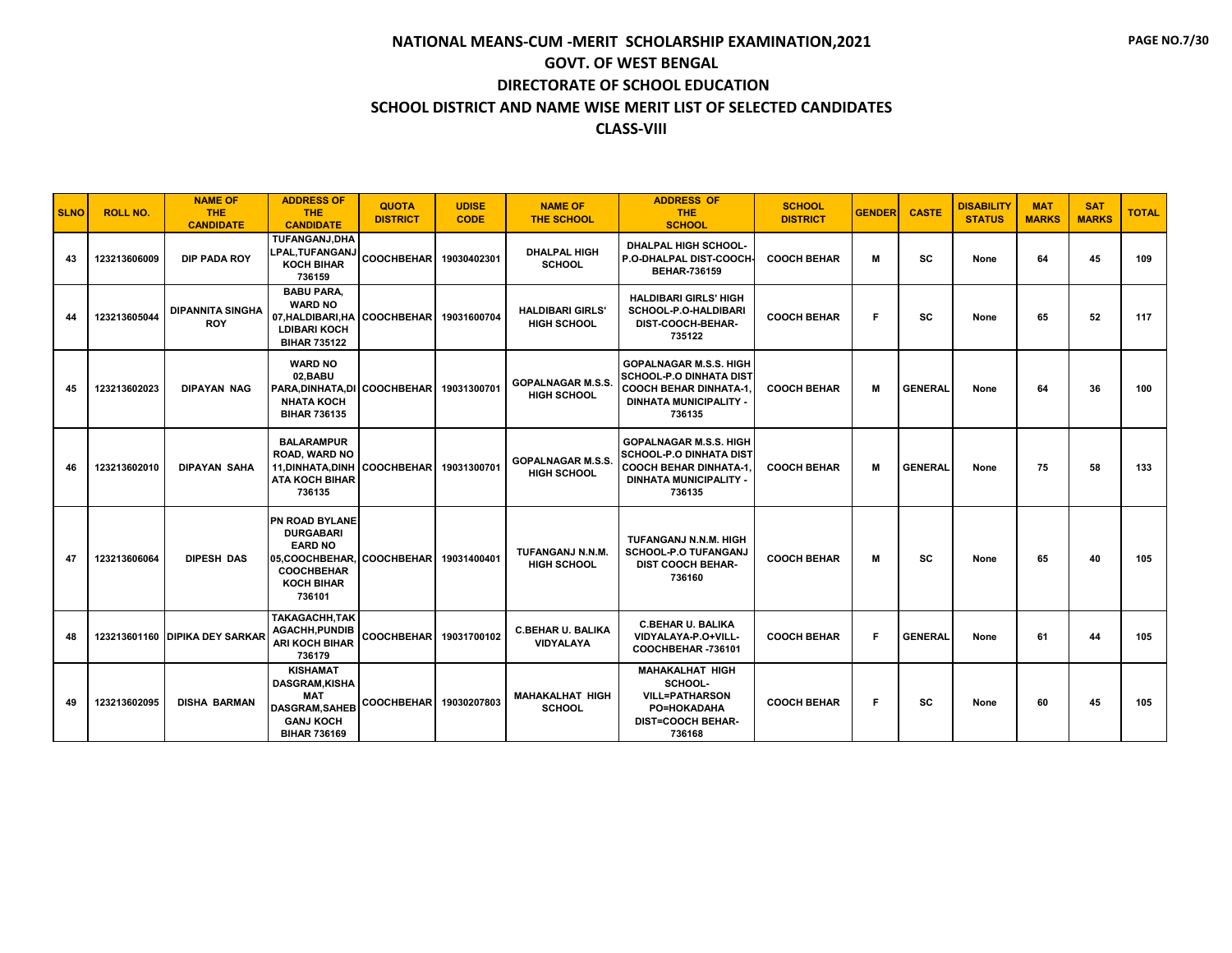| <b>SLNO</b> | <b>ROLL NO.</b> | <b>NAME OF</b><br><b>THE</b><br><b>CANDIDATE</b> | <b>ADDRESS OF</b><br><b>THE</b><br><b>CANDIDATE</b>                                                | <b>QUOTA</b><br><b>DISTRICT</b> | <b>UDISE</b><br><b>CODE</b> | <b>NAME OF</b><br><b>THE SCHOOL</b>                         | <b>ADDRESS OF</b><br><b>THE</b><br><b>SCHOOL</b>                                                                                       | <b>SCHOOL</b><br><b>DISTRICT</b> | <b>GENDER</b> | <b>CASTE</b>   | <b>DISABILITY</b><br><b>STATUS</b> | <b>MAT</b><br><b>MARKS</b> | <b>SAT</b><br><b>MARKS</b> | <b>TOTAL</b> |
|-------------|-----------------|--------------------------------------------------|----------------------------------------------------------------------------------------------------|---------------------------------|-----------------------------|-------------------------------------------------------------|----------------------------------------------------------------------------------------------------------------------------------------|----------------------------------|---------------|----------------|------------------------------------|----------------------------|----------------------------|--------------|
| 50          | 123213603104    | <b>DIYA BARMAN</b>                               | <b>MARNIA PART</b><br>2.NAZIRHAT.SAHE<br><b>BGANJ KOCH</b><br><b>BIHAR 736134</b>                  | COOCHBEHAR 19031300701          |                             | <b>GOPALNAGAR M.S.S.</b><br><b>HIGH SCHOOL</b>              | <b>GOPALNAGAR M.S.S. HIGH</b><br><b>SCHOOL-P.O DINHATA DIST</b><br>  COOCH BEHAR DINHATA-1.<br><b>DINHATA MUNICIPALITY -</b><br>736135 | <b>COOCH BEHAR</b>               | F             | <b>SC</b>      | None                               | 60                         | 57                         | 117          |
| 51          | 123213604052    | <b>GAYETRI</b><br><b>SUTRADHAR</b>               | <b>WARD NO</b><br>8. MATHABHANGA<br><b>MATHABHANGA</b><br><b>KOCH BIHAR</b><br>736146              | COOCHBEHAR 19031800505          |                             | H. SCHOOL                                                   | <b>MATHABHANGA GIRLS H.</b><br><b>MATHABHANGA GIRLS SCHOOL-WARD NO.05 P.O-</b><br><b>MATHA BHANGA DIST-</b><br>COOCH BEHAR -736146     | <b>COOCH BEHAR</b>               | F.            | <b>GENERAL</b> | None                               | 74                         | 39                         | 113          |
| 52          | 123213601111    | <b>GOURAV NEOGI</b>                              | <b>VIVEKANANDA</b><br><b>SARANI, BANESW</b><br><b>AR, PUNDIBARI</b><br><b>KOCH BIHAR</b><br>736133 | COOCHBEHAR 19031700101          |                             | <b>COOCH BEHAR</b><br><b>RAMBHOLA HIGH</b><br><b>SCHOOL</b> | <b>ICOOCH BEHAR RAMBHOLA</b><br>HIGH SCHOOL-P.O+DIST-<br>COOCH-BEHAR-736101                                                            | <b>COOCH BEHAR</b>               | М             | <b>GENERAL</b> | None                               | 60                         | 39                         | 99           |
| 53          | 123213603022    | <b>HAMIDA AKTAR</b><br><b>HENA</b>               | KAMATI, KALMATI<br><b>SAHENGANJ</b><br><b>KOCH BIHAR</b><br>736176                                 | <b>COOCHBEHAR</b>               | 19030206304                 | <b>SAHEBGANJ JR.HIGH</b><br><b>SCHOOL</b>                   | <b>SAHEBGANJ JR.HIGH</b><br>SCHOOL-<br>VILL+PO=SAHEBGANJ<br><b>DIST=COOCH BEHAR-</b><br>736176                                         | <b>COOCH BEHAR</b>               | F.            | <b>GENERAL</b> | None                               | 69                         | 35                         | 104          |
| 54          | 123213604073    | <b>HIMANI SAHA</b>                               | <b>WARD NO</b><br>1.MATHABHANGA<br><b>MATHABHANGA</b><br><b>KOCH BIHAR</b><br>736146               | COOCHBEHAR 19031800505          |                             | H. SCHOOL                                                   | <b>MATHABHANGA GIRLS H.</b><br><b>MATHABHANGA GIRLS SCHOOL-WARD NO.05 P.O-</b><br><b>MATHA BHANGA DIST-</b><br>COOCH BEHAR -736146     | <b>COOCH BEHAR</b>               | F.            | <b>GENERAL</b> | None                               | 69                         | 43                         | 112          |
| 55          | 123213601109    | <b>HIMARAN BARMAN</b>                            | <b>SHILKHURI NO</b><br><b>ONE.CHILKIR</b><br><b>HAT, KOTWALI</b><br><b>KOCH BIHAR</b><br>736157    | COOCHBEHAR 19030804601          |                             | <b>CHILKIRHAT KANTES</b><br><b>WARI HIGH SCHOOL</b>         | <b>CHILKIRHAT KANTES WARI</b><br><b>HIGH SCHOOL-VILL-</b><br><b>HALDIMOHAN DIST-COOCH</b><br><b>BEHAR-736157</b>                       | <b>COOCH BEHAR</b>               | м             | sc             | None                               | 63                         | 33                         | 96           |
| 56          | 123213601178    | <b>HIRAK KARJEE</b>                              | <b>BARAIBARI PART</b><br><b>II.BOKALIR</b><br><b>MOTH.PUNDIBARI</b><br><b>KOCH BIHAR</b><br>736133 | COOCHBEHAR 19030908701          |                             | <b>BANESWAR KHABSA</b><br><b>HIGH SCHOOL</b>                | <b>BANESWAR KHABSA HIGH</b><br>SCHOOL-PO.+VILL.<br><b>BANESWAR DIST.</b><br>COOCHBEHAR-736133                                          | <b>COOCH BEHAR</b>               | M             | <b>SC</b>      | None                               | 50                         | 49                         | 99           |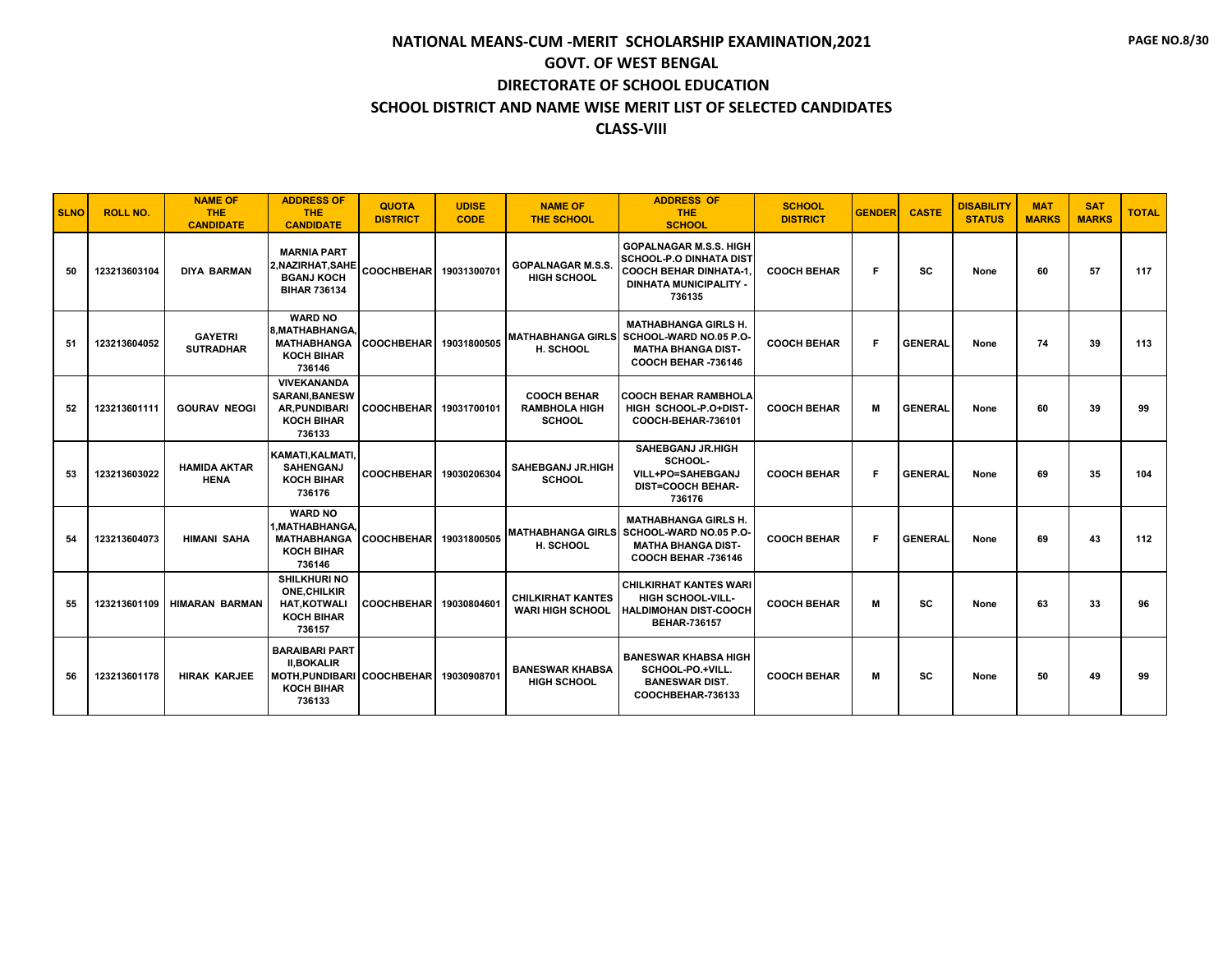| <b>SLNO</b> | <b>ROLL NO.</b> | <b>NAME OF</b><br><b>THE</b><br><b>CANDIDATE</b> | <b>ADDRESS OF</b><br><b>THE</b><br><b>CANDIDATE</b>                                                         | <b>QUOTA</b><br><b>DISTRICT</b> | <b>UDISE</b><br><b>CODE</b> | <b>NAME OF</b><br><b>THE SCHOOL</b>                       | <b>ADDRESS OF</b><br><b>THE</b><br><b>SCHOOL</b>                                                                                                       | <b>SCHOOL</b><br><b>DISTRICT</b> | <b>GENDER</b> | <b>CASTE</b>   | <b>DISABILITY</b><br><b>STATUS</b> | <b>MAT</b><br><b>MARKS</b> | <b>SAT</b><br><b>MARKS</b> | <b>TOTAL</b> |
|-------------|-----------------|--------------------------------------------------|-------------------------------------------------------------------------------------------------------------|---------------------------------|-----------------------------|-----------------------------------------------------------|--------------------------------------------------------------------------------------------------------------------------------------------------------|----------------------------------|---------------|----------------|------------------------------------|----------------------------|----------------------------|--------------|
| 57          | 123213605103    | <b>HIRAKLATA ROY</b>                             | <b>21 NO</b><br>SAMILABOSH.DE<br><b>WANGANJ.HALDI</b><br><b>BARI KOCH</b><br><b>BIHAR 735122</b>            | <b>COOCHBEHAR</b>               | 19030704902                 | <b>DEWANGANJ HIGH</b><br><b>SCHOOL (BENGALI)</b>          | <b>DEWANGANJ HIGH</b><br>SCHOOL (BENGALI)-VILL-<br>16, JANGAL BOSH P.O-<br><b>DEWANGANJ PS-</b><br><b>HALDIBARI DIST-COOCH-</b><br><b>BEHAR-735122</b> | <b>COOCH BEHAR</b>               | F             | <b>SC</b>      | None                               | 69                         | 55                         | 124          |
| 58          | 123213601097    | <b>HITOSHI BARMAN</b>                            | <b>HARDEB</b><br><b>CHHEDARJHAR.H</b><br><b>ATIRAM</b><br>SHALBARI.KOTW<br><b>ALI KOCH BIHAR</b><br>736145  | COOCHBEHAR 19030807302          |                             | PAITKA PARA M.U.<br><b>HIGH SCHOOL</b>                    | PAITKA PARA M.U. HIGH<br>SCHOOL-<br><b>VILL=PAITKAPARA</b><br><b>DIST=COOCH BEHAR-</b><br>736145                                                       | <b>COOCH BEHAR</b>               | F             | <b>SC</b>      | None                               | 43                         | 46                         | 89           |
| 59          | 123213604051    | <b>HRIDAY BARMAN</b>                             | <b>NISHIGANJ</b><br><b>COLLEGE</b><br><b>ROAD, BHOGMAR</b><br>A, GHOKSADANGA<br><b>KOCH BIHAR</b><br>736157 | <b>COOCHBEHAR</b>               | 19031205901                 | <b>NISHIMOYEE HIGH</b><br><b>SCHOOL</b>                   | <b>NISHIMOYEE HIGH</b><br><b>SCHOOL-POST-NISHIGANJ</b><br><b>DIST-COOCH BEHAR -</b><br>736157                                                          | <b>COOCH BEHAR</b>               | M             | SC             | None                               | 56                         | 44                         | 100          |
| 60          | 123213602116    | <b>HRITTIK ROY</b>                               | <b>MARNEYA.NAZIR</b><br><b>HAT, SAHEBGANJ</b><br><b>KOCH BIHAR</b><br>736134                                | <b>COOCHBEHAR</b>               | 19030202402                 | <b>NAZIRHAT</b><br><b>HARKUMARI HIGH</b><br><b>SCHOOL</b> | <b>NAZIRHAT HARKUMARI</b><br><b>HIGH SCHOOL-VILL.</b><br><b>SOULMARI PO. NAZIRHAT</b><br>DIST. COOCHBEHAR-<br>736134                                   | <b>COOCH BEHAR</b>               | M             | SC             | None                               | 57                         | 38                         | 95           |
| 61          | 123213606011    | <b>IRFAN HABIB</b><br><b>SARKAR</b>              | <b>DEOCHARAI.DEO</b><br><b>CHARAI, TUFANGA</b><br><b>NJ KOCH BIHAR</b><br>736156                            | COOCHBEHAR 19030404701          |                             | <b>DEOCHARAI HIGH</b><br><b>SCHOOL</b>                    | <b>DEOCHARAI HIGH SCHOOL</b><br><b>VILL+P.O DEOCHARAI P.S</b><br><b>TUFANGANJ DIST</b><br>COOCHBEHAR-736156                                            | <b>COOCH BEHAR</b>               | M             | <b>GENERAL</b> | None                               | 67                         | 35                         | 102          |
| 62          | 123213602110    | <b>JAYDEB SARKAR</b>                             | KHUTAMARA.KHU<br><b>TAMARA, SAHEBG</b><br><b>ANJ KOCH BIHAR</b><br>736134                                   | COOCHBEHAR 19030202402          |                             | <b>NAZIRHAT</b><br><b>HARKUMARI HIGH</b><br><b>SCHOOL</b> | <b>NAZIRHAT HARKUMARI</b><br><b>HIGH SCHOOL-VILL.</b><br>SOULMARI PO. NAZIRHAT<br>DIST. COOCHBEHAR-<br>736134                                          | <b>COOCH BEHAR</b>               | M             | <b>GENERAL</b> | None                               | 54                         | 46                         | 100          |
| 63          | 123213601149    | <b>JEET ROY</b>                                  | <b>AMBARI</b><br><b>DHANIRAM</b><br>ROAD, UTTAR<br>AMBARI, PUNDIBA<br><b>RI KOCH BIHAR</b><br>736133        | <b>COOCHBEHAR</b>               | 19030906704                 | <b>AMBARI DHANIRAM</b><br><b>HIGH SCHOOL</b>              | <b>AMBARI DHANIRAM HIGH</b><br><b>ISCHOOL-VILL.+PO. AMBARI</b><br><b>UTTAR DIST.</b><br>COOCHBEHAR-736133                                              | <b>COOCH BEHAR</b>               | М             | <b>SC</b>      | None                               | 63                         | 36                         | 99           |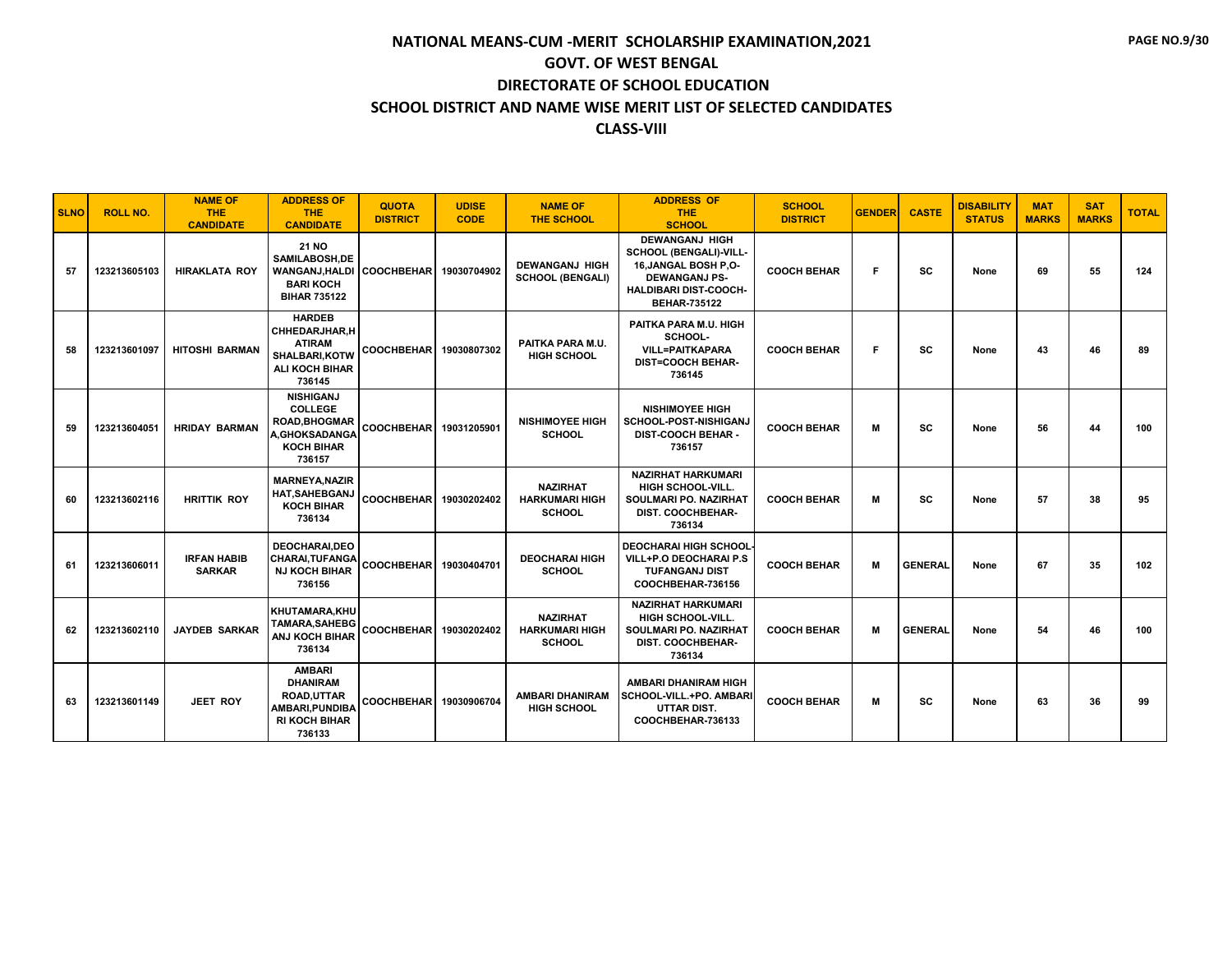| <b>SLNO</b> | <b>ROLL NO.</b> | <b>NAME OF</b><br><b>THE</b><br><b>CANDIDATE</b> | <b>ADDRESS OF</b><br><b>THE</b><br><b>CANDIDATE</b>                                               | <b>QUOTA</b><br><b>DISTRICT</b> | <b>UDISE</b><br><b>CODE</b> | <b>NAME OF</b><br><b>THE SCHOOL</b>          | <b>ADDRESS OF</b><br><b>THE</b><br><b>SCHOOL</b>                                                               | <b>SCHOOL</b><br><b>DISTRICT</b> | <b>GENDER</b> | <b>CASTE</b>   | <b>DISABILITY</b><br><b>STATUS</b> | <b>MAT</b><br><b>MARKS</b> | <b>SAT</b><br><b>MARKS</b> | <b>TOTAL</b> |
|-------------|-----------------|--------------------------------------------------|---------------------------------------------------------------------------------------------------|---------------------------------|-----------------------------|----------------------------------------------|----------------------------------------------------------------------------------------------------------------|----------------------------------|---------------|----------------|------------------------------------|----------------------------|----------------------------|--------------|
| 64          | 123213604058    | <b>JIBAN BARMAN</b>                              | NO, KANFATA, MAT<br><b>HABHANGA KOCH</b><br><b>BIHAR 736146</b>                                   | <b>COOCHBEHAR</b>               | 19031112502                 | KUKTIKATA D.K. HIGH<br><b>SCHOOL</b>         | KUKTIKATA D.K. HIGH<br>SCHOOL-VILL-KUTIKATA<br>PO-KANEATA DIST-COOCH<br><b>BEHAR-736146</b>                    | <b>COOCH BEHAR</b>               | M             | <b>GENERAL</b> | None                               | 59                         | 49                         | 108          |
| 65          | 123213602077    | <b>JOYDIP BARMA</b>                              | <b>SOUTH</b><br><b>KONACHATRA.BR</b><br><b>CHATRA, SITAI</b><br><b>KOCH BIHAR</b><br>736167       | <b>COOCHBEHAR</b>               | 19030301603                 | <b>SITAI HIGH SCHOOL</b>                     | SITAI HIGH SCHOOL-VILL<br><b>BHARALI PO. SITAI HAT</b><br><b>DIST. COOCHBEHAR-</b><br>736167                   | <b>COOCH BEHAR</b>               | M             | <b>SC</b>      | None                               | 59                         | 38                         | 97           |
| 66          |                 | 123213606042 KARISMA MAHANTA                     | <b>NATABARI</b><br>ROAD, CHARALJA<br>NI, TUFANGANJ<br><b>KOCH BIHAR</b><br>736156                 | <b>COOCHBEHAR</b>               | 19030409002                 | <b>BHELAPATA HIGH</b><br><b>SCHOOL</b>       | <b>I BHELAPATA HIGH SCHOOL</b><br>VILL+PO=BHELAPETA<br><b>DIST=COOCH BEHAR-</b><br>736156                      | <b>COOCH BEHAR</b>               | F             | <b>SC</b>      | None                               | 59                         | 39                         | 98           |
| 67          | 123213603115    | <b>KHANA RAY</b><br><b>SARKAR</b>                | <b>PADMAMARI.PANI</b><br>KHAWA,SITAI<br><b>KOCH BIHAR</b><br>736167                               | COOCHBEHAR 19030304101          |                             | <b>SUTIBARI HIGH</b><br><b>SCHOOL</b>        | SUTIBARI HIGH SCHOOL-<br><b>VILL=PANI KHAWA</b><br><b>PO=PANI KHAWA</b><br><b>DIST=COOCH BEHAR -</b><br>736167 | <b>COOCH BEHAR</b>               | F             | SC             | None                               | 48                         | 40                         | 88           |
| 68          | 123213601076    | <b>LIPTAN SARKAR</b>                             | CHANDAMARI,PU<br><b>TIMARI</b><br><b>FULESWARI.KOT</b><br><b>WALI KOCH</b><br><b>BIHAR 736157</b> | <b>COOCHBEHAR</b>               | 19030803401                 | <b>PRAN NATH HIGH</b><br><b>SCHOOL</b>       | I PRAN NATH HIGH SCHOOL·<br><b>VILL-CHANDAMARI PO-</b><br>PUTIMARI FULESWARI DIST<br>COOCH BEHAR-736157        | <b>COOCH BEHAR</b>               | M             | <b>SC</b>      | None                               | 59                         | 41                         | 100          |
| 69          | 123213605025    | <b>MAHA MAYA</b><br><b>BARMAN</b>                | 234.DHULIA<br><b>KHALISA, MEKHLI</b><br><b>GANJ KOCH</b><br><b>BIHAR 735303</b>                   | <b>COOCHBEHAR</b>               | 19030601902                 | UCHALPUKRI K. U.<br><b>HIGH SCHOOL</b>       | <b>UCHALPUKRI K. U. HIGH</b><br>SCHOOL-VILL-165,UCHAL<br>PUKURI DIST-COOCH-<br><b>BEHAR-735303</b>             | <b>COOCH BEHAR</b>               | F             | <b>SC</b>      | None                               | 58                         | 37                         | 95           |
| 70          | 123213604046    | <b>MANAMI BISWAS</b>                             | <b>MADAN MOHAN</b><br><b>ROAD, NISHIGANJ</b><br><b>MATHABHANGA</b><br><b>KOCH BIHAR</b><br>736157 | COOCHBEHAR 19031205901          |                             | <b>NISHIMOYEE HIGH</b><br><b>SCHOOL</b>      | <b>NISHIMOYEE HIGH</b><br><b>SCHOOL-POST-NISHIGANJ</b><br><b>DIST-COOCH BEHAR -</b><br>736157                  | <b>COOCH BEHAR</b>               | F             | <b>SC</b>      | None                               | 49                         | 47                         | 96           |
| 71          | 123213601102    | <b>MANISA SARKAR</b>                             | <b>VILL-SOUTH</b><br>GOPALPUR, GOPA<br><b>LPUR.PUNDIBARI</b><br><b>KOCH BIHAR</b><br>736133       | <b>COOCHBEHAR</b>               | 19030902302                 | <b>D.D.GURI KACHUA</b><br><b>HIGH SCHOOL</b> | <b>D.D.GURI KACHUA HIGH</b><br>SCHOOL-<br>DHANGDHINGGURI,COOCH<br>BEHAR PIN 736165-736165                      | <b>COOCH BEHAR</b>               | F             | <b>SC</b>      | None                               | 51                         | 47                         | 98           |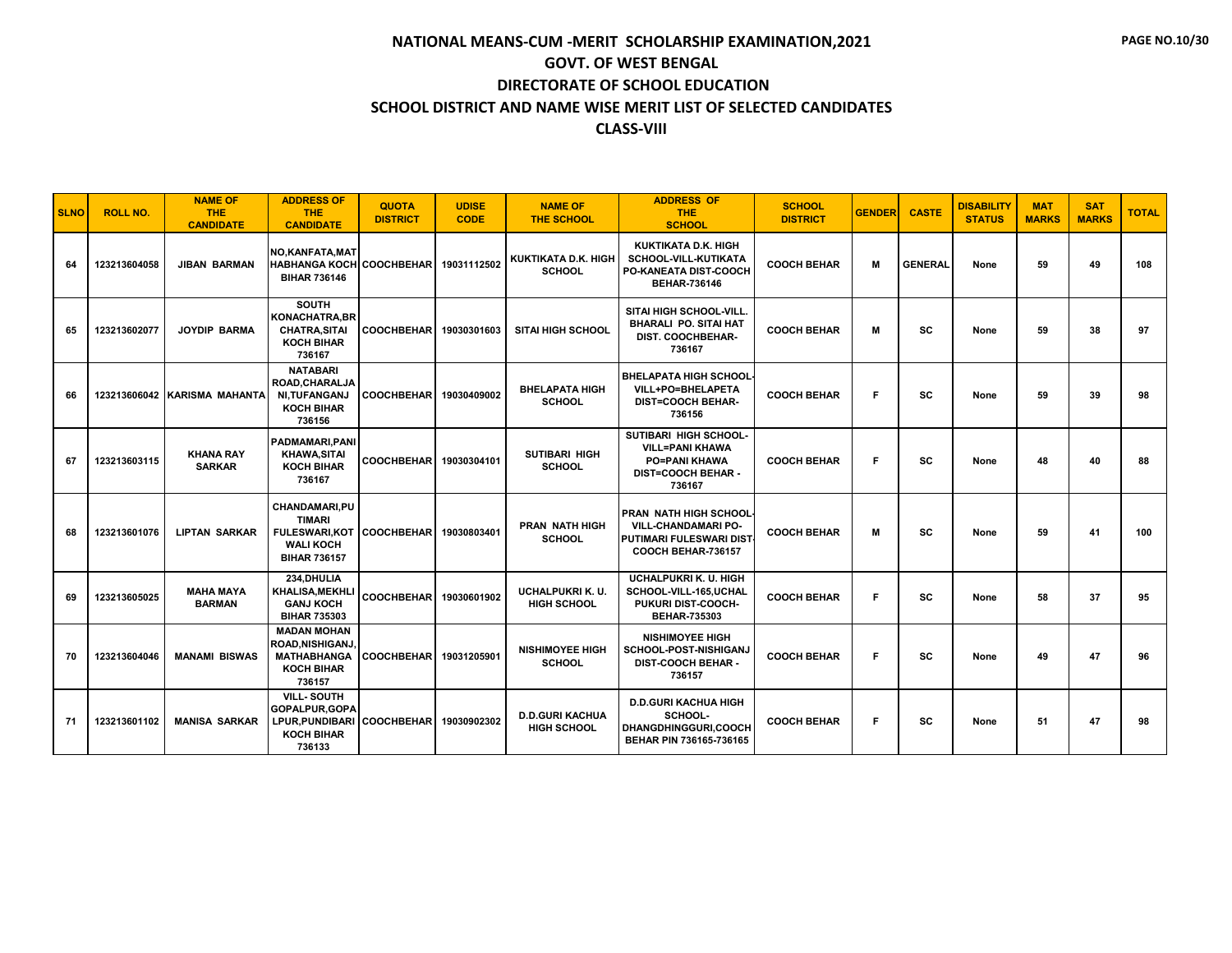| <b>SLNO</b> | <b>ROLL NO.</b> | <b>NAME OF</b><br>THE.<br><b>CANDIDATE</b> | <b>ADDRESS OF</b><br><b>THE</b><br><b>CANDIDATE</b>                                        | <b>QUOTA</b><br><b>DISTRICT</b> | <b>UDISE</b><br><b>CODE</b> | <b>NAME OF</b><br><b>THE SCHOOL</b>            | <b>ADDRESS OF</b><br><b>THE</b><br><b>SCHOOL</b>                                                                                     | <b>SCHOOL</b><br><b>DISTRICT</b> | <b>GENDER</b> | <b>CASTE</b>   | <b>DISABILITY</b><br><b>STATUS</b> | <b>MAT</b><br><b>MARKS</b> | <b>SAT</b><br><b>MARKS</b> | <b>TOTAL</b> |
|-------------|-----------------|--------------------------------------------|--------------------------------------------------------------------------------------------|---------------------------------|-----------------------------|------------------------------------------------|--------------------------------------------------------------------------------------------------------------------------------------|----------------------------------|---------------|----------------|------------------------------------|----------------------------|----------------------------|--------------|
| 72          | 123213604049    | <b>MANISH DAS</b>                          | <b>MATHABHANGA,M</b><br>ATHABHANGA.MA<br><b>THABHANGA</b><br><b>KOCH BIHAR</b><br>736146   | COOCHBEHAR 19031800504          |                             | <b>MATHABHANGA HIGH</b><br><b>SCHOOL</b>       | <b>MATHABHANGA HIGH</b><br>SCHOOL -VPO-<br><b>MATHABHANGA WARD-5</b><br><b>DIST-COOCH BEHAR-</b><br>736146                           | <b>COOCH BEHAR</b>               | м             | SC             | None                               | 64                         | 53                         | 117          |
| 73          | 123213604088    | <b>MAYUKH BARMAN</b>                       | R <sub>N</sub><br><b>ROAD.MATHABHA</b><br>NGA, MATHABHAN<br><b>GA KOCH BIHAR</b><br>736146 | <b>COOCHBEHARI</b>              | 19031800504                 | <b>MATHABHANGA HIGH</b><br><b>SCHOOL</b>       | <b>MATHABHANGA HIGH</b><br>SCHOOL -VPO-<br><b>MATHABHANGA WARD-5</b><br><b>DIST-COOCH BEHAR-</b><br>736146                           | <b>COOCH BEHAR</b>               | M             | SC             | None                               | 61                         | 50                         | 111          |
| 74          | 123213603093    | <b>MD AREN</b>                             | <b>BALAPUKHURI.CH</b><br><b>AMTA.SITAI KOCH</b><br><b>BIHAR 736167</b>                     | <b>COOCHBEHAR</b>               | 19030304901                 | <b>CHAMTA ADARSHA</b><br><b>HIGH SCHOOL</b>    | <b>CHAMTA ADARSHA HIGH</b><br>SCHOOL-VILL+PO.<br><b>CHAMTA PO. SITAI DIST.</b><br>COOCHBEHAR-736167                                  | <b>COOCH BEHAR</b>               | м             | <b>GENERAL</b> | None                               | 73                         | 37                         | 110          |
| 75          |                 | 123213602008 MD KHORSED ALOM               | <b>GITALDAHA.GITA</b><br>LDAHA, DINHATA<br><b>KOCH BIHAR</b><br>736175                     | <b>COOCHBEHAR</b>               | 19031300701                 | <b>GOPALNAGAR M.S.S.</b><br><b>HIGH SCHOOL</b> | <b>GOPALNAGAR M.S.S. HIGH</b><br>SCHOOL-P.O DINHATA DIST<br><b>COOCH BEHAR DINHATA-1.</b><br><b>DINHATA MUNICIPALITY -</b><br>736135 | <b>COOCH BEHAR</b>               | м             | <b>GENERAL</b> | None                               | 61                         | 58                         | 119          |
| 76          | 123213606074    | <b>MEGHA SARKAR</b>                        | <b>BALAKUTHI.BALA</b><br><b>KUTHI.BAKSHIRH</b><br>AT KOCH BIHAR<br>736131                  | COOCHBEHAR 19030508602          |                             | <b>BOXIRHAT GIRLS HIGH</b><br><b>SCHOOL</b>    | <b>BOXIRHAT GIRLS HIGH</b><br>SCHOOL-VILL -<br><b>CHHOTOLOWKUTHI POST.</b><br><b>BAXIRHAT DIST-COOCH</b><br>BEHAR PIN 736131-736131  | <b>COOCH BEHAR</b>               | Е             | sc             | None                               | 50                         | 39                         | 89           |
| 77          | 123213604081    | <b>MIHIR PAUL</b>                          | <b>BARA</b><br>KAIMARI, JATAMA<br><b>RI.SITALKUCHI</b><br><b>KOCH BIHAR</b><br>736146      | <b>COOCHBEHARI</b>              | 19031002803                 | <b>NAGAR DAKALIGANJ</b><br><b>HIGH SCHOOL</b>  | <b>NAGAR DAKALIGANJ HIGH</b><br><b>SCHOOL-VILL-NAGAR</b><br><b>DAKALIGANJ PO-SHIBPUR</b><br><b>DIST-COOCH BEHAR -</b><br>736172      | <b>COOCH BEHAR</b>               | м             | <b>GENERAL</b> | None                               | 65                         | 33                         | 98           |
| 78          | 123213601048    | <b>MINTU BARMAN</b>                        | <b>TALLIGURI.TALLI</b><br><b>GURI.KOTWALI</b><br><b>KOCH BIHAR</b><br>736156               | <b>COOCHBEHAR</b>               | 19030816602                 | <b>TALLIGURI HIGH</b><br><b>SCHOOL</b>         | <b>TALLIGURI HIGH SCHOOL-</b><br><b>P.O-TALLIGURI P.S-</b><br><b>KOTWALI DIST-COOCH</b><br><b>BEHAR-736156</b>                       | <b>COOCH BEHAR</b>               | M             | SC             | None                               | 54                         | 37                         | 91           |
| 79          | 123213604053    | <b>MOHONA SARKAR</b>                       | <b>WARD NO</b><br><b>12.MATHABHANG</b><br>A.MATHABHANGA<br><b>KOCH BIHAR</b><br>736146     | COOCHBEHAR 19031800505          |                             | H. SCHOOL                                      | <b>MATHABHANGA GIRLS H.</b><br>MATHABHANGA GIRLS SCHOOL-WARD NO.05 P.O-<br><b>MATHA BHANGA DIST-</b><br>COOCH BEHAR -736146          | <b>COOCH BEHAR</b>               | F.            | <b>GENERAL</b> | None                               | 59                         | 57                         | 116          |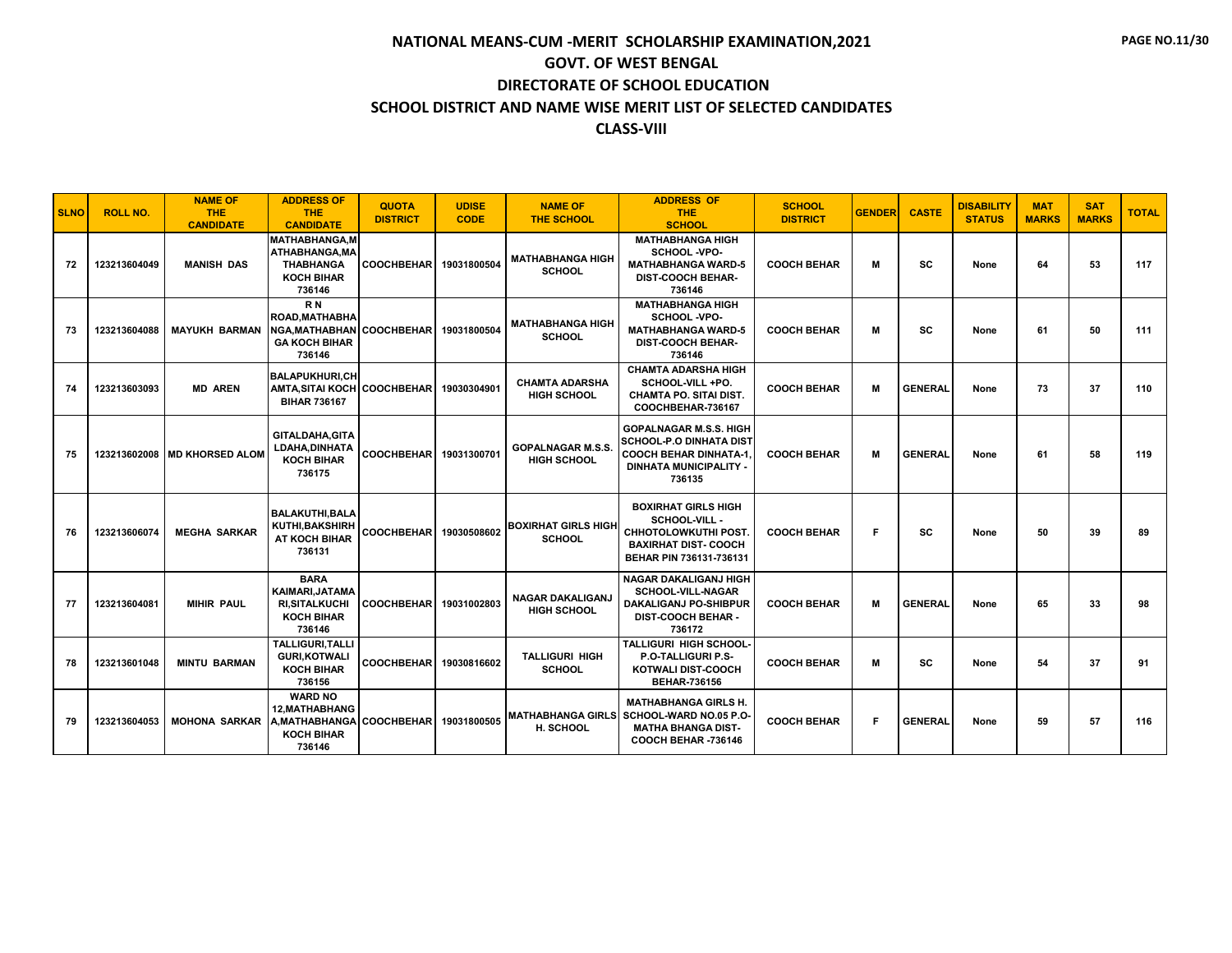| <b>SLNO</b> | <b>ROLL NO.</b> | <b>NAME OF</b><br><b>THE</b><br><b>CANDIDATE</b> | <b>ADDRESS OF</b><br><b>THE</b><br><b>CANDIDATE</b>                                                             | <b>QUOTA</b><br><b>DISTRICT</b> | <b>UDISE</b><br><b>CODE</b> | <b>NAME OF</b><br><b>THE SCHOOL</b>          | <b>ADDRESS OF</b><br><b>THE</b><br><b>SCHOOL</b>                                                      | <b>SCHOOL</b><br><b>DISTRICT</b> | <b>GENDER</b> | <b>CASTE</b>   | <b>DISABILITY</b><br><b>STATUS</b> | <b>MAT</b><br><b>MARKS</b> | <b>SAT</b><br><b>MARKS</b> | <b>TOTAL</b> |
|-------------|-----------------|--------------------------------------------------|-----------------------------------------------------------------------------------------------------------------|---------------------------------|-----------------------------|----------------------------------------------|-------------------------------------------------------------------------------------------------------|----------------------------------|---------------|----------------|------------------------------------|----------------------------|----------------------------|--------------|
| 80          | 123213602148    | <b>MOUMITA ISLAM</b>                             | SINGIMARI.NAKA<br><b>RJAN, SITAI KOCH</b><br><b>BIHAR 736167</b>                                                | <b>COOCHBEHAR</b>               | 19030304901                 | <b>CHAMTA ADARSHA</b><br><b>HIGH SCHOOL</b>  | <b>CHAMTA ADARSHA HIGH</b><br>SCHOOL-VILL+PO.<br><b>CHAMTA PO. SITAI DIST.</b><br>COOCHBEHAR-736167   | <b>COOCH BEHAR</b>               | F             | <b>GENERAL</b> | None                               | 61                         | 46                         | 107          |
| 81          | 123213605072    | <b>MOUMITA ROY</b>                               | SANTINAGAR,<br><b>WARD NO</b><br>10, HALDIBARI, HA<br><b>LDIBARI KOCH</b><br><b>BIHAR 735122</b>                | <b>COOCHBEHAR</b>               | 19031600704                 | <b>HALDIBARI GIRLS</b><br><b>HIGH SCHOOL</b> | <b>HALDIBARI GIRLS' HIGH</b><br><b>SCHOOL-P.O-HALDIBARI</b><br>DIST-COOCH-BEHAR-<br>735122            | <b>COOCH BEHAR</b>               | F             | SC             | None                               | 65                         | 41                         | 106          |
| 82          | 123213606016    | <b>MOUMITA SARKAR</b>                            | JHAWKUTHI, JHA<br><b>WKUTHI.TUFANG</b><br><b>ANJ KOCH BIHAR</b><br>736159                                       | <b>COOCHBEHAR</b>               | 19031400501                 | <b>ILADEVI GIRLS HIGH</b><br><b>SCHOOL</b>   | <b>ILADEVI GIRLS HIGH</b><br>SCHOOL-PO-TUFANGANJ<br><b>DIST-COOCH BEHAR-</b><br>736159                | <b>COOCH BEHAR</b>               | F             | <b>GENERAL</b> | None                               | 49                         | 51                         | 100          |
| 83          | 123213606025    | <b>MOUSUMI</b><br><b>KARMAKAR</b>                | <b>CHAMTA,COLONY</b><br><b>CHAMTA, TUFANG</b><br>ANJ KOCH BIHAR<br>736159                                       | <b>COOCHBEHAR</b>               | 19030414601                 | <b>CHAMTA D.BANDHU</b><br><b>VIDYALAYA</b>   | <b>CHAMTA D.BANDHU</b><br>VIDYALAYA-VILL=CHAMTA<br><b>PO=COLONY DIST=COOCH</b><br><b>BEHAR-736159</b> | <b>COOCH BEHAR</b>               | F.            | <b>GENERAL</b> | None                               | 59                         | 44                         | 103          |
| 84          | 123213606045    | <b>MRINMAY SARKAR</b>                            | 25.BHELAPETA.T<br><b>UFANGANJ KOCH   COOCHBEHAR  </b><br><b>BIHAR 736156</b>                                    |                                 | 19030409002                 | <b>BHELAPATA HIGH</b><br><b>SCHOOL</b>       | <b>BHELAPATA HIGH SCHOOL</b><br>VILL+PO=BHELAPETA<br><b>DIST=COOCH BEHAR-</b><br>736156               | <b>COOCH BEHAR</b>               | м             | SC             | None                               | 57                         | 33                         | 90           |
| 85          | 123213602053    | <b>MUKESH BARMAN</b>                             | <b>BAJIT</b><br><b>CHATRA, DHUMER</b><br><b>KHATA, SITAI</b><br><b>KOCH BIHAR</b><br>736167                     | <b>COOCHBEHAR</b>               | 19030301603                 | <b>SITAI HIGH SCHOOL</b>                     | SITAI HIGH SCHOOL-VILL.<br><b>BHARALI PO. SITAI HAT</b><br><b>DIST. COOCHBEHAR-</b><br>736167         | <b>COOCH BEHAR</b>               | M             | SC             | None                               | 55                         | 34                         | 89           |
| 86          | 123213603028    | <b>NABAPUSHPA</b><br><b>BARMAN</b>               | <b>MADHYA</b><br><b>BHARALI, SITAI</b><br><b>HAT.SITAI KOCH</b><br><b>BIHAR 736167</b>                          | <b>COOCHBEHAR</b>               | 19030301603                 | <b>SITAI HIGH SCHOOL</b>                     | SITAI HIGH SCHOOL-VILL.<br><b>BHARALI PO. SITAI HAT</b><br><b>DIST. COOCHBEHAR-</b><br>736167         | <b>COOCH BEHAR</b>               | M             | SC             | None                               | 59                         | 45                         | 104          |
| 87          | 123213601132    | <b>NANDINI BARMAN</b>                            | <b>BARAI BARI PART</b><br><b>II.BOKALIR</b><br><b>MOTH.PUNDIBARI COOCHBEHARI</b><br><b>KOCH BIHAR</b><br>736133 |                                 | 19030908502                 | <b>BANESWAR GIRLS</b><br><b>HIGH SCHOOL</b>  | <b>BANESWAR GIRLS HIGH</b><br>SCHOOL-VILL+PO-<br><b>BANESWAR DIST-COOCH</b><br><b>BEHAR-736133</b>    | <b>COOCH BEHAR</b>               | F             | SC             | None                               | 56                         | 33                         | 89           |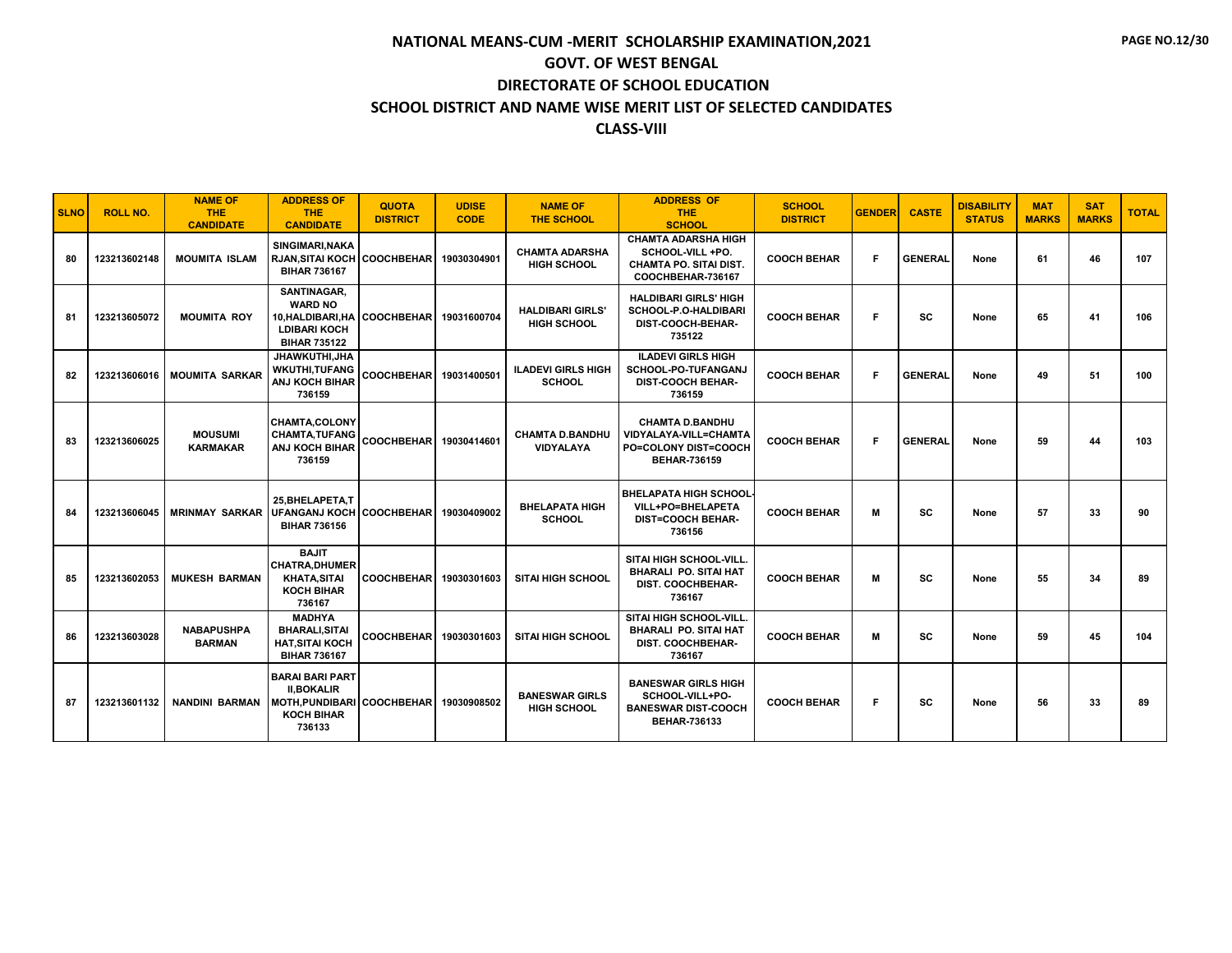| <b>SLNO</b> | <b>ROLL NO.</b> | <b>NAME OF</b><br><b>THE</b><br><b>CANDIDATE</b> | <b>ADDRESS OF</b><br><b>THE</b><br><b>CANDIDATE</b>                                                                         | <b>QUOTA</b><br><b>DISTRICT</b> | <b>UDISE</b><br><b>CODE</b> | <b>NAME OF</b><br><b>THE SCHOOL</b>              | <b>ADDRESS OF</b><br><b>THE</b><br><b>SCHOOL</b>                                                                                                      | <b>SCHOOL</b><br><b>DISTRICT</b> | <b>GENDER</b> | <b>CASTE</b>   | <b>DISABILITY</b><br><b>STATUS</b> | <b>MAT</b><br><b>MARKS</b> | <b>SAT</b><br><b>MARKS</b> | <b>TOTAL</b> |
|-------------|-----------------|--------------------------------------------------|-----------------------------------------------------------------------------------------------------------------------------|---------------------------------|-----------------------------|--------------------------------------------------|-------------------------------------------------------------------------------------------------------------------------------------------------------|----------------------------------|---------------|----------------|------------------------------------|----------------------------|----------------------------|--------------|
| 88          | 123213603085    | <b>NASEEM JAHAN</b>                              | N0156.CHOWDHU<br>RIHAT, DINHATA<br><b>KOCH BIHAR</b><br>736168                                                              | <b>COOCHBEHAR</b>               | 19030209601                 | <b>CHOUDHURIHAT V.</b><br><b>VIDYAMANDIR</b>     | <b>CHOUDHURIHAT V.</b><br><b>VIDYAMANDIR-P.O</b><br><b>CHOWDHURIHAT DIST</b><br>COOCH BEHAR-736166                                                    | <b>COOCH BEHAR</b>               | F.            | <b>GENERAL</b> | None                               | 70                         | 39                         | 109          |
| 89          | 123213601112    | <b>NELABHA GHOSH</b>                             | <b>BANESWAR</b><br><b>ROAD, BANESWA</b><br><b>R.PUNDIBARI</b><br><b>KOCH BIHAR</b><br>736133                                | COOCHBEHAR 19030908701          |                             | <b>BANESWAR KHABSA</b><br><b>HIGH SCHOOL</b>     | <b>BANESWAR KHABSA HIGH</b><br>SCHOOL-PO.+VILL.<br><b>BANESWAR DIST.</b><br>COOCHBEHAR-736133                                                         | <b>COOCH BEHAR</b>               | M             | <b>GENERAL</b> | None                               | 65                         | 43                         | 108          |
| 90          | 123213606008    | NILANJANA<br><b>SARKAR</b>                       | 25, JAIGIR<br><b>CHILAKHANA, TUF</b><br><b>ANGANJ KOCH</b><br><b>BIHAR 736159</b>                                           | <b>COOCHBEHAR</b>               | 19030409002                 | <b>BHELAPATA HIGH</b><br><b>SCHOOL</b>           | <b>I BHELAPATA HIGH SCHOOL</b><br>VILL+PO=BHELAPETA<br><b>DIST=COOCH BEHAR-</b><br>736156                                                             | <b>COOCH BEHAR</b>               | F             | <b>SC</b>      | None                               | 56                         | 39                         | 95           |
| 91          | 123213602045    | <b>NILAY KUNDU</b>                               | <b>NORTH</b><br><b>LAUCHAPRA.BAM</b><br>ANHAT.SAHEBGA<br><b>NJ KOCH BIHAR</b><br>736168                                     | <b>COOCHBEHAR</b>               | 19030207201                 | <b>BAMANHAT HIGH</b><br><b>SCHOOL</b>            | <b>BAMANHAT HIGH SCHOOL-</b><br><b>VILL. UTTAR LOWCHAPRA</b><br>PO. BAMANHAT PS.<br><b>DINHATA DIST.</b><br>COOCHBEHAR-736168                         | <b>COOCH BEHAR</b>               | М             | <b>GENERAL</b> | None                               | 63                         | 35                         | 98           |
| 92          | 123213601050    | <b>NIMAI BARMAN</b>                              | CHANDAMARI,PU<br><b>TIMARI</b><br><b>FULESWARI.KOT</b><br><b>WALI KOCH</b><br><b>BIHAR 736157</b>                           | <b>COOCHBEHAR</b>               | 19030803401                 | <b>PRAN NATH HIGH</b><br><b>SCHOOL</b>           | <b>PRAN NATH HIGH SCHOOL-</b><br><b>VILL-CHANDAMARI PO-</b><br><b>PUTIMARI FULESWARI DIST</b><br>COOCH BEHAR-736157                                   | <b>COOCH BEHAR</b>               | M             | <b>SC</b>      | None                               | 60                         | 44                         | 104          |
| 93          | 123213601060    | <b>NITAI ROY</b>                                 | <b>JIBDHARER</b><br>KUTHI, RAJARHAT<br>.PUNDIBARI<br><b>KOCH BIHAR</b><br>736165                                            | <b>COOCHBEHAR</b>               | 19030919403                 | <b>RAJARHAT HIGH</b><br><b>SCHOOL</b>            | <b>RAJARHAT HIGH SCHOOL-</b><br>P.O-RAJARHAT DIST-<br>COOCH-BEHAR-736165                                                                              | <b>COOCH BEHAR</b>               | M             | <b>GENERAL</b> | None                               | 63                         | 35                         | 98           |
| 94          | 123213605080    | <b>NITU ADHIKARY</b>                             | <b>PASCHIM</b><br><b>HEMKUMARI,PAS</b><br><b>CHIM</b><br><b>HEMKUMARI, HAL</b><br><b>DIBARI KOCH</b><br><b>BIHAR 735122</b> | COOCHBEHAR 19030704902          |                             | <b>DEWANGANJ HIGH</b><br><b>SCHOOL (BENGALI)</b> | <b>DEWANGANJ HIGH</b><br>SCHOOL (BENGALI)-VILL-<br>16.JANGAL BOSH P.O-<br><b>DEWANGANJ PS-</b><br><b>HALDIBARI DIST-COOCH-</b><br><b>BEHAR-735122</b> | <b>COOCH BEHAR</b>               | F             | <b>SC</b>      | None                               | 74                         | 47                         | 121          |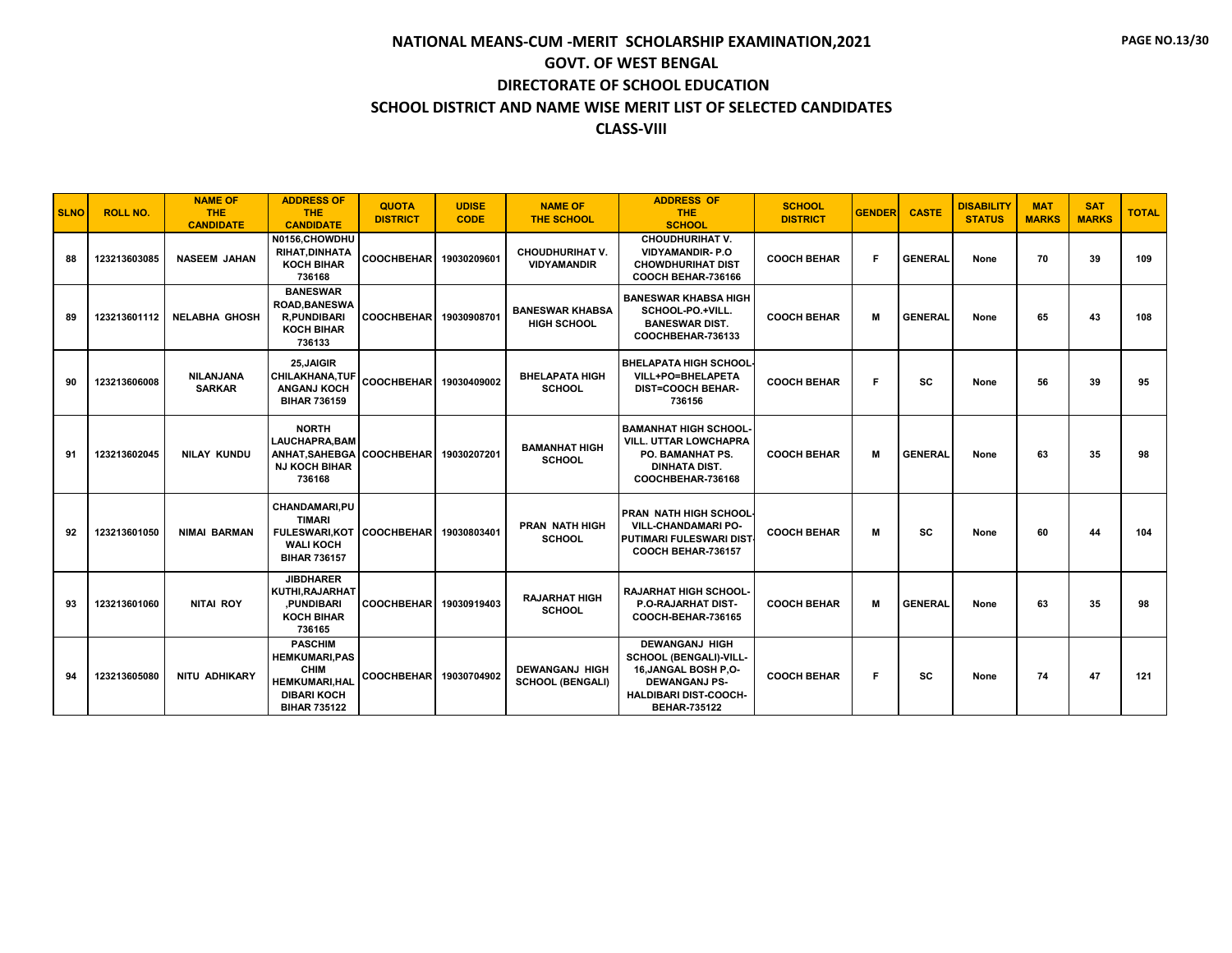| <b>SLNO</b> | <b>ROLL NO.</b> | <b>NAME OF</b><br><b>THE</b><br><b>CANDIDATE</b> | <b>ADDRESS OF</b><br><b>THE</b><br><b>CANDIDATE</b>                                                                              | <b>QUOTA</b><br><b>DISTRICT</b> | <b>UDISE</b><br><b>CODE</b> | <b>NAME OF</b><br><b>THE SCHOOL</b>                          | <b>ADDRESS OF</b><br><b>THE</b><br><b>SCHOOL</b>                                                                                                                      | <b>SCHOOL</b><br><b>DISTRICT</b> | <b>GENDER</b> | <b>CASTE</b>   | <b>DISABILITY</b><br><b>STATUS</b> | <b>MAT</b><br><b>MARKS</b> | <b>SAT</b><br><b>MARKS</b> | <b>TOTAL</b> |
|-------------|-----------------|--------------------------------------------------|----------------------------------------------------------------------------------------------------------------------------------|---------------------------------|-----------------------------|--------------------------------------------------------------|-----------------------------------------------------------------------------------------------------------------------------------------------------------------------|----------------------------------|---------------|----------------|------------------------------------|----------------------------|----------------------------|--------------|
| 95          | 123213601139    | <b>PAPPU DEBNATH</b>                             | <b>VILL- DHANG</b><br><b>DHING</b><br><b>GURI, DHANG</b><br><b>DHING</b><br><b>GURI.PUNDIBARI</b><br><b>KOCH BIHAR</b><br>736165 | COOCHBEHAR 19030902302          |                             | <b>D.D.GURI KACHUA</b><br><b>HIGH SCHOOL</b>                 | <b>D.D.GURI KACHUA HIGH</b><br>SCHOOL-<br>DHANGDHINGGURI,COOCH<br>BEHAR PIN 736165-736165                                                                             | <b>COOCH BEHAR</b>               | М             | <b>GENERAL</b> | None                               | 70                         | 41                         | 111          |
| 96          | 123213601157    | <b>PARNASHA DAS</b>                              | <b>HARIBHANGA.HA</b><br>RIBHANGA, KOTW<br><b>ALI KOCH BIHAR</b><br>736134                                                        | COOCHBEHAR 19030809501          |                             | <b>SAHEBERHAT</b><br><b>PURNANANDA HIGH</b><br><b>SCHOOL</b> | <b>SAHEBERHAT</b><br><b>PURNANANDA HIGH</b><br>SCHOOL-VILL-<br><b>BARANALANGI BARI P.O.</b><br><b>HARIBHANGA P.S.-</b><br>KOTOWALI DIST- COOCH<br><b>BEHAR-736134</b> | <b>COOCH BEHAR</b>               | F             | sc             | None                               | 61                         | 47                         | 108          |
| 97          | 123213603086    | <b>PINTU BARMAN</b>                              | <b>DURGANAGAR.DU</b><br><b>RGANAGAR, SAHE</b><br><b>BGANJ KOCH</b><br><b>BIHAR 736168</b>                                        | COOCHBEHAR 19030207803          |                             | <b>MAHAKALHAT HIGH</b><br><b>SCHOOL</b>                      | <b>MAHAKALHAT HIGH</b><br>SCHOOL-<br><b>VILL=PATHARSON</b><br>PO=HOKADAHA<br><b>DIST=COOCH BEHAR-</b><br>736168                                                       | <b>COOCH BEHAR</b>               | м             | SC             | None                               | 55                         | 41                         | 96           |
| 98          | 123213601137    | PIYALI SARKAR                                    | <b>BARO</b><br><b>SHALBARI.HATIR</b><br>AM<br><b>SHALBARI.KOTW</b><br><b>ALI KOCH BIHAR</b><br>736145                            | <b>COOCHBEHAR</b>               | 19030807302                 | PAITKA PARA M.U.<br><b>HIGH SCHOOL</b>                       | PAITKA PARA M.U. HIGH<br>SCHOOL-<br><b>VILL=PAITKAPARA</b><br><b>DIST=COOCH BEHAR-</b><br>736145                                                                      | <b>COOCH BEHAR</b>               | Е             | SC             | None                               | 56                         | 47                         | 103          |
| 99          | 123213601033    | <b>POULAMI ROY</b>                               | <b>HALDIMOHAN.</b><br><b>CHILKIRHAT, CHIL</b><br>KIRHAT.KOTWALI<br><b>KOCH BIHAR</b><br>736157                                   | COOCHBEHAR 19031701902          |                             | <b>MAHARANI INDIRA</b><br><b>DEBI BALIKA VI</b>              | <b>MAHARANI INDIRA DEBI</b><br><b>BALIKA VI-PO-COOCH</b><br><b>BEHAR DIST-COOCH</b><br>BEHAR W.NO-19-736101                                                           | <b>COOCH BEHAR</b>               | F             | SC             | None                               | 55                         | 43                         | 98           |
| 100         | 123213605007    | <b>POULAMI SARKAR</b>                            | HALDIBARI, HALD<br><b>IBARI KOCH</b><br><b>BIHAR 735122</b>                                                                      | COOCHBEHAR 19031600704          |                             | <b>HALDIBARI GIRLS'</b><br><b>HIGH SCHOOL</b>                | <b>HALDIBARI GIRLS' HIGH</b><br>SCHOOL-P.O-HALDIBARI<br>DIST-COOCH-BEHAR-<br>735122                                                                                   | <b>COOCH BEHAR</b>               | F             | <b>GENERAL</b> | None                               | 60                         | 51                         | 111          |
| 101         | 123213601186    | <b>PRASENJIT DAS</b>                             | <b>JIBDHARRE</b><br>KUTHI,RAJARHAT<br>PUNDIBRI KOCH<br><b>BIHAR 736165</b>                                                       | COOCHBEHAR 19030919403          |                             | <b>RAJARHAT HIGH</b><br><b>SCHOOL</b>                        | RAJARHAT HIGH SCHOOL-<br><b>P.O-RAJARHAT DIST-</b><br>COOCH-BEHAR-736165                                                                                              | <b>COOCH BEHAR</b>               | м             | <b>SC</b>      | None                               | 56                         | 37                         | 93           |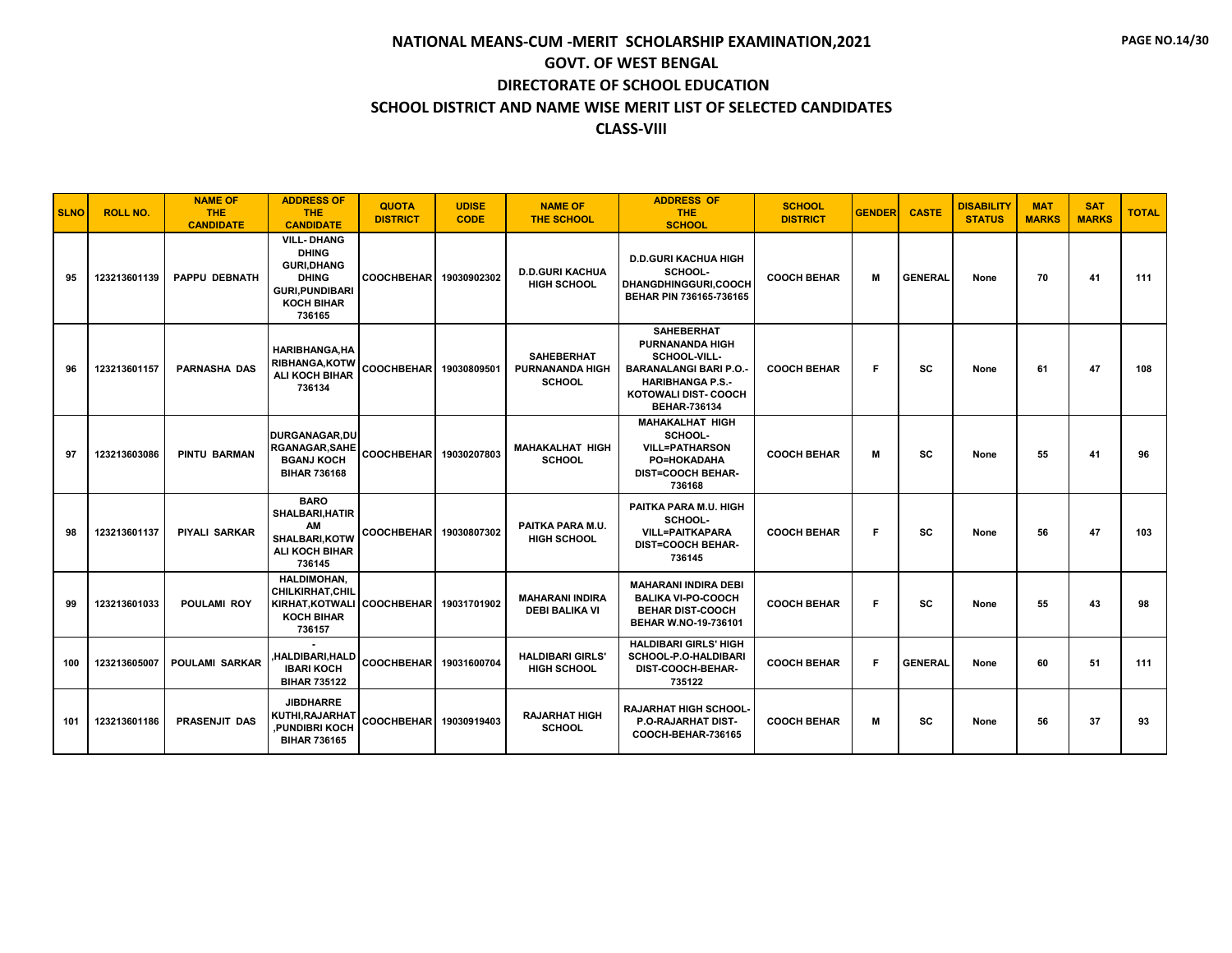| <b>SLNO</b> | <b>ROLL NO.</b> | <b>NAME OF</b><br>THE.<br><b>CANDIDATE</b> | <b>ADDRESS OF</b><br><b>THE</b><br><b>CANDIDATE</b>                                                                         | <b>QUOTA</b><br><b>DISTRICT</b> | <b>UDISE</b><br><b>CODE</b> | <b>NAME OF</b><br><b>THE SCHOOL</b>            | <b>ADDRESS OF</b><br><b>THE</b><br><b>SCHOOL</b>                                                                                            | <b>SCHOOL</b><br><b>DISTRICT</b> | <b>GENDER</b> | <b>CASTE</b>   | <b>DISABILITY</b><br><b>STATUS</b> | <b>MAT</b><br><b>MARKS</b> | <b>SAT</b><br><b>MARKS</b> | <b>TOTAL</b> |
|-------------|-----------------|--------------------------------------------|-----------------------------------------------------------------------------------------------------------------------------|---------------------------------|-----------------------------|------------------------------------------------|---------------------------------------------------------------------------------------------------------------------------------------------|----------------------------------|---------------|----------------|------------------------------------|----------------------------|----------------------------|--------------|
| 102         | 123213606115    | <b>PRASENJIT PAL</b>                       | <b>TUFANGANJ MAIN</b><br><b>ROAD WARD NO</b><br>12, TUFANGANJ<br>NEWTOWN, TUFA<br><b>NGANJ KOCH</b><br><b>BIHAR 736160</b>  | <b>COOCHBEHAR</b>               | 19031400401                 | TUFANGANJ N.N.M.<br><b>HIGH SCHOOL</b>         | TUFANGANJ N.N.M. HIGH<br><b>SCHOOL-P.O TUFANGANJ</b><br><b>DIST COOCH BEHAR-</b><br>736160                                                  | <b>COOCH BEHAR</b>               | M             | <b>GENERAL</b> | None                               | 73                         | 53                         | 126          |
| 103         | 123213605039    | <b>PRATUSH ROY</b>                         | <b>HALDIBARI.BARA</b><br><b>HALDIBARI, HALDI</b><br><b>BARI KOCH</b><br><b>BIHAR 735122</b>                                 | <b>COOCHBEHAR</b>               | 19031600703                 | <b>HALDIBARI HIGH</b><br><b>SCHOOL</b>         | <b>HALDIBARI HIGH SCHOOL-</b><br>P.O-HALDIBARI DIST-<br><b>COOCH-BEHAR-735122</b>                                                           | <b>COOCH BEHAR</b>               | M             | <b>SC</b>      | None                               | 63                         | 33                         | 96           |
| 104         | 123213602113    | <b>PRERONA</b><br><b>CHATTERJEE</b>        | <b>THANAPARA</b><br><b>WARD NO</b><br>4, DINHATA, DINHA<br><b>TA KOCH BIHAR</b><br>736135                                   | COOCHBEHAR 19031300701          |                             | <b>GOPALNAGAR M.S.S</b><br><b>HIGH SCHOOL</b>  | <b>GOPALNAGAR M.S.S. HIGH</b><br><b>SCHOOL-P.O DINHATA DIST</b><br><b>COOCH BEHAR DINHATA-1</b><br><b>DINHATA MUNICIPALITY</b><br>736135    | <b>COOCH BEHAR</b>               | F             | <b>GENERAL</b> | None                               | 61                         | 43                         | 104          |
| 105         | 123213606004    | <b>PRIANKA DEBNATH</b>                     | <b>RABINDRA</b><br><b>NAGAR WARD NO</b><br><b>11.TUFANGANJ</b><br>NEWTOWN, TUFA<br><b>NGANJ KOCH</b><br><b>BIHAR 736160</b> | <b>COOCHBEHAR</b>               | 19031400501                 | <b>ILADEVI GIRLS HIGH</b><br><b>SCHOOL</b>     | <b>ILADEVI GIRLS HIGH</b><br>SCHOOL-PO-TUFANGANJ<br><b>DIST-COOCH BEHAR-</b><br>736159                                                      | <b>COOCH BEHAR</b>               | F.            | <b>GENERAL</b> | None                               | 74                         | 59                         | 133          |
| 106         | 123213602028    | <b>PRITAM BARMAN</b>                       | <b>BAISHGURI, BAJE</b><br><b>JAMA</b><br>PAKHIHAGA.DINH<br><b>ATA KOCH BIHAR</b><br>736145                                  | <b>COOCHBEHAR</b>               | 19031300701                 | <b>GOPALNAGAR M.S.S.</b><br><b>HIGH SCHOOL</b> | <b>GOPALNAGAR M.S.S. HIGH</b><br><b>SCHOOL-P.O DINHATA DIST</b><br><b>COOCH BEHAR DINHATA-1.</b><br><b>DINHATA MUNICIPALITY -</b><br>736135 | <b>COOCH BEHAR</b>               | M             | <b>SC</b>      | None                               | 62                         | 44                         | 106          |
| 107         | 123213605058    | PRITAM KARJEE                              | 852.JABRAMALI.M<br><b>AYNAGURI</b><br><b>JALPAIGURI</b><br>735224                                                           | <b>COOCHBEHAR</b>               | 19030603601                 | <b>SOULMARI HIGH</b><br><b>SCHOOL</b>          | SOULMARI HIGH SCHOOL-<br>VIL+P.O-SHOULMARI VIA-<br><b>MAYNAGURI DIST-COOCH-</b><br><b>BEHAR-735224</b>                                      | <b>COOCH BEHAR</b>               | M             | <b>SC</b>      | None                               | 55                         | 59                         | 114          |
| 108         | 123213605046    | PRITAMA BARMAN                             | <b>165 UCHAL</b><br>PUKURI.DHULIA<br><b>KHALISA, MEKHLI</b><br><b>GANJ KOCH</b><br><b>BIHAR 735303</b>                      | <b>COOCHBEHAR</b>               | 19030601902                 | UCHALPUKRI K. U.<br>HIGH SCHOOL                | <b>UCHALPUKRI K. U. HIGH</b><br>SCHOOL-VILL-165,UCHAL<br>PUKURI DIST-COOCH-<br><b>BEHAR-735303</b>                                          | <b>COOCH BEHAR</b>               | F             | sc             | None                               | 55                         | 33                         | 88           |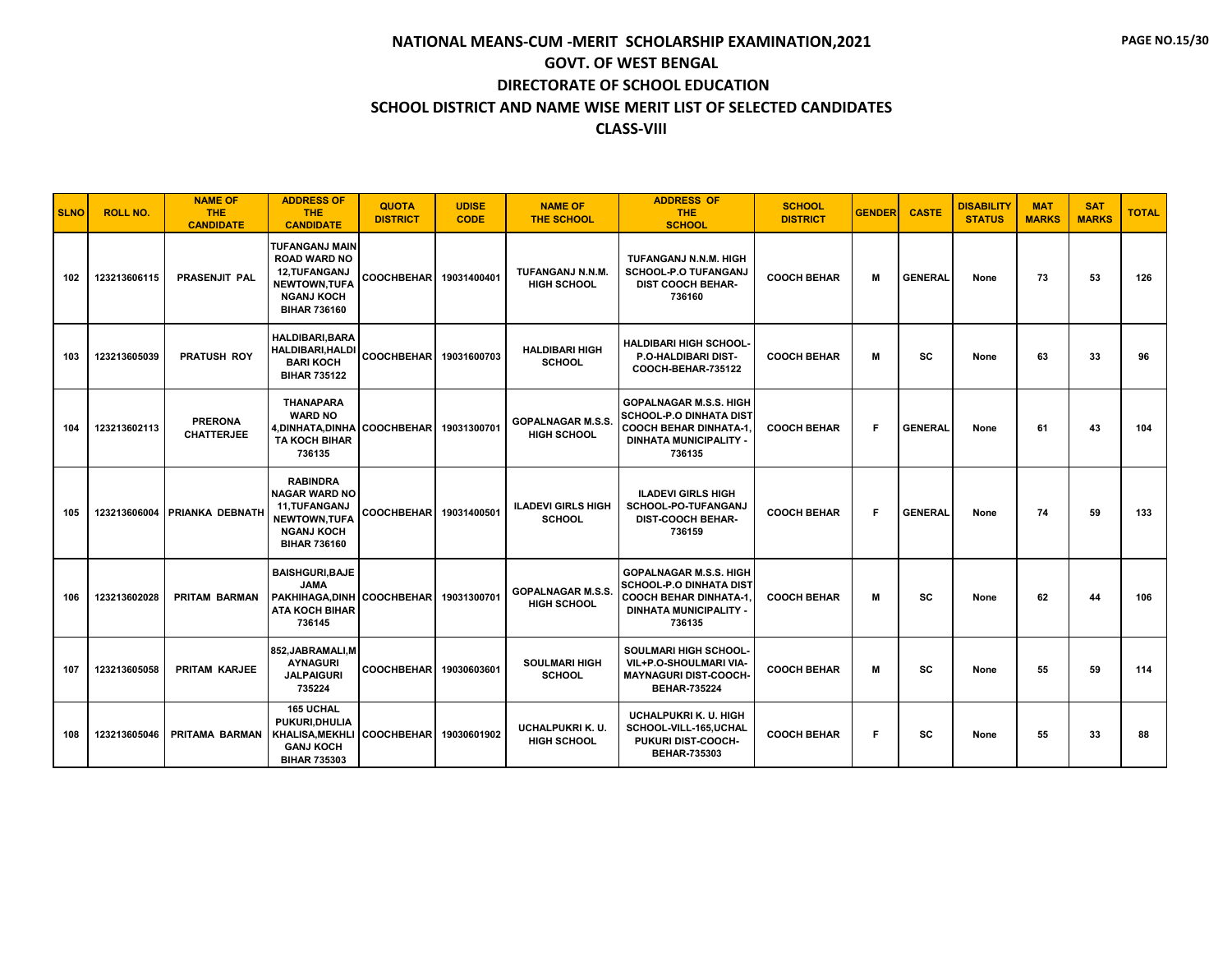| <b>SLNO</b> | <b>ROLL NO.</b> | <b>NAME OF</b><br><b>THE</b><br><b>CANDIDATE</b> | <b>ADDRESS OF</b><br><b>THE</b><br><b>CANDIDATE</b>                                                                             | <b>QUOTA</b><br><b>DISTRICT</b> | <b>UDISE</b><br><b>CODE</b> | <b>NAME OF</b><br><b>THE SCHOOL</b>            | <b>ADDRESS OF</b><br><b>THE</b><br><b>SCHOOL</b>                                                                                               | <b>SCHOOL</b><br><b>DISTRICT</b> | <b>GENDER</b> | <b>CASTE</b>   | <b>DISABILITY</b><br><b>STATUS</b> | <b>MAT</b><br><b>MARKS</b> | <b>SAT</b><br><b>MARKS</b> | <b>TOTAL</b> |
|-------------|-----------------|--------------------------------------------------|---------------------------------------------------------------------------------------------------------------------------------|---------------------------------|-----------------------------|------------------------------------------------|------------------------------------------------------------------------------------------------------------------------------------------------|----------------------------------|---------------|----------------|------------------------------------|----------------------------|----------------------------|--------------|
| 109         | 123213604001    | PRIYA DEBNATH                                    | <b>BARASOULMARI</b><br><b>BARASOULMARI</b><br><b>GHOKSADANGA</b><br><b>KOCH BIHAR</b><br>735211                                 | COOCHBEHAR 19031211903          |                             | <b>BAROSOULMARI</b><br><b>JR.HIGH SCHOOL</b>   | <b>BAROSOULMARI JR.HIGH</b><br>SCHOOL-VILL-<br><b>BAROSOULMARI P.S-</b><br><b>GHOKSADANGA DIST-</b><br>COOCH BEHAR PIN-735211-<br>735211       | <b>COOCH BEHAR</b>               | F             | <b>GENERAL</b> | None                               | 62                         | 37                         | 99           |
| 110         | 123213601055    | PRIYAM MODAK                                     | <b>VILL-DHANG</b><br><b>DHING</b><br><b>GURI, DHANG</b><br><b>DHING</b><br><b>GURI.PUNDIBARI</b><br><b>KOCH BIHAR</b><br>736165 | <b>COOCHBEHAR</b>               | 19030902302                 | <b>D.D.GURI KACHUA</b><br><b>HIGH SCHOOL</b>   | <b>D.D.GURI KACHUA HIGH</b><br>SCHOOL-<br><b>DHANGDHINGGURI.COOCH</b><br>BEHAR PIN 736165-736165                                               | <b>COOCH BEHAR</b>               | M             | <b>GENERAL</b> | None                               | 65                         | 37                         | 102          |
| 111         | 123213602108    | <b>PRIYANKA</b><br><b>MAHANTA</b>                | <b>JAIGIRBALABARI</b><br><b>ROAD.CHOWDHU</b><br><b>RIHAT.DINHATA</b><br><b>KOCH BIHAR</b><br>736168                             | COOCHBEHAR 19030209601          |                             | <b>CHOUDHURIHAT V.</b><br><b>VIDYAMANDIR</b>   | <b>CHOUDHURIHAT V.</b><br><b>VIDYAMANDIR-P.O</b><br><b>CHOWDHURIHAT DIST</b><br>COOCH BEHAR-736166                                             | <b>COOCH BEHAR</b>               | F             | <b>GENERAL</b> | None                               | 59                         | 54                         | 113          |
| 112         | 123213602158    | <b>PRIYANSHU</b><br><b>SARKHEL</b>               | <b>NEAR BYPASS</b><br>ROAD, KOALIDAH<br><b>A.DINHATA KOCH</b><br><b>BIHAR 736135</b>                                            | COOCHBEHAR 19031300701          |                             | <b>GOPALNAGAR M.S.S.</b><br><b>HIGH SCHOOL</b> | <b>GOPALNAGAR M.S.S. HIGH</b><br><b>SCHOOL-P.O DINHATA DIST</b><br><b>COOCH BEHAR DINHATA-1.</b><br><b>DINHATA MUNICIPALITY -</b><br>736135    | <b>COOCH BEHAR</b>               | м             | <b>GENERAL</b> | None                               | 56                         | 54                         | 110          |
| 113         |                 | 123213604077 PROTYUSA SARKAR                     | SITALKUCHI.GOL<br><b>ENOWHATI, SITAL</b><br><b>KUCHI KOCH</b><br><b>BIHAR 736158</b>                                            | COOCHBEHAR 19031013302          |                             | SITALKUCHI HIGH<br><b>SCHOOL</b>               | <b>SITALKUCHI HIGH</b><br>SCHOOL-VILL+POST-<br><b>SITALKUCHI DIST-COOCH</b><br>BEHAR PIN-736158-736158                                         | <b>COOCH BEHAR</b>               | F.            | SC             | None                               | 58                         | 37                         | 95           |
| 114         | 123213603112    | <b>PUJA BISWAS</b>                               | <b>HOKADAHA</b><br>I, HOKADAHA<br>I, SAHEBGANJ<br><b>KOCH BIHAR</b><br>736168                                                   | <b>COOCHBEHAR</b>               | 19030207803                 | <b>MAHAKALHAT HIGH</b><br><b>SCHOOL</b>        | <b>MAHAKALHAT HIGH</b><br>SCHOOL-<br><b>VILL=PATHARSON</b><br>PO=HOKADAHA<br><b>DIST=COOCH BEHAR-</b><br>736168                                | <b>COOCH BEHAR</b>               | F             | SC             | None                               | 59                         | 48                         | 107          |
| 115         | 123213603006    | PUJA MALAKAT                                     | KALMATI, KALMAT<br>I, SAHEBGANJ<br><b>KOCH BIHAR</b><br>736176                                                                  | <b>COOCHBEHAR</b>               | 19030208403                 | <b>KALMATI HIGH</b><br><b>SCHOOL</b>           | <b>KALMATI HIGH SCHOOL-</b><br>VILL +P.O KALMATI VIA<br><b>SAHEBGANJ DISTRICT</b><br><b>COOCH BEHAR PIN -</b><br>736176 P.O KALMATI-<br>736176 | <b>COOCH BEHAR</b>               | F             | <b>GENERAL</b> | None                               | 61                         | 51                         | 112          |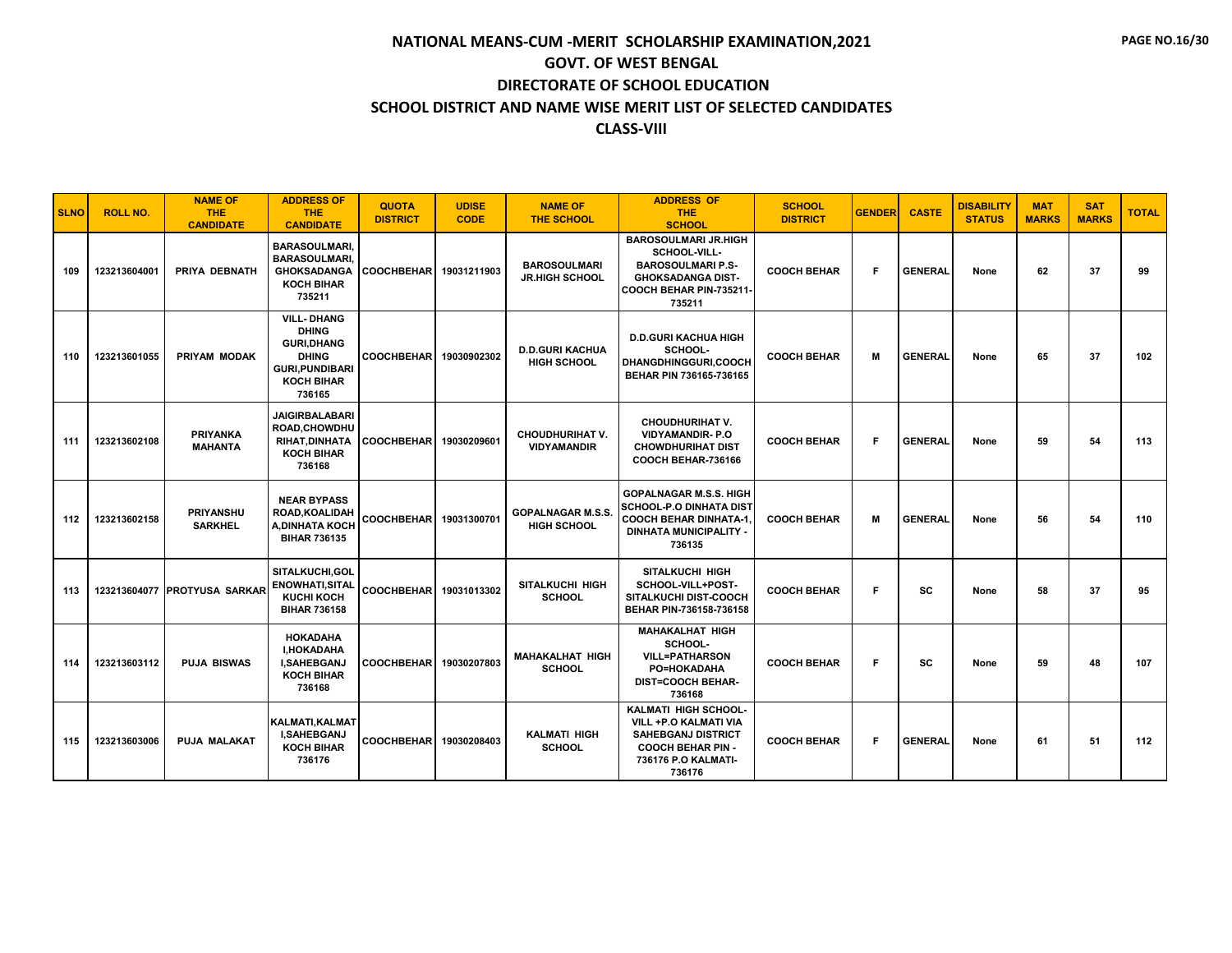| <b>SLNO</b> | <b>ROLL NO.</b> | <b>NAME OF</b><br>THE.<br><b>CANDIDATE</b> | <b>ADDRESS OF</b><br><b>THE</b><br><b>CANDIDATE</b>                                               | <b>QUOTA</b><br><b>DISTRICT</b> | <b>UDISE</b><br><b>CODE</b> | <b>NAME OF</b><br><b>THE SCHOOL</b>                          | <b>ADDRESS OF</b><br><b>THE</b><br><b>SCHOOL</b>                                                                                                                             | <b>SCHOOL</b><br><b>DISTRICT</b> | <b>GENDER</b> | <b>CASTE</b>   | <b>DISABILITY</b><br><b>STATUS</b> | <b>MAT</b><br><b>MARKS</b> | <b>SAT</b><br><b>MARKS</b> | <b>TOTAL</b> |
|-------------|-----------------|--------------------------------------------|---------------------------------------------------------------------------------------------------|---------------------------------|-----------------------------|--------------------------------------------------------------|------------------------------------------------------------------------------------------------------------------------------------------------------------------------------|----------------------------------|---------------|----------------|------------------------------------|----------------------------|----------------------------|--------------|
| 116         | 123213602080    | <b>PULAK RAY</b>                           | <b>JAIGIRBALABARI</b><br>ROAD, CHOWDHU<br><b>RIHAT.DINHATA</b><br><b>KOCH BIHAR</b><br>736168     | <b>COOCHBEHAR</b>               | 19030209601                 | <b>CHOUDHURIHAT V.</b><br><b>VIDYAMANDIR</b>                 | <b>CHOUDHURIHAT V.</b><br><b>VIDYAMANDIR-P.O</b><br><b>CHOWDHURIHAT DIST</b><br>COOCH BEHAR-736166                                                                           | <b>COOCH BEHAR</b>               | M             | <b>SC</b>      | None                               | 68                         | 32                         | 100          |
| 117         | 123213601134    | <b>PUNAM PATOWARI</b>                      | <b>RASHIDANGA-</b><br>1, RASHIDANGA<br>2, KOTWALI KOCH<br><b>BIHAR 736170</b>                     | <b>COOCHBEHAR</b>               | 19030809501                 | <b>SAHEBERHAT</b><br><b>PURNANANDA HIGH</b><br><b>SCHOOL</b> | <b>SAHEBERHAT</b><br><b>PURNANANDA HIGH</b><br>SCHOOL-VILL-<br><b>BARANALANGI BARI P.O.</b><br><b>HARIBHANGA P.S.-</b><br><b>KOTOWALI DIST- COOCH</b><br><b>BEHAR-736134</b> | <b>COOCH BEHAR</b>               | F             | <b>SC</b>      | None                               | 62                         | 34                         | 96           |
| 118         | 123213602083    | <b>RAJ SEN</b>                             | <b>NAGAR</b><br><b>SEORAGURI.NAZI</b><br><b>RHAT.SAHEBGAN</b><br><b>J KOCH BIHAR</b><br>736134    | <b>COOCHBEHAR</b>               | 19030202402                 | <b>NAZIRHAT</b><br><b>HARKUMARI HIGH</b><br><b>SCHOOL</b>    | <b>NAZIRHAT HARKUMARI</b><br><b>HIGH SCHOOL-VILL.</b><br><b>SOULMARI PO. NAZIRHAT</b><br><b>DIST. COOCHBEHAR-</b><br>736134                                                  | <b>COOCH BEHAR</b>               | М             | <b>GENERAL</b> | None                               | 66                         | 51                         | 117          |
| 119         | 123213601035    | <b>RAJDIP GHOSH</b>                        | CHANDAMARI,PU<br><b>TIMARI</b><br><b>FULESWARI,KOT</b><br><b>WALI KOCH</b><br><b>BIHAR 736157</b> | <b>COOCHBEHARI</b>              | 19030803401                 | <b>PRAN NATH HIGH</b><br><b>SCHOOL</b>                       | <b>PRAN NATH HIGH SCHOOL-</b><br><b>VILL-CHANDAMARI PO-</b><br><b>PUTIMARI FULESWARI DIST</b><br>COOCH BEHAR-736157                                                          | <b>COOCH BEHAR</b>               | М             | <b>GENERAL</b> | None                               | 70                         | 50                         | 120          |
| 120         | 123213603121    | <b>RAJESH BARMAN</b>                       | <b>SAHEBGANJ</b><br><b>ROAD, BARASAKD</b><br>AL, SAHEBGANJ<br><b>KOCH BIHAR</b><br>736169         | <b>COOCHBEHAR</b>               | 19030206901                 | <b>SAHEBGANJ HIGH</b><br><b>SCHOOL</b>                       | <b>SAHEBGANJ HIGH SCHOOL</b><br>VILL.+PO. SAHEBGANJ PS.<br><b>DINHATA DIST.</b><br>COOCHBEHAR-736176                                                                         | <b>COOCH BEHAR</b>               | М             | <b>SC</b>      | None                               | 56                         | 43                         | 99           |
| 121         | 123213605083    | <b>RASHID KARIM</b>                        | <b>WARD NO-</b><br>03.MEKHLIGANJ.<br><b>MEKHLIGANJ</b><br><b>KOCH BIHAR</b><br>735304             | <b>COOCHBEHAR</b>               | 19031500702                 | <b>MEKHLIGANJ HIGH</b><br><b>SCHOOL</b>                      | <b>MEKHLIGANJ HIGH</b><br><b>SCHOOL-WARD NO.7</b><br><b>MEKLIGANJ P.O-</b><br><b>MEKLIGANJ DIST-COOCH-</b><br><b>BEHAR -735304</b>                                           | <b>COOCH BEHAR</b>               | м             | <b>GENERAL</b> | None                               | 58                         | 55                         | 113          |
| 122         | 123213605099    | <b>RATNA ROY</b>                           | DANGAPARA, BAG<br><b>RIBARI</b><br><b>HAT, HALDIBARI</b><br><b>KOCH BIHAR</b><br>735122           | <b>COOCHBEHAR</b>               | 19030703203                 | <b>DANGAPARA JR.HIGH</b><br><b>SCHOOL</b>                    | <b>DANGAPARA JR.HIGH</b><br>SCHOOL-P.O-BARA<br><b>HALDIBARI DIST-COOCH</b><br>BEHAR PIN-735122 -735122                                                                       | <b>COOCH BEHAR</b>               | F             | <b>SC</b>      | None                               | 58                         | 34                         | 92           |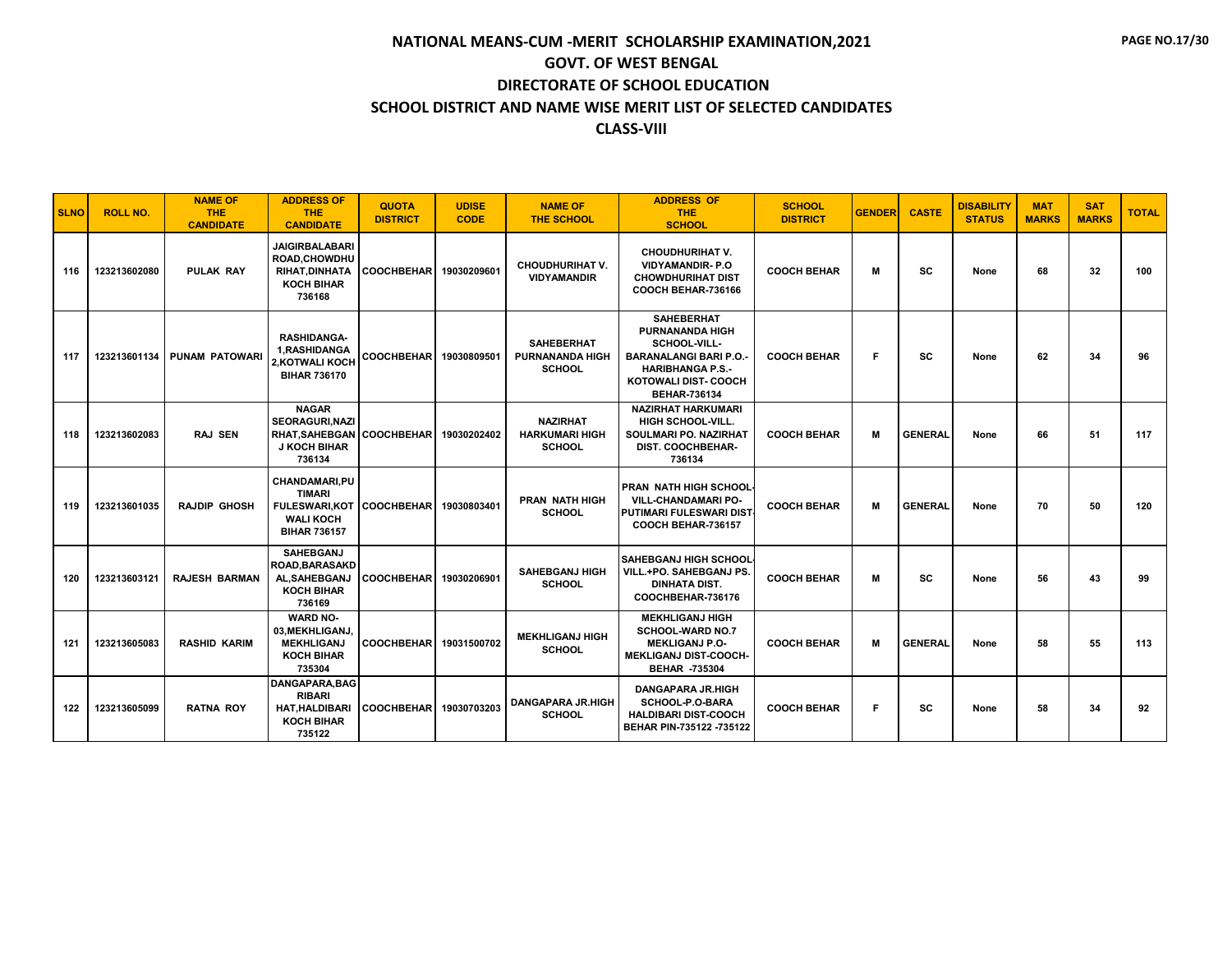| <b>SLNO</b> | <b>ROLL NO.</b> | <b>NAME OF</b><br>THE.<br><b>CANDIDATE</b> | <b>ADDRESS OF</b><br>THE.<br><b>CANDIDATE</b>                                                              | <b>QUOTA</b><br><b>DISTRICT</b> | <b>UDISE</b><br><b>CODE</b> | <b>NAME OF</b><br><b>THE SCHOOL</b>                         | <b>ADDRESS OF</b><br><b>THE</b><br><b>SCHOOL</b>                                                                                    | <b>SCHOOL</b><br><b>DISTRICT</b> | <b>GENDER</b> | <b>CASTE</b>   | <b>DISABILITY</b><br><b>STATUS</b> | <b>MAT</b><br><b>MARKS</b> | <b>SAT</b><br><b>MARKS</b> | <b>TOTAL</b> |
|-------------|-----------------|--------------------------------------------|------------------------------------------------------------------------------------------------------------|---------------------------------|-----------------------------|-------------------------------------------------------------|-------------------------------------------------------------------------------------------------------------------------------------|----------------------------------|---------------|----------------|------------------------------------|----------------------------|----------------------------|--------------|
| 123         | 123213604062    | <b>RIKTA KIRTANIA</b>                      | <b>TENGNAMARI.TEN</b><br><b>GNAMARI, GHOKS</b><br><b>ADANGA KOCH</b><br><b>BIHAR 735210</b>                | COOCHBEHAR                      | 19031207701                 | <b>KHETI HIGH SCHOOL</b>                                    | KHETI HIGH SCHOOL-<br><b>VIL+PO-KSHETI-735210</b>                                                                                   | <b>COOCH BEHAR</b>               | F             | <b>SC</b>      | None                               | 61                         | 43                         | 104          |
| 124         | 123213604091    | <b>RIMI BARMAN</b>                         | <b>CHENAKATA</b><br><b>MORE.SHIKARPU</b><br><b>R.MATHABHANGA COOCHBEHAR</b><br><b>KOCH BIHAR</b><br>736146 |                                 | 19031800505                 | <b>MATHABHANGA GIRLS</b><br><b>H. SCHOOL</b>                | <b>MATHABHANGA GIRLS H.</b><br>SCHOOL-WARD NO.05 P.O-<br><b>MATHA BHANGA DIST-</b><br>COOCH BEHAR -736146                           | <b>COOCH BEHAR</b>               | F             | sc             | None                               | 59                         | 37                         | 96           |
| 125         | 123213602018    | <b>RINA PARVIN</b>                         | KALMATI.KALMAT<br><b>I,SAHEBGANJ</b><br><b>KOCH BIHAR</b><br>736176                                        | <b>COOCHBEHAR</b>               | 19030208402                 | <b>KALMATI HIGH</b><br><b>MADRASAH</b>                      | <b>KALMATI HIGH MADRASAH</b><br>VILL.+PO. KALMATI PS.<br><b>DINHATA DIST.</b><br>COOCHBEHAR-736176                                  | <b>COOCH BEHAR</b>               | F.            | <b>GENERAL</b> | None                               | 70                         | 43                         | 113          |
| 126         | 123213606012    | <b>RISHAV KUMAR</b><br><b>MODAK</b>        | <b>DEOCHARAI.DEO</b><br><b>CHARAI, TUFANGA</b><br><b>NJ KOCH BIHAR</b><br>736156                           | <b>COOCHBEHAR</b>               | 19030404701                 | <b>DEOCHARAI HIGH</b><br><b>SCHOOL</b>                      | <b>DEOCHARAI HIGH SCHOOL</b><br><b>VILL+P.O DEOCHARAI P.S</b><br><b>TUFANGANJ DIST</b><br>COOCHBEHAR-736156                         | <b>COOCH BEHAR</b>               | м             | <b>GENERAL</b> | None                               | 63                         | 37                         | 100          |
| 127         | 123213603057    | <b>RITHIKA SAHA</b>                        | <b>SAHEBGANJ</b><br><b>ROAD.NIGAMNAG</b><br><b>AR.DINHATA</b><br><b>KOCH BIHAR</b><br>736169               | <b>COOCHBEHAR</b>               | 19030119802                 | <b>N.NANDA S.NIKETAN</b><br><b>GIRLS' HIGH SCHOOL</b>       | <b>N.NANDA S.NIKETAN</b><br><b>GIRLS' HIGH SCHOOL-VIL</b><br><b>BHAGNI PART-2 IDIST-</b><br>COOCH BEHAR-736135                      | <b>COOCH BEHAR</b>               | F.            | <b>GENERAL</b> | None                               | 70                         | 54                         | 124          |
| 128         | 123213606068    | <b>RITTIKA PARVIN</b>                      | <b>CHHOTOLOWKUT</b><br><b>HI.BAKSHIRHAT.B</b><br><b>AKSHIRHAT</b><br><b>KOCH BIHAR</b><br>736131           | <b>COOCHBEHAR</b>               | 19030508602                 | <b>BOXIRHAT GIRLS HIGH</b><br><b>SCHOOL</b>                 | <b>BOXIRHAT GIRLS HIGH</b><br>SCHOOL-VILL -<br><b>CHHOTOLOWKUTHI POST</b><br><b>BAXIRHAT DIST- COOCH</b><br>BEHAR PIN 736131-736131 | <b>COOCH BEHAR</b>               | F.            | <b>GENERAL</b> | None                               | 54                         | 56                         | 110          |
| 129         | 123213604101    | <b>RIYA BARMAN</b>                         | LATAPOTA, KUSHI<br>ARBARI, GHOKSA<br><b>DANGA KOCH</b><br><b>BIHAR 735211</b>                              | <b>COOCHBEHAR</b>               | 19031213301                 | <b>KUSHIARBARI</b><br><b>HALESWAR HIGH</b><br><b>SCHOOL</b> | <b>KUSHIARBARI HALESWAR</b><br><b>HIGH SCHOOL-VILL-</b><br>KUSHIARBARI VIA-<br>FALAKATA DIST-<br>COOCHBEHAR -735211                 | <b>COOCH BEHAR</b>               | F             | <b>SC</b>      | None                               | 55                         | 34                         | 89           |
| 130         | 123213604102    | <b>RIYA SARKAR</b>                         | <b>TENGNAMARI,TEN</b><br><b>GNAMARI, GHOKS</b><br><b>ADANGA KOCH</b><br><b>BIHAR 735210</b>                | COOCHBEHAR 19031207701          |                             | <b>KHETI HIGH SCHOOL</b>                                    | KHETI HIGH SCHOOL-<br>VIL+PO-KSHETI-735210                                                                                          | <b>COOCH BEHAR</b>               | F             | <b>SC</b>      | None                               | 73                         | 65                         | 138          |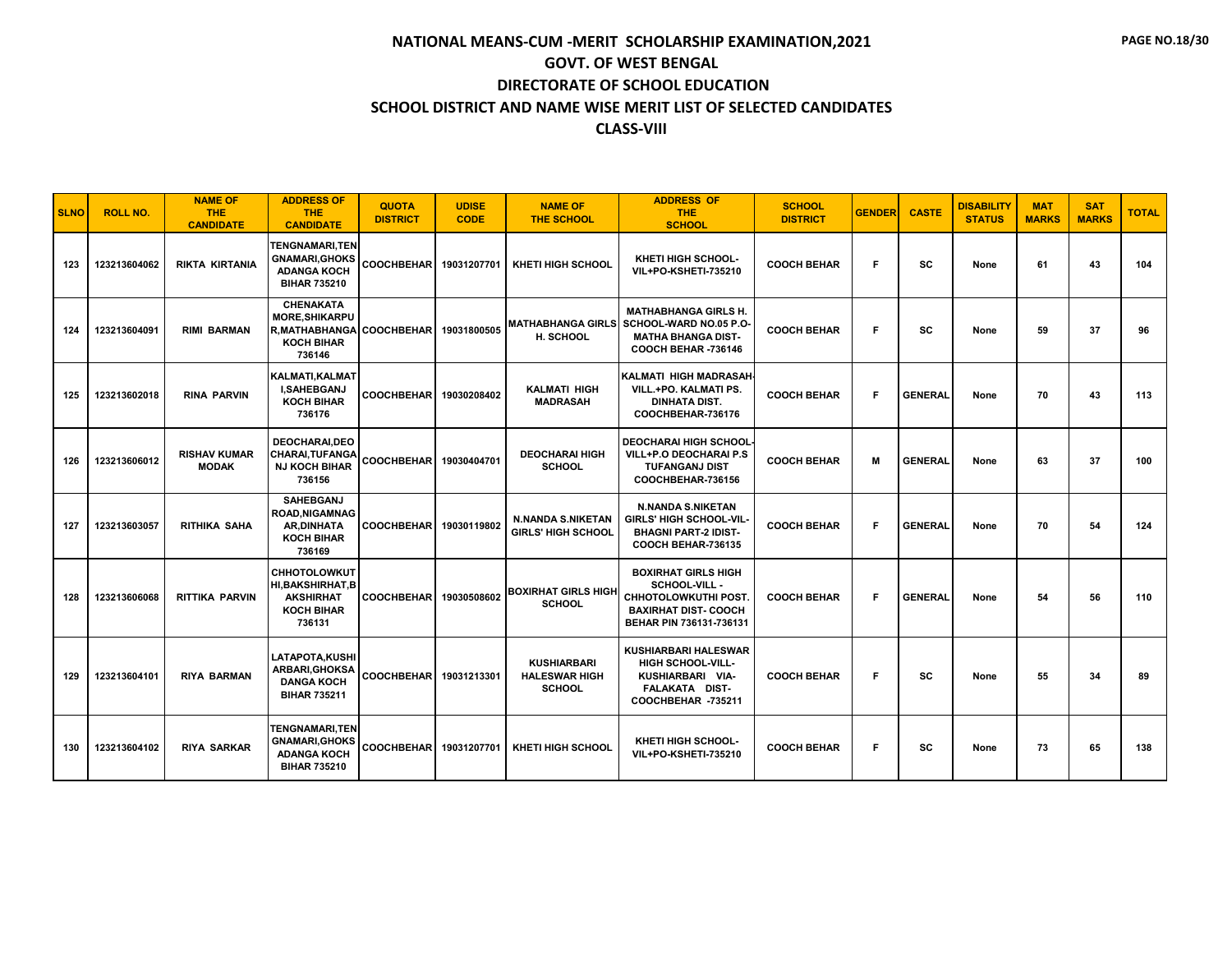| <b>SLNO</b> | <b>ROLL NO.</b> | <b>NAME OF</b><br><b>THE</b><br><b>CANDIDATE</b> | <b>ADDRESS OF</b><br><b>THE</b><br><b>CANDIDATE</b>                                                                  | <b>QUOTA</b><br><b>DISTRICT</b> | <b>UDISE</b><br><b>CODE</b> | <b>NAME OF</b><br><b>THE SCHOOL</b>                         | <b>ADDRESS OF</b><br><b>THE</b><br><b>SCHOOL</b>                                                                                            | <b>SCHOOL</b><br><b>DISTRICT</b> | <b>GENDER</b> | <b>CASTE</b>   | <b>DISABILITY</b><br><b>STATUS</b> | <b>MAT</b><br><b>MARKS</b> | <b>SAT</b><br><b>MARKS</b> | <b>TOTAL</b> |
|-------------|-----------------|--------------------------------------------------|----------------------------------------------------------------------------------------------------------------------|---------------------------------|-----------------------------|-------------------------------------------------------------|---------------------------------------------------------------------------------------------------------------------------------------------|----------------------------------|---------------|----------------|------------------------------------|----------------------------|----------------------------|--------------|
| 131         | 123213603059    | <b>ROHIT RAHAMAN</b>                             | <b>NABANI, GITALDA</b><br><b>HA,DINHATA</b><br><b>KOCH BIHAR</b><br>736175                                           | <b>COOCHBEHAR</b>               | 19030112602                 | <b>OKRABARI</b><br><b>ALKABAKSH HIGH</b><br><b>SCHOOL</b>   | <b>OKRABARI ALKABAKSH</b><br><b>HIGH SCHOOL-VILL.</b><br><b>BALAKANDI PO. OKRABARI</b><br>DIST. COOCHBEHAR-<br>736173                       | <b>COOCH BEHAR</b>               | м             | <b>GENERAL</b> | None                               | 59                         | 42                         | 101          |
| 132         | 123213601119    | <b>RUPAM DAS</b>                                 | <b>GOROSTHAN</b><br><b>MORE.WARD NO</b><br>3,COOCHBEHAR,<br><b>KOTWALI KOCH</b><br><b>BIHAR 736101</b>               | <b>COOCHBEHAR</b>               | 19031700101                 | <b>COOCH BEHAR</b><br><b>RAMBHOLA HIGH</b><br><b>SCHOOL</b> | <b>COOCH BEHAR RAMBHOLA</b><br>HIGH SCHOOL-P.O+DIST-<br>COOCH-BEHAR-736101                                                                  | <b>COOCH BEHAR</b>               | M             | <b>SC</b>      | None                               | 60                         | 46                         | 106          |
| 133         | 123213602009    | <b>RUPAM SAHA</b>                                | <b>NIGAM NAGAR.</b><br><b>SAHEBGANJ</b><br><b>ROAD, NIGAM</b><br><b>NAGAR.DINHATA</b><br><b>KOCH BIHAR</b><br>736169 | <b>COOCHBEHAR</b>               | 19031300701                 | <b>GOPALNAGAR M.S.S.</b><br><b>HIGH SCHOOL</b>              | <b>GOPALNAGAR M.S.S. HIGH</b><br><b>SCHOOL-P.O DINHATA DIST</b><br><b>COOCH BEHAR DINHATA-1,</b><br><b>DINHATA MUNICIPALITY -</b><br>736135 | <b>COOCH BEHAR</b>               | M             | <b>GENERAL</b> | None                               | 73                         | 60                         | 133          |
| 134         | 123213603033    | <b>SABANA KHATUN</b>                             | <b>SITAI.SHILDUAR.S</b><br>ITAI KOCH BIHAR COOCHBEHAR<br>736167                                                      |                                 | 19030301603                 | <b>SITAI HIGH SCHOOL</b>                                    | <b>SITAI HIGH SCHOOL-VILL</b><br><b>BHARALI PO. SITAI HAT</b><br><b>DIST. COOCHBEHAR-</b><br>736167                                         | <b>COOCH BEHAR</b>               | F.            | <b>GENERAL</b> | None                               | 69                         | 48                         | 117          |
| 135         | 123213602040    | <b>SABBIR HOSSAIN</b><br><b>SEKH</b>             | KALMATI, KALMAT<br><b>I.SAHEBGANJ</b><br><b>KOCH BIHAR</b><br>736176                                                 | <b>COOCHBEHAR</b>               | 19030206304                 | SAHEBGANJ JR.HIGH<br><b>SCHOOL</b>                          | <b>SAHEBGANJ JR.HIGH</b><br>SCHOOL-<br>VILL+PO=SAHEBGANJ<br><b>DIST=COOCH BEHAR-</b><br>736176                                              | <b>COOCH BEHAR</b>               | M             | <b>GENERAL</b> | None                               | 56                         | 48                         | 104          |
| 136         | 123213606116    | <b>SABIBA TAHARAT</b>                            | 215.DEOCHARAI.T<br>UFANGANJ KOCH   COOCHBEHAR  <br><b>BIHAR 736156</b>                                               |                                 | 19030404701                 | <b>DEOCHARAI HIGH</b><br><b>SCHOOL</b>                      | <b>DEOCHARAI HIGH SCHOOL</b><br>VILL+P.O DEOCHARAI P.S<br><b>TUFANGANJ DIST</b><br>COOCHBEHAR-736156                                        | <b>COOCH BEHAR</b>               | F.            | <b>GENERAL</b> | None                               | 60                         | 44                         | 104          |
| 137         | 123213604087    | <b>SAHINI BARMAN</b>                             | <b>COLLEGE</b><br><b>MORE, MATHABHA</b><br>NGA, MATHABHAN COOCHBEHAR<br><b>GA KOCH BIHAR</b><br>736146               |                                 | 19031800505                 | H. SCHOOL                                                   | <b>MATHABHANGA GIRLS H.</b><br><b>MATHABHANGA GIRLS SCHOOL-WARD NO.05 P.O-</b><br><b>MATHA BHANGA DIST-</b><br>COOCH BEHAR -736146          | <b>COOCH BEHAR</b>               | Е             | SC             | None                               | 65                         | 41                         | 106          |
| 138         | 123213604103    | <b>SAJAL KUMAR</b><br><b>BARMAN</b>              | <b>GENDUGURI, BHA</b><br><b>NGAMORE, MATH</b><br><b>ABHANGA KOCH</b><br><b>BIHAR 736146</b>                          | COOCHBEHAR 19031800504          |                             | <b>MATHABHANGA HIGH</b><br><b>SCHOOL</b>                    | <b>MATHABHANGA HIGH</b><br>SCHOOL -VPO-<br><b>MATHABHANGA WARD-5</b><br><b>DIST-COOCH BEHAR-</b><br>736146                                  | <b>COOCH BEHAR</b>               | М             | SC             | None                               | 75                         | 50                         | 125          |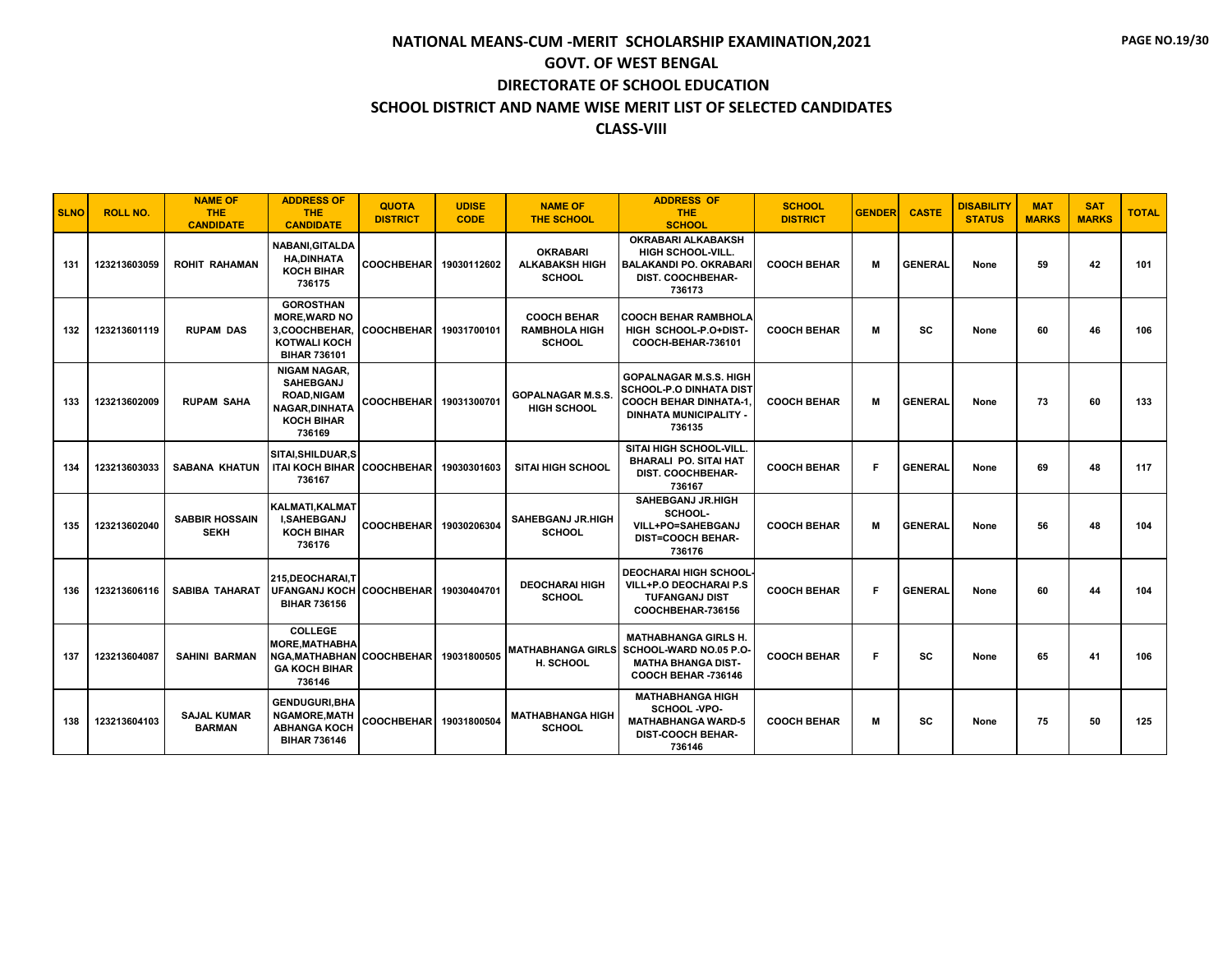| <b>SLNO</b> | <b>ROLL NO.</b> | <b>NAME OF</b><br><b>THE</b><br><b>CANDIDATE</b>         | <b>ADDRESS OF</b><br><b>THE</b><br><b>CANDIDATE</b>                                                                        | <b>QUOTA</b><br><b>DISTRICT</b> | <b>UDISE</b><br><b>CODE</b> | <b>NAME OF</b><br><b>THE SCHOOL</b>                               | <b>ADDRESS OF</b><br><b>THE</b><br><b>SCHOOL</b>                                                                            | <b>SCHOOL</b><br><b>DISTRICT</b> | <b>GENDER</b> | <b>CASTE</b>   | <b>DISABILITY</b><br><b>STATUS</b> | <b>MAT</b><br><b>MARKS</b> | <b>SAT</b><br><b>MARKS</b> | <b>TOTAL</b> |
|-------------|-----------------|----------------------------------------------------------|----------------------------------------------------------------------------------------------------------------------------|---------------------------------|-----------------------------|-------------------------------------------------------------------|-----------------------------------------------------------------------------------------------------------------------------|----------------------------------|---------------|----------------|------------------------------------|----------------------------|----------------------------|--------------|
| 139         | 123213606080    | <b>SAMANWAY</b><br><b>CHOWDHURY</b>                      | <b>MUJAFFAR</b><br><b>AHAMED ROAD</b><br><b>WARD NO</b><br>04, TUFANGANJ, T<br><b>UFANGANJ KOCH</b><br><b>BIHAR 736159</b> | COOCHBEHAR 19031400401          |                             | TUFANGANJ N.N.M.<br><b>HIGH SCHOOL</b>                            | TUFANGANJ N.N.M. HIGH<br><b>SCHOOL-P.O TUFANGANJ</b><br><b>DIST COOCH BEHAR-</b><br>736160                                  | <b>COOCH BEHAR</b>               | M             | <b>GENERAL</b> | None                               | 66                         | 57                         | 123          |
| 140         |                 | 123213604047 SANCHITA BARMAN ALISAMARI, SITAL COOCHBEHAR | CK<br><b>KHALISAMARI,KH</b><br><b>KUCHI KOCH</b><br><b>BIHAR 736146</b>                                                    |                                 | 19031000503                 | <b>KHALISAMARI</b><br><b>PANCHANAN SMRITI</b><br><b>VIDYAPITH</b> | KHALISAMARI PANCHANAN<br><b>SMRITI VIDYAPITH-</b><br><b>VILL=KHALISAMARI</b><br>POST=SITALKUCHU DIST-<br>COOCH BEHAR-736146 | <b>COOCH BEHAR</b>               | F.            | SC             | None                               | 62                         | 38                         | 100          |
| 141         | 123213605030    | <b>SANGITA BARMAN</b>                                    | 785, UCHALPUKUR<br><b>I.MEKHLIGANJ</b><br><b>KOCH BIHAR</b><br>735303                                                      | <b>COOCHBEHAR</b>               | 19030601902                 | <b>UCHALPUKRI K. U.</b><br><b>HIGH SCHOOL</b>                     | <b>UCHALPUKRI K. U. HIGH</b><br>SCHOOL-VILL-165, UCHAL<br>PUKURI DIST-COOCH-<br><b>BEHAR-735303</b>                         | <b>COOCH BEHAR</b>               | F.            | <b>SC</b>      | None                               | 62                         | 36                         | 98           |
| 142         | 123213606031    | <b>SANGITA DAS</b>                                       | <b>DEOCHARAI.TUFA</b><br><b>NGANJ.DEOCHAR</b><br>AI KOCH BIHAR<br>736156                                                   | COOCHBEHAR 19030404701          |                             | <b>DEOCHARAI HIGH</b><br><b>SCHOOL</b>                            | <b>DEOCHARAI HIGH SCHOOL</b><br>VILL+P.O DEOCHARAI P.S<br><b>TUFANGANJ DIST</b><br>COOCHBEHAR-736156                        | <b>COOCH BEHAR</b>               | F             | SC             | None                               | 60                         | 45                         | 105          |
| 143         | 123213606093    | <b>SAPTARSHI PAUL</b>                                    | <b>BIDHAN SARANI</b><br><b>WARD NO</b><br>09,TUFANGANJ<br>NEWTOWN, TUFA<br><b>NGANJ KOCH</b><br><b>BIHAR 736160</b>        | <b>COOCHBEHAR</b>               | 19031400401                 | TUFANGANJ N.N.M.<br><b>HIGH SCHOOL</b>                            | TUFANGANJ N.N.M. HIGH<br><b>SCHOOL-P.O TUFANGANJ</b><br><b>DIST COOCH BEHAR-</b><br>736160                                  | <b>COOCH BEHAR</b>               | M             | <b>GENERAL</b> | None                               | 58                         | 58                         | 116          |
| 144         | 123213605028    | <b>SARMISTHA ROY</b>                                     | 236.ALOKJHARI.M<br>EKHLIGANJ KOCH COOCHBEHAR<br><b>BIHAR 735224</b>                                                        |                                 | 19030603601                 | <b>SOULMARI HIGH</b><br><b>SCHOOL</b>                             | <b>SOULMARI HIGH SCHOOL-</b><br>VIL+P.O-SHOULMARI VIA-<br><b>MAYNAGURI DIST-COOCH-</b><br><b>BEHAR-735224</b>               | <b>COOCH BEHAR</b>               | F.            | SC             | None                               | 47                         | 43                         | 90           |
| 145         | 123213605035    | <b>SATHI ROY</b>                                         | 256.UCHAL<br>PUKURI, MEKHLIG<br>ANJ KOCH BIHAR<br>735303                                                                   | <b>COOCHBEHAR</b>               | 19030603601                 | <b>SOULMARI HIGH</b><br><b>SCHOOL</b>                             | SOULMARI HIGH SCHOOL-<br>VIL+P.O-SHOULMARI VIA-<br><b>MAYNAGURI DIST-COOCH-</b><br><b>BEHAR-735224</b>                      | <b>COOCH BEHAR</b>               | F.            | SC             | None                               | 56                         | 43                         | 99           |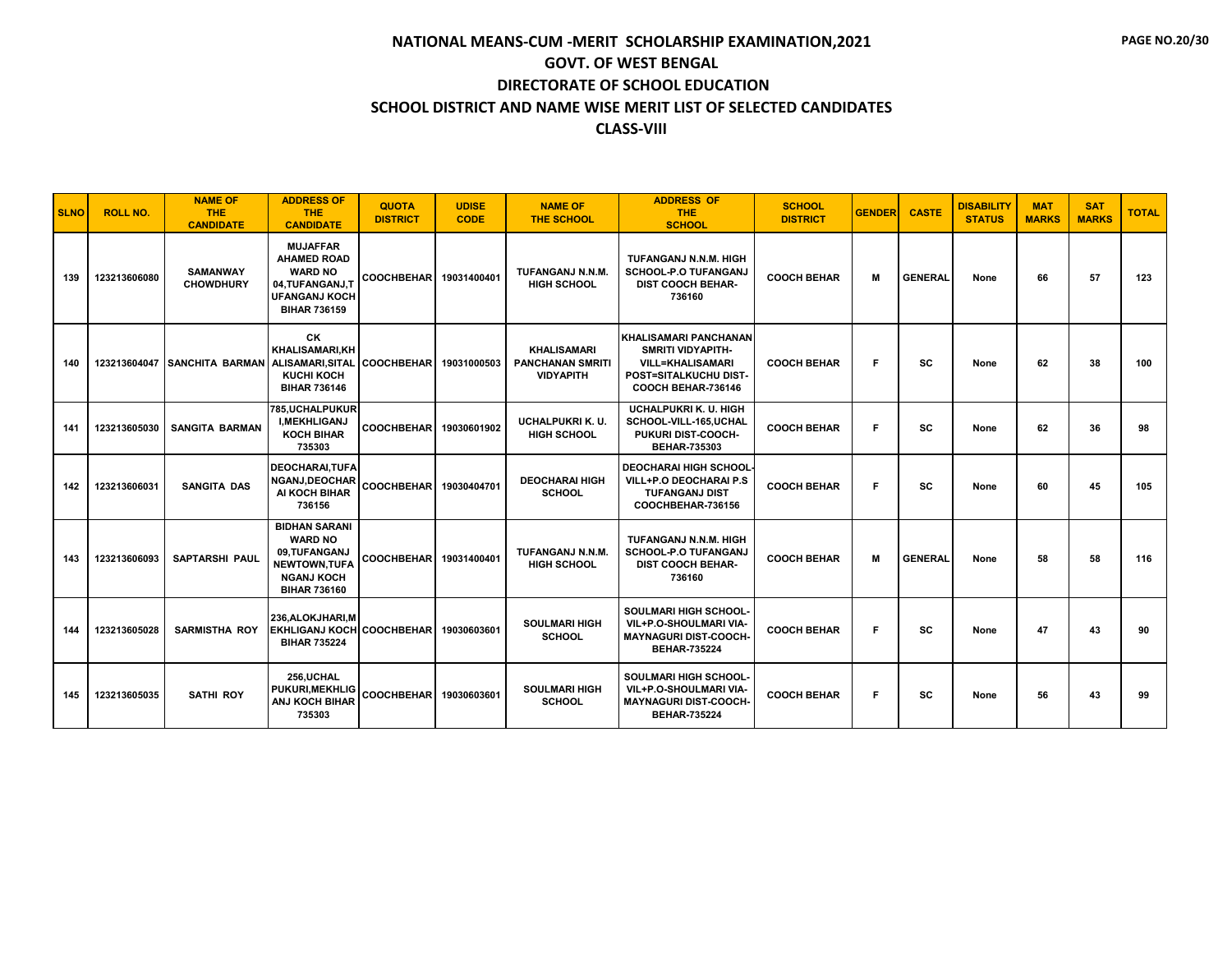| <b>SLNO</b> | <b>ROLL NO.</b> | <b>NAME OF</b><br><b>THE</b><br><b>CANDIDATE</b> | <b>ADDRESS OF</b><br><b>THE</b><br><b>CANDIDATE</b>                                                              | <b>QUOTA</b><br><b>DISTRICT</b> | <b>UDISE</b><br><b>CODE</b> | <b>NAME OF</b><br><b>THE SCHOOL</b>            | <b>ADDRESS OF</b><br><b>THE</b><br><b>SCHOOL</b>                                                                                            | <b>SCHOOL</b><br><b>DISTRICT</b> | <b>GENDER</b> | <b>CASTE</b>   | <b>DISABILITY</b><br><b>STATUS</b> | <b>MAT</b><br><b>MARKS</b> | <b>SAT</b><br><b>MARKS</b> | <b>TOTAL</b> |
|-------------|-----------------|--------------------------------------------------|------------------------------------------------------------------------------------------------------------------|---------------------------------|-----------------------------|------------------------------------------------|---------------------------------------------------------------------------------------------------------------------------------------------|----------------------------------|---------------|----------------|------------------------------------|----------------------------|----------------------------|--------------|
| 146         | 123213601141    | <b>SAUROJIT SARKAR</b>                           | <b>VILL-UTTAR</b><br>PESTARJHAR, DH<br><b>ANG DHING</b><br><b>GURI, PUNDIBARI</b><br><b>KOCH BIHAR</b><br>736165 | <b>COOCHBEHAR</b>               | 19030902302                 | <b>D.D.GURI KACHUA</b><br><b>HIGH SCHOOL</b>   | <b>D.D.GURI KACHUA HIGH</b><br>SCHOOL-<br>DHANGDHINGGURI,COOCH<br>BEHAR PIN 736165-736165                                                   | <b>COOCH BEHAR</b>               | M             | <b>SC</b>      | None                               | 61                         | 46                         | 107          |
| 147         | 123213602138    | <b>SAYAN MODAK</b>                               | <b>KHARUBHANJ,SA</b><br><b>HEBGANJ, SAHEB</b><br><b>GANJ KOCH</b><br><b>BIHAR 736176</b>                         | COOCHBEHAR 19031300701          |                             | <b>GOPALNAGAR M.S.S.</b><br><b>HIGH SCHOOL</b> | <b>GOPALNAGAR M.S.S. HIGH</b><br><b>SCHOOL-P.O DINHATA DIST</b><br><b>COOCH BEHAR DINHATA-1.</b><br><b>DINHATA MUNICIPALITY -</b><br>736135 | <b>COOCH BEHAR</b>               | M             | <b>GENERAL</b> | None                               | 58                         | 45                         | 103          |
| 148         | 123213601107    | <b>SHANKAR DAS</b>                               | <b>CHANDAMARI.PU</b><br><b>TIMARI</b><br><b>FULESWARI.KOT</b><br><b>WALI KOCH</b><br><b>BIHAR 736157</b>         | <b>COOCHBEHAR</b>               | 19030803401                 | <b>PRAN NATH HIGH</b><br><b>SCHOOL</b>         | <b>PRAN NATH HIGH SCHOOL</b><br><b>VILL-CHANDAMARI PO-</b><br>PUTIMARI FULESWARI DIST<br>COOCH BEHAR-736157                                 | <b>COOCH BEHAR</b>               | М             | SC             | None                               | 56                         | 48                         | 104          |
| 149         | 123213606103    | <b>SHARMISTHA DAS</b>                            | DEOCHARAI, DEO<br>CHARAI, TUFANGA<br><b>NJ KOCH BIHAR</b><br>736156                                              | <b>COOCHBEHAR</b>               | 19030404701                 | <b>DEOCHARAI HIGH</b><br><b>SCHOOL</b>         | <b>DEOCHARAI HIGH SCHOOL</b><br>VILL+P.O DEOCHARAI P.S<br><b>TUFANGANJ DIST</b><br>COOCHBEHAR-736156                                        | <b>COOCH BEHAR</b>               | F.            | SC             | None                               | 65                         | 53                         | 118          |
| 150         | 123213606079    | <b>SHIBAM DAS</b>                                | <b>SOUTH</b><br><b>MARADANGA.MA</b><br>RUGANJ.TUFANG COOCHBEHAR 19031400401<br>ANJ KOCH BIHAR<br>736156          |                                 |                             | <b>TUFANGANJ N.N.M.</b><br><b>HIGH SCHOOL</b>  | TUFANGANJ N.N.M. HIGH<br><b>SCHOOL-P.O TUFANGANJ</b><br><b>DIST COOCH BEHAR-</b><br>736160                                                  | <b>COOCH BEHAR</b>               | M             | <b>SC</b>      | None                               | 65                         | 55                         | 120          |
| 151         | 123213606043    | <b>SHILPA BARMAN</b>                             | <b>DEOCHARAI.DEO</b><br>CHARAI, TUFANGA<br><b>NJ KOCH BIHAR</b><br>736156                                        | <b>COOCHBEHAR</b>               | 19030404701                 | <b>DEOCHARAI HIGH</b><br><b>SCHOOL</b>         | <b>DEOCHARAI HIGH SCHOOL</b><br>VILL+P.O DEOCHARAI P.S<br><b>TUFANGANJ DIST</b><br>COOCHBEHAR-736156                                        | <b>COOCH BEHAR</b>               | F             | <b>SC</b>      | None                               | 56                         | 36                         | 92           |
| 152         | 123213601136    | <b>SHRESHTHA</b><br><b>GHOSH</b>                 | <b>M M ROAD BYE</b><br><b>LANE.COOCH</b><br><b>BEHAR, KOTWALI</b><br><b>KOCH BIHAR</b><br>736101                 | <b>COOCHBEHAR</b>               | 19031700102                 | <b>C.BEHAR U. BALIKA</b><br><b>VIDYALAYA</b>   | <b>C.BEHAR U. BALIKA</b><br>VIDYALAYA-P.O+VILL-<br>COOCHBEHAR-736101                                                                        | <b>COOCH BEHAR</b>               | F.            | <b>GENERAL</b> | None                               | 81                         | 68                         | 149          |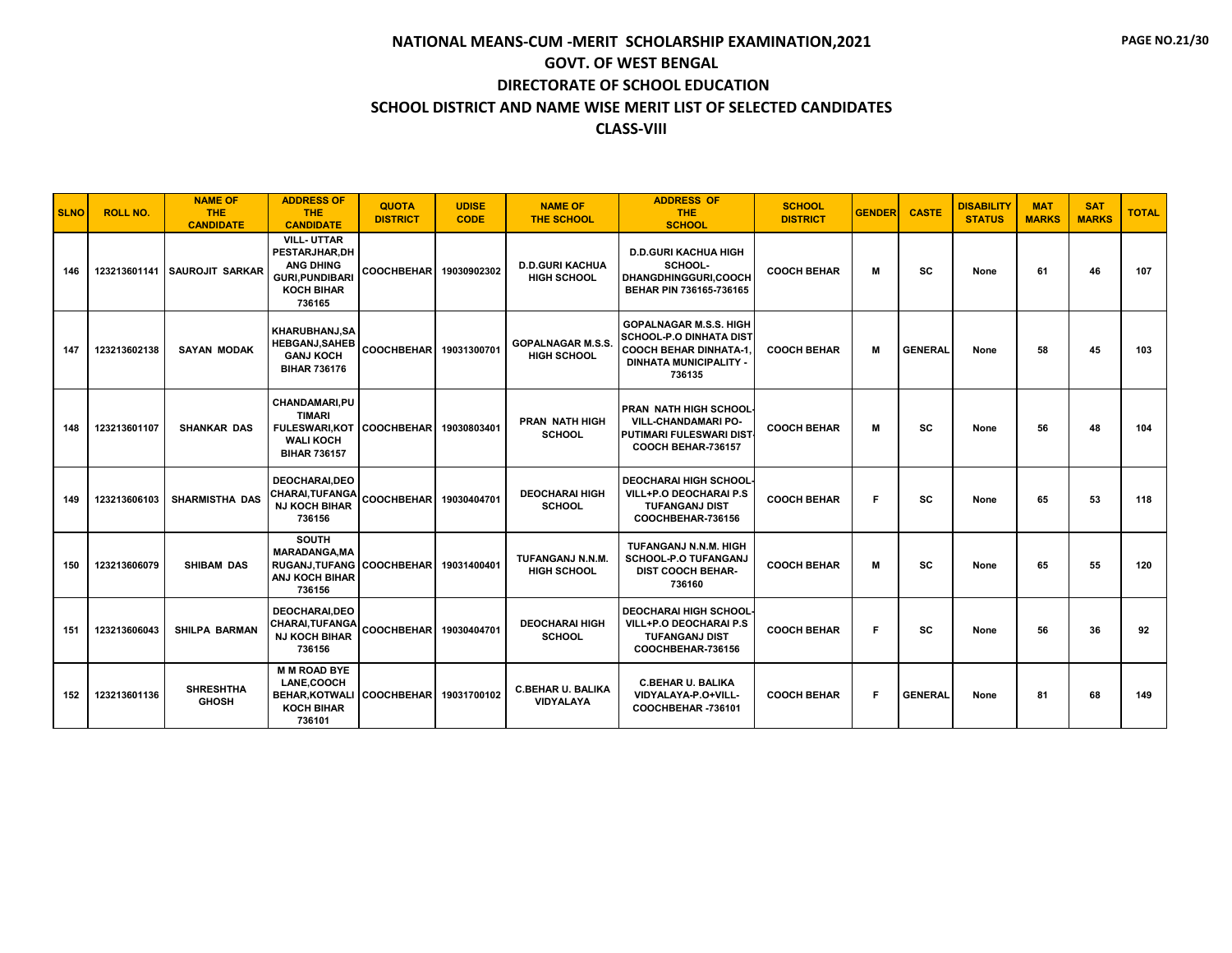| <b>SLNO</b> | <b>ROLL NO.</b> | <b>NAME OF</b><br><b>THE</b><br><b>CANDIDATE</b> | <b>ADDRESS OF</b><br><b>THE</b><br><b>CANDIDATE</b>                                                                     | <b>QUOTA</b><br><b>DISTRICT</b> | <b>UDISE</b><br><b>CODE</b> | <b>NAME OF</b><br><b>THE SCHOOL</b>                         | <b>ADDRESS OF</b><br><b>THE</b><br><b>SCHOOL</b>                                                              | <b>SCHOOL</b><br><b>DISTRICT</b> | <b>GENDER</b> | <b>CASTE</b>   | <b>DISABILITY</b><br><b>STATUS</b> | <b>MAT</b><br><b>MARKS</b> | <b>SAT</b><br><b>MARKS</b> | <b>TOTAL</b> |
|-------------|-----------------|--------------------------------------------------|-------------------------------------------------------------------------------------------------------------------------|---------------------------------|-----------------------------|-------------------------------------------------------------|---------------------------------------------------------------------------------------------------------------|----------------------------------|---------------|----------------|------------------------------------|----------------------------|----------------------------|--------------|
| 153         | 123213604014    | <b>SHUBHADEEP</b><br><b>BARMAN</b>               | <b>COLLEGE</b><br><b>ROAD.BHOGMAR</b><br>A, GHOKSADANGA COOCHBEHAR<br><b>KOCH BIHAR</b><br>736157                       |                                 | 19031205901                 | <b>NISHIMOYEE HIGH</b><br><b>SCHOOL</b>                     | <b>NISHIMOYEE HIGH</b><br><b>SCHOOL-POST-NISHIGANJ</b><br><b>DIST-COOCH BEHAR -</b><br>736157                 | <b>COOCH BEHAR</b>               | М             | SC             | None                               | 58                         | 35                         | 93           |
| 154         | 123213604054    | <b>SHUBHADIP</b><br><b>BARMAN</b>                | A K PARODUBI, A<br>ĸ<br>PARODUBI, GHOK   COOCHBEHAR<br><b>SADANGA KOCH</b><br><b>BIHAR 736157</b>                       |                                 | 19031800504                 | <b>MATHABHANGA HIGH</b><br><b>SCHOOL</b>                    | <b>MATHABHANGA HIGH</b><br>SCHOOL -VPO-<br><b>MATHABHANGA WARD-5</b><br><b>DIST-COOCH BEHAR-</b><br>736146    | <b>COOCH BEHAR</b>               | M             | <b>SC</b>      | None                               | 72                         | 62                         | 134          |
| 155         | 123213605015    | <b>SHUBHAJIT</b><br><b>BARMAN</b>                | <b>165 UCHAL</b><br>PUKURI, UCHAL<br>PUKURI, MEKHLIG COOCHBEHAR<br>ANJ KOCH BIHAR<br>735303                             |                                 | 19030603601                 | <b>SOULMARI HIGH</b><br><b>SCHOOL</b>                       | <b>SOULMARI HIGH SCHOOL-</b><br>VIL+P.O-SHOULMARI VIA-<br><b>MAYNAGURI DIST-COOCH-</b><br><b>BEHAR-735224</b> | <b>COOCH BEHAR</b>               | M             | <b>SC</b>      | None                               | 51                         | 46                         | 97           |
| 156         | 123213606102    | <b>SHUBHAJIT</b><br><b>BARMAN</b>                | <b>BALAGHAT, BALA</b><br><b>GHAT, TUFANGAN</b><br><b>J KOCH BIHAR</b><br>736159                                         | <b>COOCHBEHAR</b>               | 19030414601                 | <b>CHAMTA D.BANDHU</b><br><b>VIDYALAYA</b>                  | <b>CHAMTA D.BANDHU</b><br>VIDYALAYA-VILL=CHAMTA<br><b>PO=COLONY DIST=COOCH</b><br><b>BEHAR-736159</b>         | <b>COOCH BEHAR</b>               | M             | SC             | None                               | 60                         | 34                         | 94           |
| 157         | 123213606081    | <b>SHUBHANITA</b><br><b>KARMAKAR</b>             | <b>NETAJI NAGAR</b><br><b>WARD NO-</b><br>11.TUFANGANJ<br><b>NEW</b><br>TOWN, TUFANGAN<br><b>J KOCH BIHAR</b><br>736160 | <b>COOCHBEHAR</b>               | 19031400501                 | <b>ILADEVI GIRLS HIGH</b><br><b>SCHOOL</b>                  | <b>ILADEVI GIRLS HIGH</b><br>SCHOOL-PO-TUFANGANJ<br><b>DIST-COOCH BEHAR-</b><br>736159                        | <b>COOCH BEHAR</b>               | F.            | <b>GENERAL</b> | None                               | 64                         | 53                         | 117          |
| 158         | 123213604078    | <b>SHUBHANKAR DAS</b>                            | SITALKUCHI.SITA<br>LKUCHI, SITALKU<br><b>CHI KOCH BIHAR</b><br>736158                                                   | COOCHBEHAR 19031013001          |                             | <b>SITALKHUCHI</b><br><b>GOPINATH HIGH</b><br><b>SCHOOL</b> | <b>SITALKHUCHI GOPINATH</b><br><b>HIGH SCHOOL-VILL+POST-</b><br>SITALKUCHI DIST-COOCH<br><b>BEHAR-736158</b>  | <b>COOCH BEHAR</b>               | M             | <b>SC</b>      | None                               | 59                         | 42                         | 101          |
| 159         | 123213605024    | <b>SHUVO ROY</b>                                 | 234.DHULIA<br>KHALISA, MEKHLI<br><b>GANJ KOCH</b><br><b>BIHAR 735303</b>                                                | <b>COOCHBEHAR</b>               | 19030601902                 | UCHALPUKRI K. U.<br><b>HIGH SCHOOL</b>                      | <b>UCHALPUKRI K. U. HIGH</b><br>SCHOOL-VILL-165,UCHAL<br><b>PUKURI DIST-COOCH-</b><br><b>BEHAR-735303</b>     | <b>COOCH BEHAR</b>               | М             | SC             | None                               | 56                         | 41                         | 97           |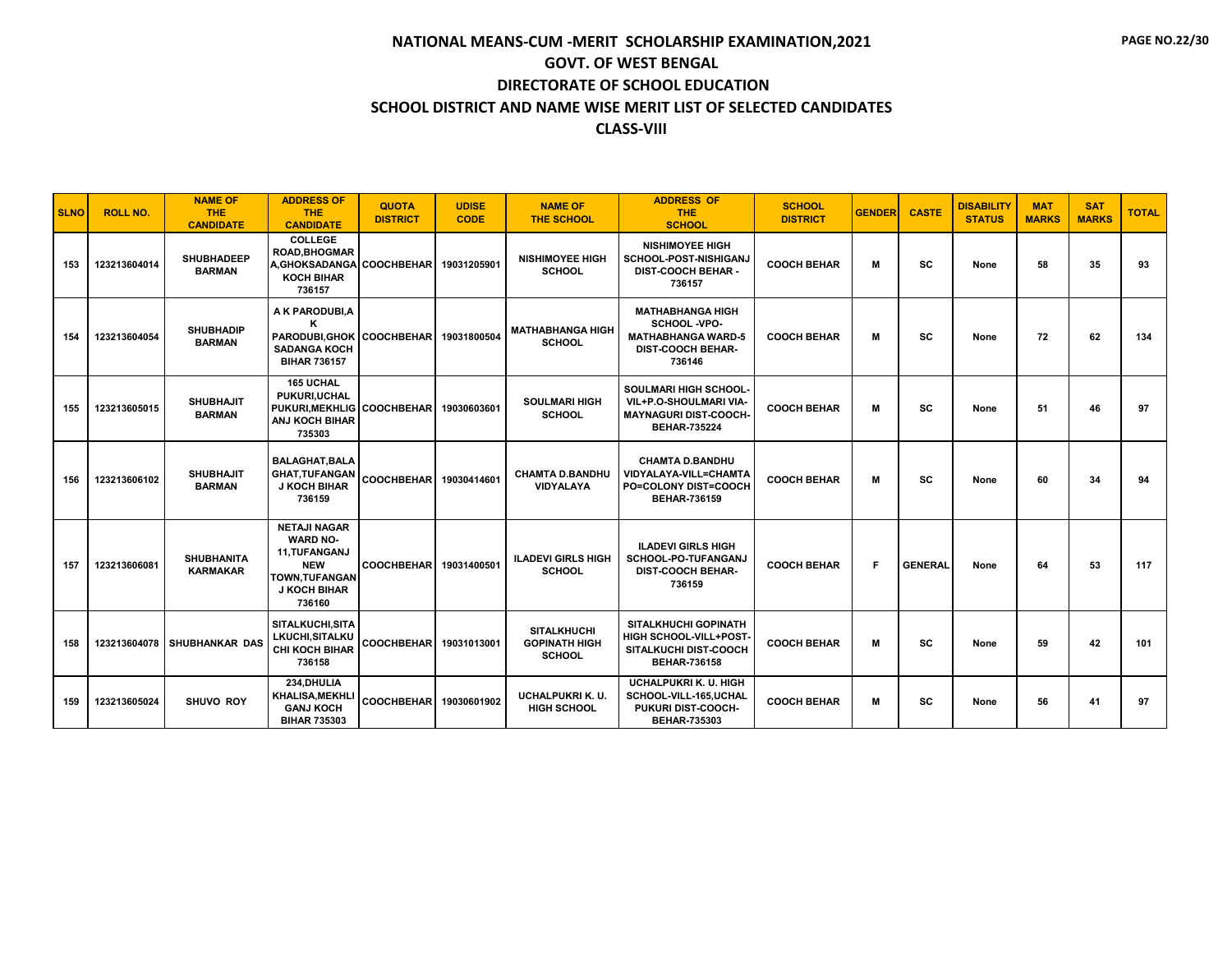| <b>SLNO</b> | <b>ROLL NO.</b> | <b>NAME OF</b><br>THE.<br><b>CANDIDATE</b> | <b>ADDRESS OF</b><br><b>THE</b><br><b>CANDIDATE</b>                                              | <b>QUOTA</b><br><b>DISTRICT</b> | <b>UDISE</b><br><b>CODE</b> | <b>NAME OF</b><br><b>THE SCHOOL</b>            | <b>ADDRESS OF</b><br><b>THE</b><br><b>SCHOOL</b>                                                                                            | <b>SCHOOL</b><br><b>DISTRICT</b> | <b>GENDER</b> | <b>CASTE</b>   | <b>DISABILITY</b><br><b>STATUS</b> | <b>MAT</b><br><b>MARKS</b> | <b>SAT</b><br><b>MARKS</b> | <b>TOTAL</b> |
|-------------|-----------------|--------------------------------------------|--------------------------------------------------------------------------------------------------|---------------------------------|-----------------------------|------------------------------------------------|---------------------------------------------------------------------------------------------------------------------------------------------|----------------------------------|---------------|----------------|------------------------------------|----------------------------|----------------------------|--------------|
| 160         | 123213605088    | <b>SITU BARMAN</b>                         | 236, SHOULMARI,<br><b>MEKHLIGANJ</b><br><b>KOCH BIHAR</b><br>735224                              | <b>COOCHBEHAR</b>               | 19030603601                 | <b>SOULMARI HIGH</b><br><b>SCHOOL</b>          | <b>SOULMARI HIGH SCHOOL-</b><br>VIL+P.O-SHOULMARI VIA-<br><b>MAYNAGURI DIST-COOCH-</b><br><b>BEHAR-735224</b>                               | <b>COOCH BEHAR</b>               | F             | SC             | None                               | 64                         | 46                         | 110          |
| 161         | 123213604093    | SNEHA DAS                                  | <b>BARASOULMARI</b><br><b>BARASOULMARI</b><br><b>GHOKSADANGA</b><br><b>KOCH BIHAR</b><br>735211  | COOCHBEHAR 19031211903          |                             | <b>BAROSOULMARI</b><br><b>JR.HIGH SCHOOL</b>   | <b>BAROSOULMARI JR.HIGH</b><br>SCHOOL-VILL-<br><b>BAROSOULMARI P.S-</b><br><b>GHOKSADANGA DIST-</b><br>COOCH BEHAR PIN-735211-<br>735211    | <b>COOCH BEHAR</b>               | F             | <b>GENERAL</b> | None                               | 67                         | 33                         | 100          |
| 162         | 123213604084    | <b>SNEHA DUTTA</b>                         | <b>BARASOULMARI.7</b><br>35211, GHOKSDAN<br><b>GA KOCH BIHAR</b><br>735211                       | COOCHBEHAR 19031211903          |                             | <b>BAROSOULMARI</b><br><b>JR.HIGH SCHOOL</b>   | <b>BAROSOULMARI JR.HIGH</b><br>SCHOOL-VILL-<br><b>BAROSOULMARI P.S-</b><br><b>GHOKSADANGA DIST-</b><br>COOCH BEHAR PIN-735211-<br>735211    | <b>COOCH BEHAR</b>               | F             | <b>GENERAL</b> | None                               | 66                         | 39                         | 105          |
| 163         | 123213606039    | <b>SNEHA SARKAR</b>                        | AJAD HIND<br><b>SARANI.TUFANGA</b><br><b>NJ,TUFANGANJ</b><br><b>KOCH BIHAR</b><br>736159         | COOCHBEHAR 19031400501          |                             | <b>ILADEVI GIRLS HIGH</b><br><b>SCHOOL</b>     | <b>ILADEVI GIRLS HIGH</b><br><b>SCHOOL-PO-TUFANGANJ</b><br><b>DIST-COOCH BEHAR-</b><br>736159                                               | <b>COOCH BEHAR</b>               | F.            | sc             | None                               | 45                         | 44                         | 89           |
| 164         | 123213603049    | <b>SNEHASHISH</b><br><b>BARMAN</b>         | <b>BP ROAD</b><br>DINHATA.CHHOT<br>O ATIYA<br><b>BARI.DINHATA</b><br><b>KOCH BIHAR</b><br>736135 | COOCHBEHAR 19031300701          |                             | <b>GOPALNAGAR M.S.S.</b><br><b>HIGH SCHOOL</b> | <b>GOPALNAGAR M.S.S. HIGH</b><br><b>SCHOOL-P.O DINHATA DIST</b><br><b>COOCH BEHAR DINHATA-1,</b><br><b>DINHATA MUNICIPALITY -</b><br>736135 | <b>COOCH BEHAR</b>               | M             | SC             | None                               | 52                         | 44                         | 96           |
| 165         | 123213602054    | SNIGDHA BARMAN                             | <b>HOKADAHA</b><br><b>I.HOKADAHA</b><br><b>I.SAHEBGANJ</b><br><b>KOCH BIHAR</b><br>736168        | COOCHBEHAR   19031300701        |                             | <b>GOPALNAGAR M.S.S.</b><br><b>HIGH SCHOOL</b> | <b>GOPALNAGAR M.S.S. HIGH</b><br><b>SCHOOL-P.O DINHATA DIST</b><br><b>COOCH BEHAR DINHATA-1,</b><br><b>DINHATA MUNICIPALITY -</b><br>736135 | <b>COOCH BEHAR</b>               | F.            | SC             | None                               | 69                         | 57                         | 126          |
| 166         | 123213603077    | <b>SOMASHREYA DEY</b>                      | SITAI, SITAI<br>HAT,SITAI KOCH<br><b>BIHAR 736167</b>                                            | COOCHBEHAR   19030301603        |                             | <b>SITAI HIGH SCHOOL</b>                       | SITAI HIGH SCHOOL-VILL.<br><b>BHARALI PO. SITAI HAT</b><br><b>DIST. COOCHBEHAR-</b><br>736167                                               | <b>COOCH BEHAR</b>               | F             | <b>GENERAL</b> | None                               | 62                         | 38                         | 100          |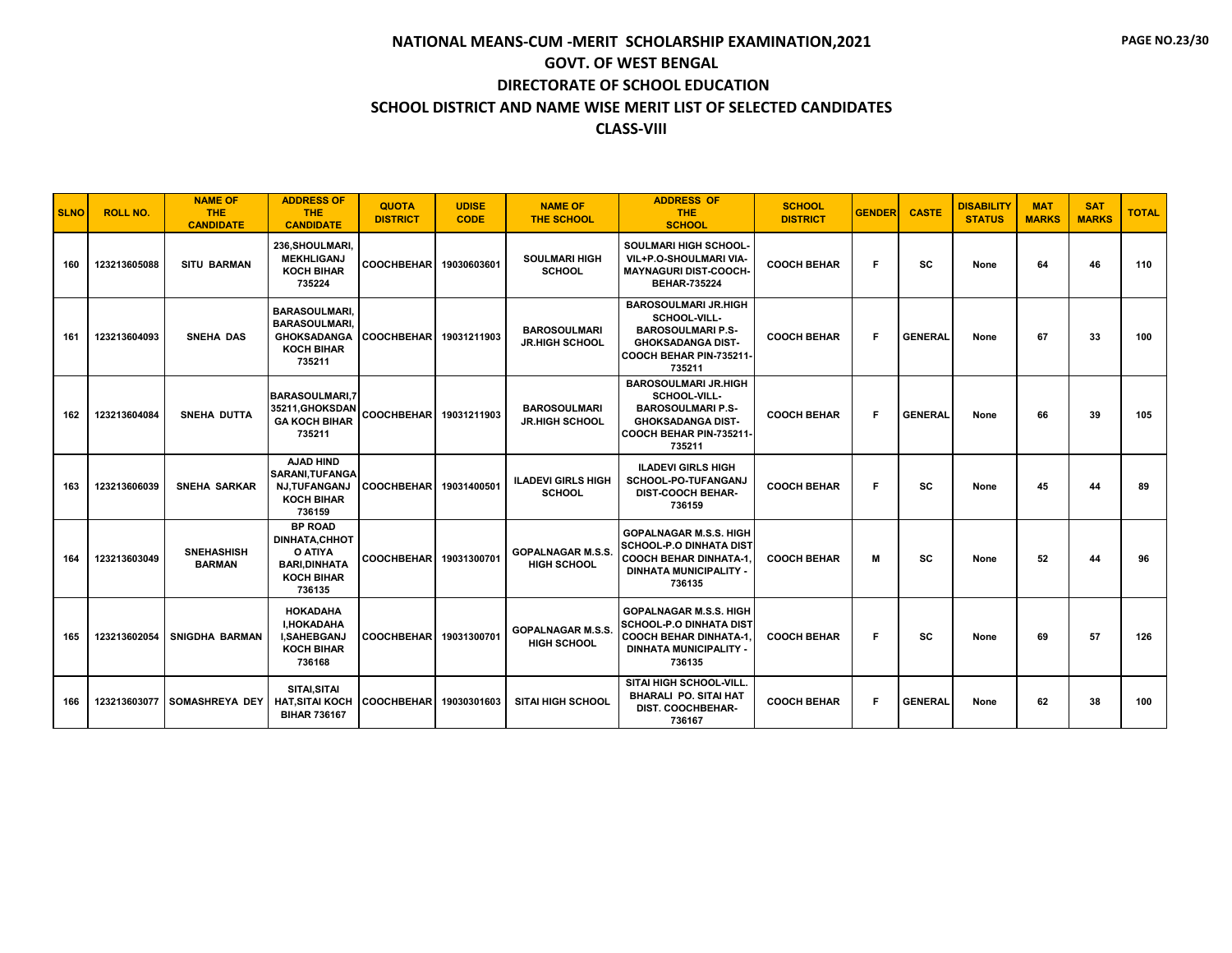| <b>SLNO</b> | <b>ROLL NO.</b> | <b>NAME OF</b><br><b>THE</b><br><b>CANDIDATE</b> | <b>ADDRESS OF</b><br>THE.<br><b>CANDIDATE</b>                                                                   | <b>QUOTA</b><br><b>DISTRICT</b> | <b>UDISE</b><br><b>CODE</b> | <b>NAME OF</b><br><b>THE SCHOOL</b>                       | <b>ADDRESS OF</b><br><b>THE</b><br><b>SCHOOL</b>                                                                                            | <b>SCHOOL</b><br><b>DISTRICT</b> | <b>GENDER</b> | <b>CASTE</b>   | <b>DISABILITY</b><br><b>STATUS</b> | <b>MAT</b><br><b>MARKS</b> | <b>SAT</b><br><b>MARKS</b> | <b>TOTAL</b> |
|-------------|-----------------|--------------------------------------------------|-----------------------------------------------------------------------------------------------------------------|---------------------------------|-----------------------------|-----------------------------------------------------------|---------------------------------------------------------------------------------------------------------------------------------------------|----------------------------------|---------------|----------------|------------------------------------|----------------------------|----------------------------|--------------|
| 167         |                 | 123213604018 SONALIKA BARMAN                     | <b>INDRERKUTI, AND</b><br><b>ARAN</b><br>PAKHIHAGA, MAT<br><b>HABHANGA KOCH</b><br><b>BIHAR 736146</b>          | COOCHBEHAR 19031104702          |                             | PAKHIHAGAHAT G.M.<br><b>HIGH SCHOOL</b>                   | PAKHIHAGAHAT G.M. HIGH<br>SCHOOL-VILL+PO-<br><b>ANDARAN PAKHIHAGA</b><br><b>DIST-COOCH BEHAR -</b><br>736146                                | <b>COOCH BEHAR</b>               | F             | SC             | None                               | 45                         | 43                         | 88           |
| 168         | 123213606107    | <b>SOUGATA SAHA</b>                              | <b>SUBHASH</b><br>PALLY, BAKSHIRH<br>AT, BAKSHIRHAT<br><b>KOCH BIHAR</b><br>736131                              | COOCHBEHAR 19030508603          |                             | <b>BOXIRHAT HIGH</b><br><b>SCHOOL</b>                     | <b>BOXIRHAT HIGH SCHOOL-</b><br><b>VILL-BAKSHIRHAT P.O-</b><br><b>BAKSHIRHAT DIST-COOCH-</b><br><b>BEHAR-736131</b>                         | <b>COOCH BEHAR</b>               | M             | <b>GENERAL</b> | None                               | 65                         | 48                         | 113          |
| 169         | 123213606072    | <b>SOUMIK SAHA</b>                               | <b>SUBHASH</b><br>PALLY, BAKSHIRH<br>AT, BAKSHIRHAT<br><b>KOCH BIHAR</b><br>736131                              | COOCHBEHAR 19030508603          |                             | <b>BOXIRHAT HIGH</b><br><b>SCHOOL</b>                     | <b>BOXIRHAT HIGH SCHOOL-</b><br><b>VILL-BAKSHIRHAT P.O-</b><br><b>BAKSHIRHAT DIST-COOCH-</b><br><b>BEHAR-736131</b>                         | <b>COOCH BEHAR</b>               | M             | <b>GENERAL</b> | None                               | 74                         | 45                         | 119          |
| 170         | 123213602091    | <b>SOUMITRA RAY</b>                              | <b>BARA</b><br>SOULMARI, DINHA<br><b>TA,DINHATA</b><br><b>KOCH BIHAR</b><br>736135                              | COOCHBEHAR 19031300701          |                             | <b>GOPALNAGAR M.S.S</b><br><b>HIGH SCHOOL</b>             | <b>GOPALNAGAR M.S.S. HIGH</b><br><b>SCHOOL-P.O DINHATA DIST</b><br><b>COOCH BEHAR DINHATA-1.</b><br><b>DINHATA MUNICIPALITY -</b><br>736135 | <b>COOCH BEHAR</b>               | м             | SC             | None                               | 50                         | 41                         | 91           |
| 171         | 123213602135    | <b>SOUMYAJIT</b><br><b>BARMAN</b>                | SAHEBGANJ.SAH<br>EBGANJ, SAHEBG<br>ANJ KOCH BIHAR<br>736176                                                     | COOCHBEHAR 19030206304          |                             | <b>SAHEBGANJ JR.HIGH</b><br><b>SCHOOL</b>                 | <b>SAHEBGANJ JR.HIGH</b><br>SCHOOL-<br>VILL+PO=SAHEBGANJ<br><b>DIST=COOCH BEHAR-</b><br>736176                                              | <b>COOCH BEHAR</b>               | М             | <b>SC</b>      | None                               | 59                         | 33                         | 92           |
| 172         | 123213604033    | <b>SOURADEEP SAHA</b>                            | <b>DINOBANDHU</b><br>PALLY.MATHABH<br>ANGA.MATHABHA COOCHBEHAR 19031800504<br><b>NGA KOCH BIHAR</b><br>736146   |                                 |                             | <b>MATHABHANGA HIGH</b><br><b>SCHOOL</b>                  | <b>MATHABHANGA HIGH</b><br>SCHOOL -VPO-<br><b>MATHABHANGA WARD-5</b><br><b>DIST-COOCH BEHAR-</b><br>736146                                  | <b>COOCH BEHAR</b>               | М             | <b>GENERAL</b> | None                               | 63                         | 63                         | 126          |
| 173         | 123213602027    | <b>SOURAV BARMAN</b>                             | <b>GHONG</b><br><b>SEORAGURI.NAZI</b><br>RHAT, SAHEBGAN COOCHBEHAR 19030202402<br><b>J KOCH BIHAR</b><br>736134 |                                 |                             | <b>NAZIRHAT</b><br><b>HARKUMARI HIGH</b><br><b>SCHOOL</b> | <b>NAZIRHAT HARKUMARI</b><br><b>HIGH SCHOOL-VILL.</b><br>SOULMARI PO. NAZIRHAT<br>DIST. COOCHBEHAR-<br>736134                               | <b>COOCH BEHAR</b>               | М             | <b>SC</b>      | None                               | 67                         | 45                         | 112          |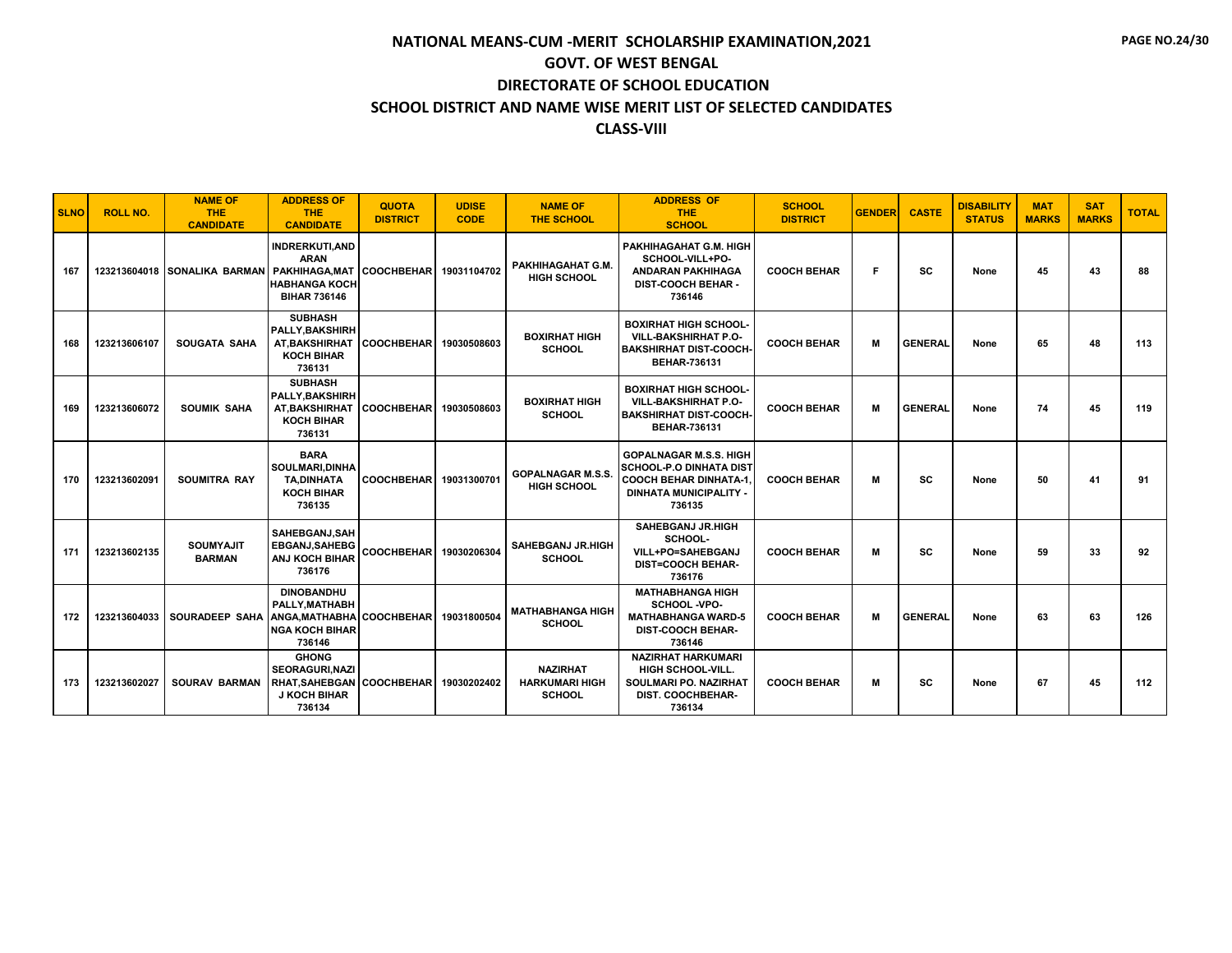| <b>SLNO</b> | <b>ROLL NO.</b> | <b>NAME OF</b><br><b>THE</b><br><b>CANDIDATE</b>          | <b>ADDRESS OF</b><br><b>THE</b><br><b>CANDIDATE</b>                                                      | <b>QUOTA</b><br><b>DISTRICT</b> | <b>UDISE</b><br><b>CODE</b> | <b>NAME OF</b><br><b>THE SCHOOL</b>                         | <b>ADDRESS OF</b><br><b>THE</b><br><b>SCHOOL</b>                                                                                            | <b>SCHOOL</b><br><b>DISTRICT</b> | <b>GENDER</b> | <b>CASTE</b>   | <b>DISABILITY</b><br><b>STATUS</b> | <b>MAT</b><br><b>MARKS</b> | <b>SAT</b><br><b>MARKS</b> | <b>TOTAL</b> |
|-------------|-----------------|-----------------------------------------------------------|----------------------------------------------------------------------------------------------------------|---------------------------------|-----------------------------|-------------------------------------------------------------|---------------------------------------------------------------------------------------------------------------------------------------------|----------------------------------|---------------|----------------|------------------------------------|----------------------------|----------------------------|--------------|
| 174         |                 | 123213602092 SOUVIK KARMAKAR ROAD.DINHATA.DI COOCHBEHAR I | <b>TELEPHONE</b><br><b>EXCHANGE</b><br><b>NHATA KOCH</b><br><b>BIHAR 736135</b>                          |                                 | 19031300701                 | <b>GOPALNAGAR M.S.S.</b><br><b>HIGH SCHOOL</b>              | <b>GOPALNAGAR M.S.S. HIGH</b><br><b>SCHOOL-P.O DINHATA DIST</b><br><b>COOCH BEHAR DINHATA-1.</b><br><b>DINHATA MUNICIPALITY -</b><br>736135 | <b>COOCH BEHAR</b>               | М             | <b>GENERAL</b> | None                               | 54                         | 45                         | 99           |
| 175         | 123213601100    | <b>SRIJA BARMAN</b>                                       | <b>SHYAMA PRASAD</b><br>PALLY WARD NO<br>01.COOCH<br><b>BEHAR.KOTWALI</b><br><b>KOCH BIHAR</b><br>736101 | <b>COOCHBEHAR</b>               | 19030910502                 | <b>MANINDRA NATH HIGH</b><br><b>SCHOOL</b>                  | <b>MANINDRA NATH HIGH</b><br>SCHOOL-P.O-<br><b>MAHISBATHAN DIST-</b><br>COOCH-BEHAR-736179                                                  | <b>COOCH BEHAR</b>               | F.            | SC             | None                               | 60                         | 38                         | 98           |
| 176         | 123213601009    | <b>SRITAM DAS</b>                                         | <b>TAKAGACHH</b><br>ROAD, TAKAGACH<br><b>H.PUNDIBARI</b><br><b>KOCH BIHAR</b><br>736180                  | <b>COOCHBEHAR</b>               | 19031700101                 | <b>COOCH BEHAR</b><br><b>RAMBHOLA HIGH</b><br><b>SCHOOL</b> | <b>COOCH BEHAR RAMBHOLA</b><br>HIGH SCHOOL-P.O+DIST-<br>COOCH-BEHAR-736101                                                                  | <b>COOCH BEHAR</b>               | м             | SC             | None                               | 52                         | 40                         | 92           |
| 177         |                 | 123213602036 SUBHADIP BARMAN                              | <b>BALARAMPUR</b><br>ROAD, BHULKI, SA<br><b>HEBGANJ KOCH</b><br><b>BIHAR 736134</b>                      | COOCHBEHAR 19031300701          |                             | <b>GOPALNAGAR M.S.S.</b><br><b>HIGH SCHOOL</b>              | <b>GOPALNAGAR M.S.S. HIGH</b><br><b>SCHOOL-P.O DINHATA DIST</b><br><b>COOCH BEHAR DINHATA-1.</b><br><b>DINHATA MUNICIPALITY -</b><br>736135 | <b>COOCH BEHAR</b>               | M             | SC             | None                               | 46                         | 44                         | 90           |
| 178         | 123213602006    | <b>SUBHAJIT BARMAN</b>                                    | <b>NORTH</b><br><b>LAUCHAPRA.BAM</b><br>ANHAT, SAHEBGA<br><b>NJ KOCH BIHAR</b><br>736168                 | <b>COOCHBEHAR</b>               | 19030207201                 | <b>BAMANHAT HIGH</b><br><b>SCHOOL</b>                       | <b>BAMANHAT HIGH SCHOOL-</b><br><b>VILL. UTTAR LOWCHAPRA</b><br>PO. BAMANHAT PS.<br><b>DINHATA DIST.</b><br>COOCHBEHAR-736168               | <b>COOCH BEHAR</b>               | M             | SC             | None                               | 76                         | 50                         | 126          |
| 179         | 123213604027    | <b>SUBHAM ADHIKARY</b>                                    | <b>MATHABHANGA.M</b><br>ATHABHANGA.MA<br><b>THABHANGA</b><br><b>KOCH BIHAR</b><br>736146                 | <b>COOCHBEHAR</b>               | 19031800504                 | <b>MATHABHANGA HIGH</b><br><b>SCHOOL</b>                    | <b>MATHABHANGA HIGH</b><br>SCHOOL -VPO-<br><b>MATHABHANGA WARD-5</b><br><b>DIST-COOCH BEHAR-</b><br>736146                                  | <b>COOCH BEHAR</b>               | M             | SC             | None                               | 74                         | 66                         | 140          |
| 180         |                 | 123213602104 SUBHAM BHOWMIK                               | SAHEBGANJ.SAH<br><b>EBGANJ, SAHEBG</b><br><b>ANJ KOCH BIHAR</b><br>736176                                | COOCHBEHAR 19030206304          |                             | <b>SAHEBGANJ JR.HIGH</b><br><b>SCHOOL</b>                   | <b>SAHEBGANJ JR.HIGH</b><br>SCHOOL-<br>VILL+PO=SAHEBGANJ<br><b>DIST=COOCH BEHAR-</b><br>736176                                              | <b>COOCH BEHAR</b>               | м             | <b>GENERAL</b> | None                               | 64                         | 34                         | 98           |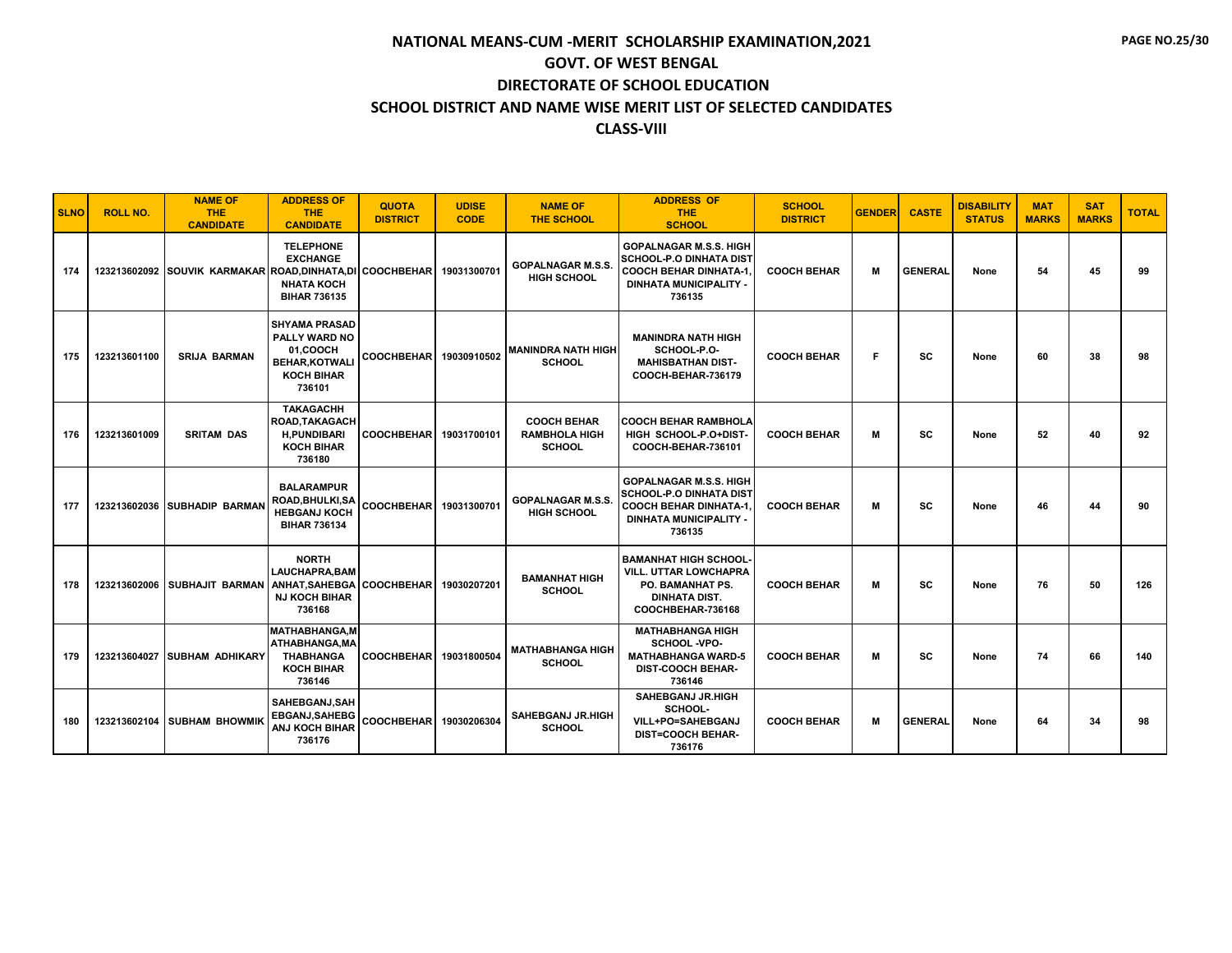| <b>SLNO</b> | <b>ROLL NO.</b> | <b>NAME OF</b><br><b>THE</b><br><b>CANDIDATE</b> | <b>ADDRESS OF</b><br><b>THE</b><br><b>CANDIDATE</b>                                                                  | <b>QUOTA</b><br><b>DISTRICT</b> | <b>UDISE</b><br><b>CODE</b> | <b>NAME OF</b><br><b>THE SCHOOL</b>            | <b>ADDRESS OF</b><br><b>THE</b><br><b>SCHOOL</b>                                                                                     | <b>SCHOOL</b><br><b>DISTRICT</b> | <b>GENDER</b> | <b>CASTE</b>   | <b>DISABILITY</b><br><b>STATUS</b> | <b>MAT</b><br><b>MARKS</b> | <b>SAT</b><br><b>MARKS</b> | <b>TOTAL</b> |
|-------------|-----------------|--------------------------------------------------|----------------------------------------------------------------------------------------------------------------------|---------------------------------|-----------------------------|------------------------------------------------|--------------------------------------------------------------------------------------------------------------------------------------|----------------------------------|---------------|----------------|------------------------------------|----------------------------|----------------------------|--------------|
| 181         | 123213601025    | <b>SUBHRADIP</b><br><b>BISWAS</b>                | <b>UTTAR</b><br>PARA, DEWANHAT<br><b>KOTWALI KOCH</b><br><b>BIHAR 736134</b>                                         | <b>COOCHBEHAR</b>               | 19030819301                 | <b>DEWANHAT HIGH</b><br><b>SCHOOL</b>          | <b>DEWANHAT HIGH SCHOOL-</b><br>VILL+P.O-DEWANHAT DIST-<br>COOCH-BEHAR-736134                                                        | <b>COOCH BEHAR</b>               | M             | <b>GENERAL</b> | None                               | 69                         | 53                         | 122          |
| 182         | 123213606082    | <b>SUDESHNA SAHA</b>                             | <b>CHHOTOLAWKUT</b><br><b>HI, BAKSHIRHAT, B</b><br><b>AKSHIRHAT</b><br><b>KOCH BIHAR</b><br>736131                   | <b>COOCHBEHAR</b>               | 19030508602                 | <b>BOXIRHAT GIRLS HIGH</b><br><b>SCHOOL</b>    | <b>BOXIRHAT GIRLS HIGH</b><br><b>SCHOOL-VILL -</b><br>CHHOTOLOWKUTHI POST.<br><b>BAXIRHAT DIST-COOCH</b><br>BEHAR PIN 736131-736131  | <b>COOCH BEHAR</b>               | F             | <b>GENERAL</b> | None                               | 55                         | 46                         | 101          |
| 183         | 123213606001    | <b>SUDIPA BASAK</b>                              | <b>CHAMTA,COLONY</b><br><b>CHAMTA, TUFANG</b><br><b>ANJ KOCH BIHAR</b><br>736159                                     | <b>COOCHBEHAR</b>               | 19030414601                 | <b>CHAMTA D.BANDHU</b><br><b>VIDYALAYA</b>     | <b>CHAMTA D.BANDHU</b><br><b>VIDYALAYA-VILL=CHAMTA</b><br><b>PO=COLONY DIST=COOCH</b><br><b>BEHAR-736159</b>                         | <b>COOCH BEHAR</b>               | F             | <b>GENERAL</b> | None                               | 72                         | 39                         | 111          |
| 184         | 123213602146    | <b>SUDIPTO SAHA</b>                              | <b>WARD NO</b><br><b>11, BALARAM PUR</b><br>ROAD, DINHATA, DI COOCHBEHAR<br><b>NHATA KOCH</b><br><b>BIHAR 736135</b> |                                 | 19031300701                 | <b>GOPALNAGAR M.S.S.</b><br><b>HIGH SCHOOL</b> | <b>GOPALNAGAR M.S.S. HIGH</b><br>SCHOOL-P.O DINHATA DIST<br><b>COOCH BEHAR DINHATA-1.</b><br><b>DINHATA MUNICIPALITY -</b><br>736135 | <b>COOCH BEHAR</b>               | M             | <b>GENERAL</b> | None                               | 61                         | 49                         | 110          |
| 185         | 123213606019    | <b>SUJOY DEY</b>                                 | <b>GODOWN MORE</b><br><b>WARD NO</b><br>06.TUFANGANJ.T COOCHBEHAR<br><b>UFANGANJ KOCH</b><br><b>BIHAR 736159</b>     |                                 | 19031400401                 | TUFANGANJ N.N.M.<br><b>HIGH SCHOOL</b>         | TUFANGANJ N.N.M. HIGH<br><b>SCHOOL-P.O TUFANGANJ</b><br><b>DIST COOCH BEHAR-</b><br>736160                                           | <b>COOCH BEHAR</b>               | M             | <b>GENERAL</b> | None                               | 73                         | 41                         | 114          |
| 186         | 123213603003    | <b>SUKRITI KUNDU</b>                             | N0197.DINHATA.DI<br><b>NHATA KOCH</b><br><b>BIHAR 736135</b>                                                         | <b>COOCHBEHAR</b>               | 19031300601                 | <b>DINHATA GIRLS' HIGH</b><br><b>SCHOOL</b>    | <b>DINHATA GIRLS' HIGH</b><br><b>SCHOOL-PO= DINHATA</b><br><b>DIST=COOCH BEHAR-</b><br>736135                                        | <b>COOCH BEHAR</b>               | F             | <b>GENERAL</b> | None                               | 76                         | 61                         | 137          |
| 187         | 123213604007    | <b>SUMAN DAS</b>                                 | <b>CHOWPATHI</b><br><b>WARD NO-</b><br>06, MATHABHANG<br>A, MATHABHANGA<br><b>KOCH BIHAR</b><br>736146               | <b>COOCHBEHAR</b>               | 19031800504                 | <b>MATHABHANGA HIGH</b><br><b>SCHOOL</b>       | <b>MATHABHANGA HIGH</b><br><b>SCHOOL -VPO-</b><br><b>MATHABHANGA WARD-5</b><br><b>DIST-COOCH BEHAR-</b><br>736146                    | <b>COOCH BEHAR</b>               | M             | <b>GENERAL</b> | None                               | 63                         | 43                         | 106          |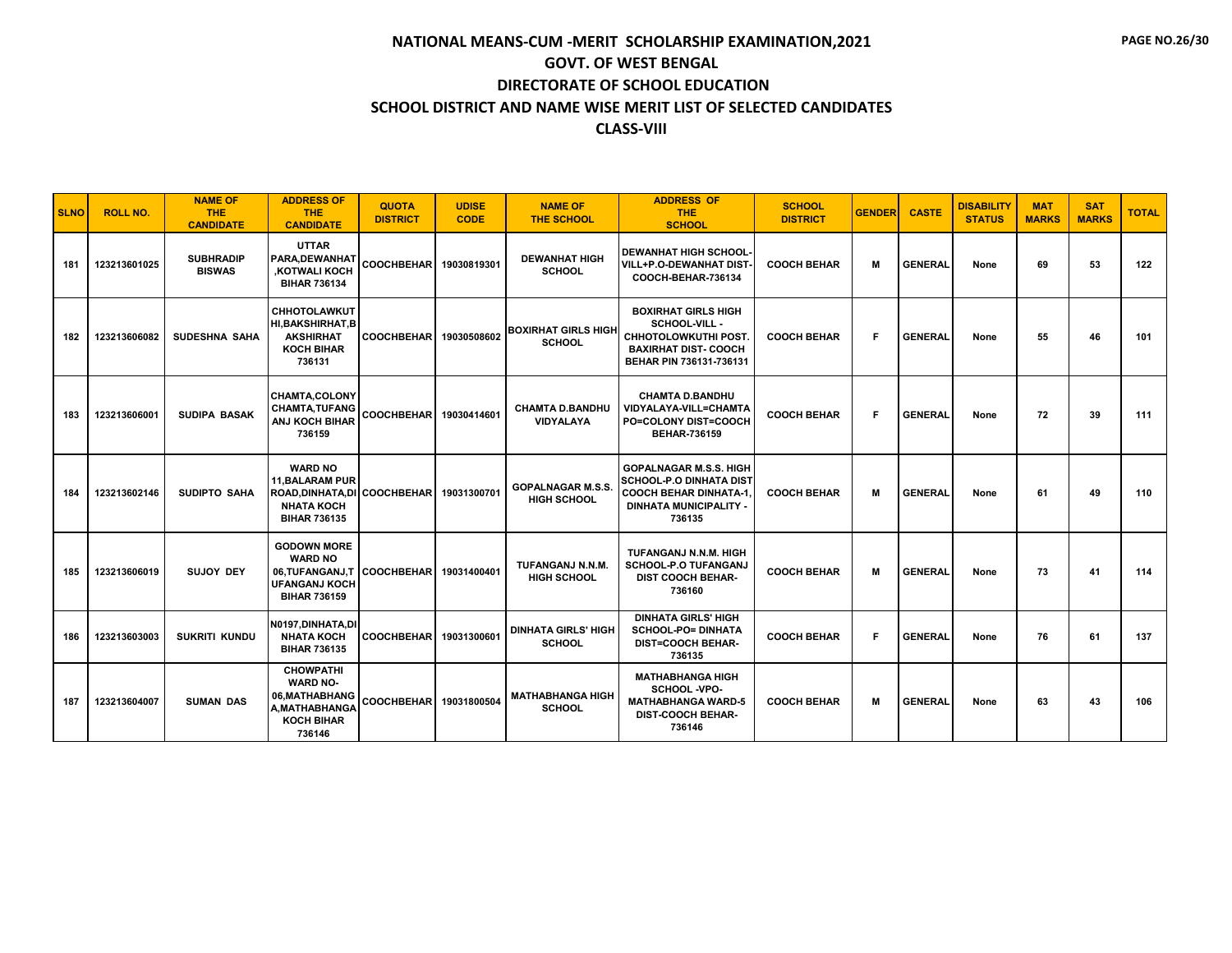| <b>SLNO</b> | <b>ROLL NO.</b> | <b>NAME OF</b><br><b>THE</b><br><b>CANDIDATE</b> | <b>ADDRESS OF</b><br><b>THE</b><br><b>CANDIDATE</b>                                                                                                     | <b>QUOTA</b><br><b>DISTRICT</b> | <b>UDISE</b><br><b>CODE</b> | <b>NAME OF</b><br><b>THE SCHOOL</b>          | <b>ADDRESS OF</b><br><b>THE</b><br><b>SCHOOL</b>                                                                                         | <b>SCHOOL</b><br><b>DISTRICT</b> | <b>GENDER</b> | <b>CASTE</b>   | <b>DISABILITY</b><br><b>STATUS</b> | <b>MAT</b><br><b>MARKS</b> | <b>SAT</b><br><b>MARKS</b> | <b>TOTAL</b> |
|-------------|-----------------|--------------------------------------------------|---------------------------------------------------------------------------------------------------------------------------------------------------------|---------------------------------|-----------------------------|----------------------------------------------|------------------------------------------------------------------------------------------------------------------------------------------|----------------------------------|---------------|----------------|------------------------------------|----------------------------|----------------------------|--------------|
| 188         | 123213601182    | <b>SUMANA SARKAR</b>                             | <b>VILL-DHANG</b><br><b>DHING</b><br><b>GURI.DHANG</b><br><b>DHING</b><br><b>GURI, PUNDIBARI</b><br><b>KOCH BIHAR</b><br>736165                         | <b>COOCHBEHAR</b>               | 19030902302                 | <b>D.D.GURI KACHUA</b><br><b>HIGH SCHOOL</b> | <b>D.D.GURI KACHUA HIGH</b><br>SCHOOL-<br>DHANGDHINGGURI,COOCH<br>BEHAR PIN 736165-736165                                                | <b>COOCH BEHAR</b>               | F.            | <b>GENERAL</b> | None                               | 70                         | 51                         | 121          |
| 189         | 123213606100    | <b>SUMEDHA SAHA</b>                              | <b>BINAPANI ROAD</b><br><b>SAT VAI PARA</b><br><b>WARD NO-</b><br>11, TUFANGANJ<br><b>NEW</b><br><b>TOWN, TUFANGAN</b><br><b>J KOCH BIHAR</b><br>736160 | <b>COOCHBEHAR</b>               | 19031400501                 | <b>ILADEVI GIRLS HIGH</b><br><b>SCHOOL</b>   | <b>ILADEVI GIRLS HIGH</b><br><b>SCHOOL-PO-TUFANGANJ</b><br><b>DIST-COOCH BEHAR-</b><br>736159                                            | <b>COOCH BEHAR</b>               | F.            | <b>GENERAL</b> | None                               | 65                         | 57                         | 122          |
| 190         | 123213601171    | <b>SUMIT SARKAR</b>                              | <b>VILL-DHANG</b><br><b>DHING</b><br><b>GURI, DHANG</b><br><b>DHING</b><br><b>GURI, PUNDIBARI</b><br><b>KOCH BIHAR</b><br>736165                        | <b>COOCHBEHAR</b>               | 19030902302                 | <b>D.D.GURI KACHUA</b><br><b>HIGH SCHOOL</b> | <b>D.D.GURI KACHUA HIGH</b><br>SCHOOL-<br><b>DHANGDHINGGURI.COOCH</b><br>BEHAR PIN 736165-736165                                         | <b>COOCH BEHAR</b>               | М             | <b>GENERAL</b> | None                               | 65                         | 44                         | 109          |
| 191         | 123213604004    | <b>SUMIT SEN</b>                                 | <b>BARASOULMARI.</b><br><b>BARASOULMARI.</b><br><b>GHOKSADANGA</b><br><b>KOCH BIHAR</b><br>735211                                                       | <b>COOCHBEHAR</b>               | 19031211903                 | <b>BAROSOULMARI</b><br><b>JR.HIGH SCHOOL</b> | <b>BAROSOULMARI JR.HIGH</b><br>SCHOOL-VILL-<br><b>BAROSOULMARI P.S-</b><br><b>GHOKSADANGA DIST-</b><br>COOCH BEHAR PIN-735211-<br>735211 | <b>COOCH BEHAR</b>               | м             | <b>GENERAL</b> | None                               | 68                         | 43                         | 111          |
| 192         | 123213606044    | <b>SUPARNA ROY</b>                               | <b>CHAMTA.COLONY</b><br><b>CHAMTA, TUFANG</b><br>ANJ KOCH BIHAR<br>736159                                                                               | <b>COOCHBEHAR</b>               | 19030414601                 | <b>CHAMTA D.BANDHU</b><br>VIDYALAYA          | <b>CHAMTA D.BANDHU</b><br>VIDYALAYA-VILL=CHAMTA<br>PO=COLONY DIST=COOCH<br><b>BEHAR-736159</b>                                           | <b>COOCH BEHAR</b>               | F.            | SC             | None                               | 82                         | 77                         | 159          |
| 193         | 123213602078    | <b>SUPRIYA MANDAL</b>                            | PATHARSAN, HOK<br>ADAHA, SAHEBGA<br><b>NJ KOCH BIHAR</b><br>736168                                                                                      | <b>COOCHBEHAR</b>               | 19030207201                 | <b>BAMANHAT HIGH</b><br><b>SCHOOL</b>        | <b>BAMANHAT HIGH SCHOOL-</b><br>VILL. UTTAR LOWCHAPRA<br>PO. BAMANHAT PS.<br><b>DINHATA DIST.</b><br>COOCHBEHAR-736168                   | <b>COOCH BEHAR</b>               | F.            | SC             | None                               | 68                         | 39                         | 107          |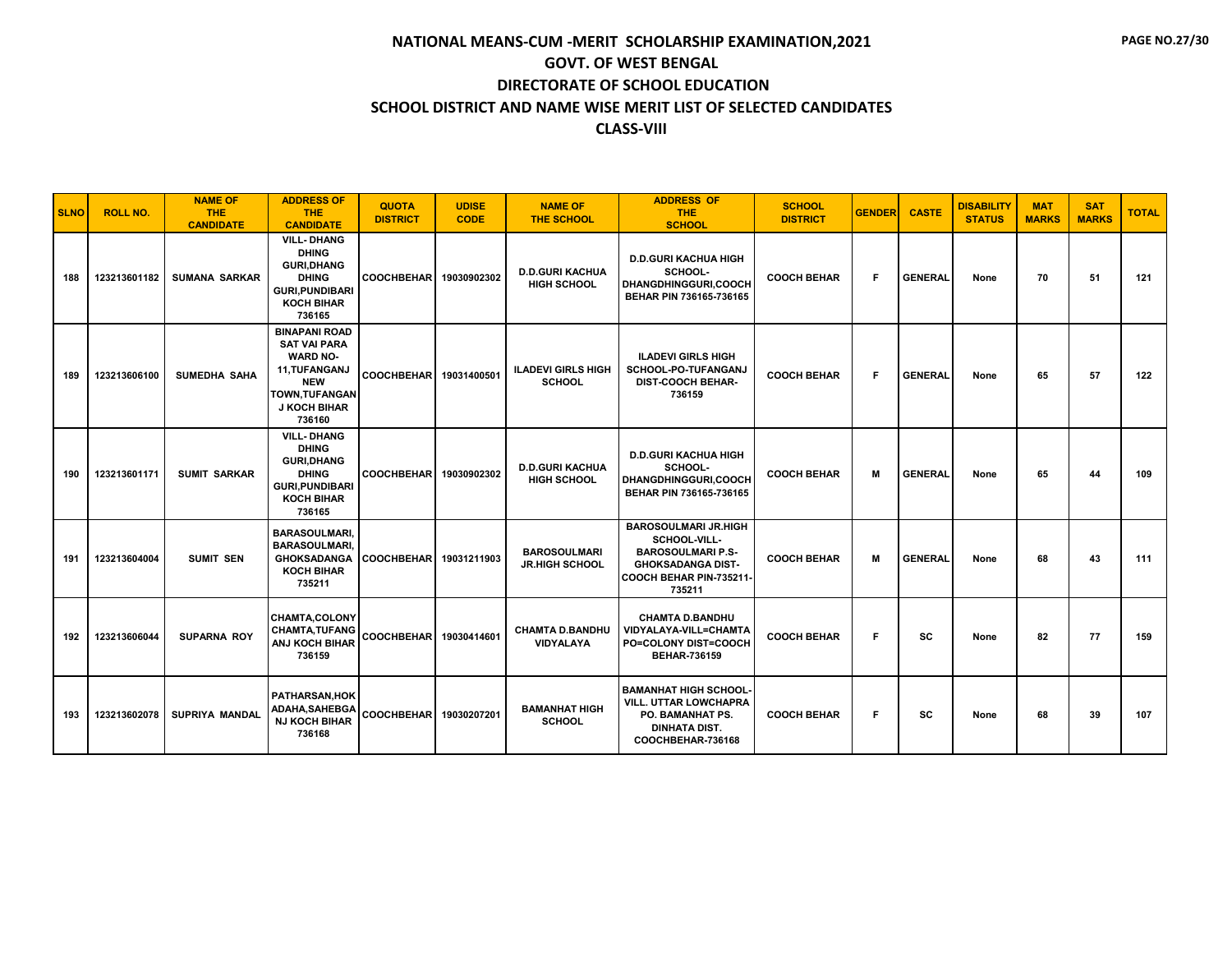| <b>SLNO</b> | <b>ROLL NO.</b> | <b>NAME OF</b><br><b>THE</b><br><b>CANDIDATE</b> | <b>ADDRESS OF</b><br>THE.<br><b>CANDIDATE</b>                                                                   | <b>QUOTA</b><br><b>DISTRICT</b> | <b>UDISE</b><br><b>CODE</b> | <b>NAME OF</b><br><b>THE SCHOOL</b>                       | <b>ADDRESS OF</b><br><b>THE</b><br><b>SCHOOL</b>                                                                                            | <b>SCHOOL</b><br><b>DISTRICT</b> | <b>GENDER</b> | <b>CASTE</b>   | <b>DISABILITY</b><br><b>STATUS</b> | <b>MAT</b><br><b>MARKS</b> | <b>SAT</b><br><b>MARKS</b> | <b>TOTAL</b> |
|-------------|-----------------|--------------------------------------------------|-----------------------------------------------------------------------------------------------------------------|---------------------------------|-----------------------------|-----------------------------------------------------------|---------------------------------------------------------------------------------------------------------------------------------------------|----------------------------------|---------------|----------------|------------------------------------|----------------------------|----------------------------|--------------|
| 194         | 123213605089    | <b>SUPRIYA ROY</b>                               | 236, SHOULMARI,<br><b>MEKHLIGANJ</b><br><b>KOCH BIHAR</b><br>735224                                             | COOCHBEHAR   19030603601        |                             | <b>SOULMARI HIGH</b><br><b>SCHOOL</b>                     | SOULMARI HIGH SCHOOL-<br>VIL+P.O-SHOULMARI VIA-<br><b>MAYNAGURI DIST-COOCH-</b><br><b>BEHAR-735224</b>                                      | <b>COOCH BEHAR</b>               | F             | sc             | None                               | 60                         | 41                         | 101          |
| 195         | 123213605006    | <b>SUPRIYA ROY</b>                               | <b>MADHYA</b><br>KHASBAS, BOXIG<br><b>ANJ.HALDIBARI</b><br><b>KOCH BIHAR</b><br>735122                          | COOCHBEHAR 19031600704          |                             | <b>HALDIBARI GIRLS'</b><br><b>HIGH SCHOOL</b>             | <b>HALDIBARI GIRLS' HIGH</b><br>SCHOOL-P.O-HALDIBARI<br>DIST-COOCH-BEHAR-<br>735122                                                         | <b>COOCH BEHAR</b>               | F             | sc             | None                               | 53                         | 44                         | 97           |
| 196         | 123213603014    | <b>SURAJIT DAM</b>                               | <b>NORTH</b><br><b>LAUCHAPRA.BAM</b><br>ANHAT, SAHEBGA COOCHBEHAR 19030207201<br><b>NJ KOCH BIHAR</b><br>736168 |                                 |                             | <b>BAMANHAT HIGH</b><br><b>SCHOOL</b>                     | <b>BAMANHAT HIGH SCHOOL-</b><br>VILL. UTTAR LOWCHAPRA<br>PO. BAMANHAT PS.<br><b>DINHATA DIST.</b><br>COOCHBEHAR-736168                      | <b>COOCH BEHAR</b>               | M             | <b>GENERAL</b> | None                               | 62                         | 48                         | 110          |
| 197         | 123213606067    | <b>SUSHMITA BASAK</b>                            | <b>CHAMTA.COLONY</b><br><b>CHAMTA,TUFANG</b><br><b>ANJ KOCH BIHAR</b><br>736159                                 | COOCHBEHAR 19030414601          |                             | <b>CHAMTA D.BANDHU</b><br>VIDYALAYA                       | <b>CHAMTA D.BANDHU</b><br>VIDYALAYA-VILL=CHAMTA<br><b>PO=COLONY DIST=COOCH</b><br><b>BEHAR-736159</b>                                       | <b>COOCH BEHAR</b>               | F.            | <b>GENERAL</b> | None                               | 57                         | 45                         | 102          |
| 198         | 123213602007    | <b>SWARNAJIT RAY</b>                             | <b>MADAN MOHAN</b><br><b>PARA, WARD NO</b><br>01, DINHATA, DINH<br><b>ATA KOCH BIHAR</b><br>736135              | COOCHBEHAR 19031300701          |                             | <b>GOPALNAGAR M.S.S.</b><br><b>HIGH SCHOOL</b>            | <b>GOPALNAGAR M.S.S. HIGH</b><br><b>SCHOOL-P.O DINHATA DIST</b><br><b>COOCH BEHAR DINHATA-1.</b><br><b>DINHATA MUNICIPALITY -</b><br>736135 | <b>COOCH BEHAR</b>               | М             | <b>SC</b>      | None                               | 61                         | 55                         | 116          |
| 199         | 123213602133    | SWASTIKA SAHA                                    | <b>BY PASS</b><br>LANE,DINHATA,DI<br><b>NHATA KOCH</b><br><b>BIHAR 736135</b>                                   | COOCHBEHAR 19031300601          |                             | <b>DINHATA GIRLS' HIGH</b><br><b>SCHOOL</b>               | <b>DINHATA GIRLS' HIGH</b><br><b>SCHOOL-PO= DINHATA</b><br><b>DIST=COOCH BEHAR-</b><br>736135                                               | <b>COOCH BEHAR</b>               | F.            | <b>GENERAL</b> | None                               | 73                         | 50                         | 123          |
| 200         | 123213603120    | <b>TANAY GHOSH</b>                               | <b>HARIBHANGA.KH</b><br>UTAMARA, SAHEB<br><b>GANJ KOCH</b><br><b>BIHAR 736134</b>                               | COOCHBEHAR 19030202402          |                             | <b>NAZIRHAT</b><br><b>HARKUMARI HIGH</b><br><b>SCHOOL</b> | <b>NAZIRHAT HARKUMARI</b><br><b>HIGH SCHOOL-VILL.</b><br><b>SOULMARI PO. NAZIRHAT</b><br>DIST. COOCHBEHAR-<br>736134                        | <b>COOCH BEHAR</b>               | M             | <b>GENERAL</b> | None                               | 63                         | 53                         | 116          |
| 201         | 123213602105    | <b>TANIYA SARKAR</b>                             | <b>JAIGIRBALABARI.</b><br><b>CHOWDHURIHAT</b><br><b>DINHATA KOCH</b><br><b>BIHAR 736168</b>                     | COOCHBEHAR 19030209601          |                             | <b>CHOUDHURIHAT V.</b><br><b>VIDYAMANDIR</b>              | <b>CHOUDHURIHAT V.</b><br><b>VIDYAMANDIR-P.O</b><br><b>CHOWDHURIHAT DIST</b><br>COOCH BEHAR-736166                                          | <b>COOCH BEHAR</b>               | F.            | <b>GENERAL</b> | None                               | 62                         | 53                         | 115          |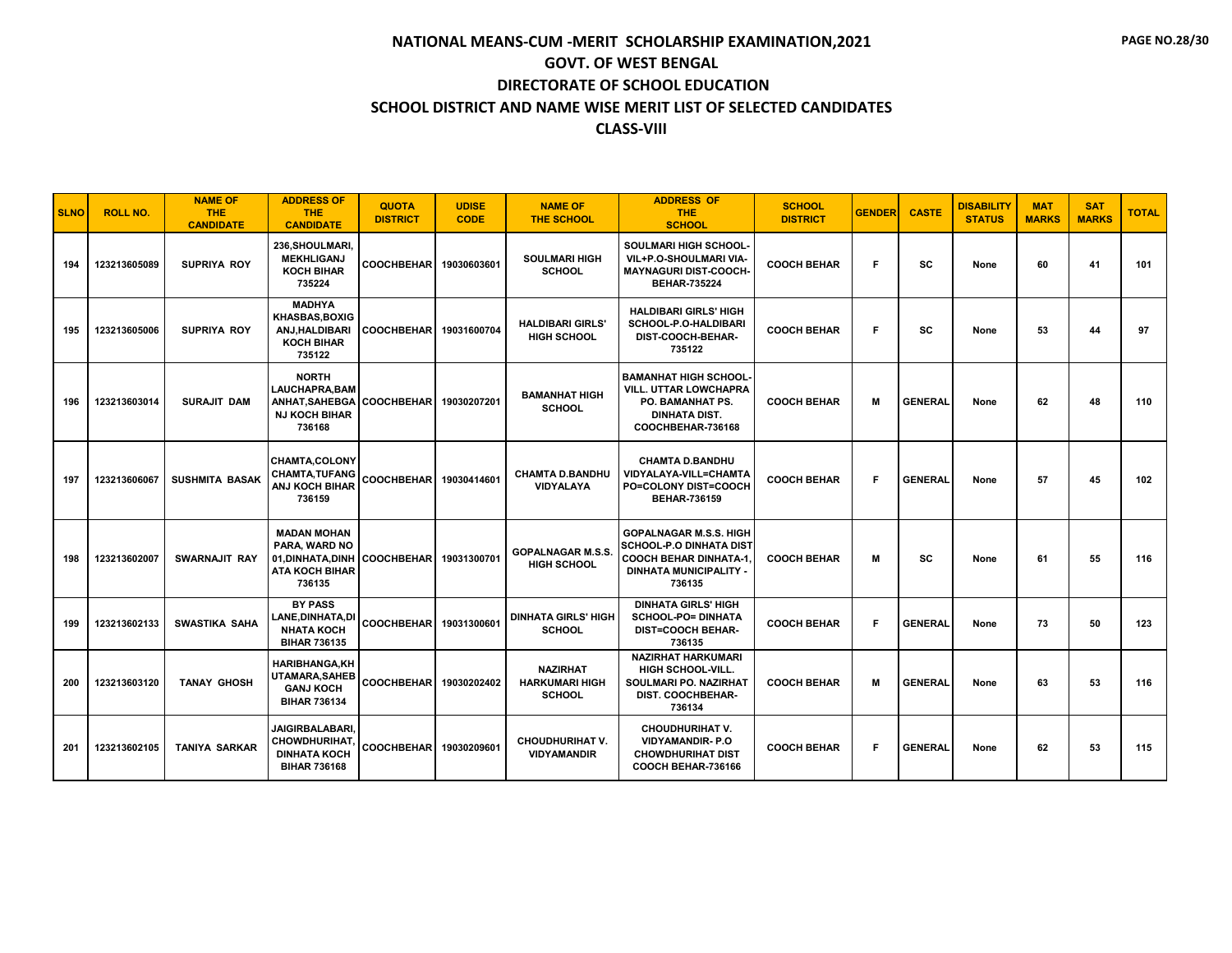| <b>SLNO</b> | <b>ROLL NO.</b> | <b>NAME OF</b><br>THE.<br><b>CANDIDATE</b> | <b>ADDRESS OF</b><br>THE.<br><b>CANDIDATE</b>                                                                 | <b>QUOTA</b><br><b>DISTRICT</b> | <b>UDISE</b><br><b>CODE</b> | <b>NAME OF</b><br><b>THE SCHOOL</b>                         | <b>ADDRESS OF</b><br><b>THE</b><br><b>SCHOOL</b>                                                                                           | <b>SCHOOL</b><br><b>DISTRICT</b> | <b>GENDER</b> | <b>CASTE</b>   | <b>DISABILITY</b><br><b>STATUS</b> | <b>MAT</b><br><b>MARKS</b> | <b>SAT</b><br><b>MARKS</b> | <b>TOTAL</b> |
|-------------|-----------------|--------------------------------------------|---------------------------------------------------------------------------------------------------------------|---------------------------------|-----------------------------|-------------------------------------------------------------|--------------------------------------------------------------------------------------------------------------------------------------------|----------------------------------|---------------|----------------|------------------------------------|----------------------------|----------------------------|--------------|
| 202         | 123213605005    | <b>TITHI ROY</b>                           | <b>N0078.BARA</b><br>HALDIBARI, HALDI<br><b>BARI KOCH</b><br><b>BIHAR 735122</b>                              | <b>COOCHBEHAR</b>               | 19030702502                 | <b>KALURAM HIGH</b><br><b>SCHOOL</b>                        | <b>KALURAM HIGH SCHOOL</b><br>P.O- BARA HALDIBARI DIST<br><b>COOCH BEHAR -735122</b>                                                       | <b>COOCH BEHAR</b>               | F.            | <b>SC</b>      | None                               | 54                         | 36                         | 90           |
| 203         | 123213601117    | <b>TRIPARNA DAS</b>                        | 0,TAKAGACHH,PU<br><b>NDIBARI KOCH</b><br><b>BIHAR 736180</b>                                                  | <b>COOCHBEHAR</b>               | 19031700102                 | <b>C.BEHAR U. BALIKA</b><br>VIDYALAYA                       | <b>C.BEHAR U. BALIKA</b><br>VIDYALAYA-P.O+VILL-<br>COOCHBEHAR-736101                                                                       | <b>COOCH BEHAR</b>               | F.            | SC             | None                               | 71                         | 57                         | 128          |
| 204         | 123213604045    | <b>TUHIN SAHA</b>                          | <b>SITALKUCHI</b><br><b>HOSPITAL</b><br>PARA, SITALKUCH<br><b>I,SITALKUCHI</b><br><b>KOCH BIHAR</b><br>736158 | <b>COOCHBEHAR</b>               | 19031013001                 | <b>SITALKHUCHI</b><br><b>GOPINATH HIGH</b><br><b>SCHOOL</b> | <b>SITALKHUCHI GOPINATH</b><br>HIGH SCHOOL-VILL+POST-<br>SITALKUCHI DIST-COOCH<br><b>BEHAR-736158</b>                                      | <b>COOCH BEHAR</b>               | М             | <b>GENERAL</b> | None                               | 68                         | 46                         | 114          |
| 205         | 123213606014    | TULIKA SAHA                                | <b>MAHADEB BARI</b><br><b>ROAD, TUFANGAN</b><br>NEWTOWN, TUFA<br><b>NGANJ KOCH</b><br><b>BIHAR 736160</b>     | <b>COOCHBEHAR</b>               | 19031400501                 | <b>ILADEVI GIRLS HIGH</b><br><b>SCHOOL</b>                  | <b>ILADEVI GIRLS HIGH</b><br>SCHOOL-PO-TUFANGANJ<br><b>DIST-COOCH BEHAR-</b><br>736159                                                     | <b>COOCH BEHAR</b>               | F.            | <b>GENERAL</b> | None                               | 60                         | 45                         | 105          |
| 206         | 123213606023    | <b>TUSHAR DAS</b>                          | CHAMTA,COLONY<br><b>CHAMTA, TUFANG</b><br><b>ANJ KOCH BIHAR</b><br>736159                                     | <b>COOCHBEHAR</b>               | 19030414601                 | <b>CHAMTA D.BANDHU</b><br><b>VIDYALAYA</b>                  | <b>CHAMTA D.BANDHU</b><br>VIDYALAYA-VILL=CHAMTA<br><b>PO=COLONY DIST=COOCH</b><br><b>BEHAR-736159</b>                                      | <b>COOCH BEHAR</b>               | М             | SC             | None                               | 70                         | 36                         | 106          |
| 207         | 123213606085    | <b>TUSHAR KIRAN</b><br><b>KUNDU</b>        | <b>LAMBAPARA</b><br><b>WARD NO</b><br>08, TUFANGANJ, T<br><b>UFANGANJ KOCH</b><br><b>BIHAR 736159</b>         | <b>COOCHBEHAR</b>               | 19031400401                 | <b>TUFANGANJ N.N.M.</b><br><b>HIGH SCHOOL</b>               | TUFANGANJ N.N.M. HIGH<br><b>SCHOOL-P.O TUFANGANJ</b><br><b>DIST COOCH BEHAR-</b><br>736160                                                 | <b>COOCH BEHAR</b>               | М             | <b>GENERAL</b> | None                               | 69                         | 35                         | 104          |
| 208         | 123213603090    | <b>TUTAN BARMAN</b>                        | <b>BALARAMPUR</b><br>ROAD,KUCHNI,SA<br><b>HEBGANJ KOCH</b><br><b>BIHAR 736169</b>                             | COOCHBEHAR 19031300701          |                             | <b>GOPALNAGAR M.S.S.</b><br><b>HIGH SCHOOL</b>              | <b>GOPALNAGAR M.S.S. HIGH</b><br><b>SCHOOL-P.O DINHATA DIST</b><br><b>COOCH BEHAR DINHATA-1</b><br><b>DINHATA MUNICIPALITY -</b><br>736135 | <b>COOCH BEHAR</b>               | М             | sc             | None                               | 56                         | 53                         | 109          |
| 209         | 123213601026    | <b>UDAY SARKAR</b>                         | <b>GHOGERKUTI,GH</b><br><b>GERKUTI,TUFANG</b><br><b>ANJ KOCH BIHAR</b><br>736159                              | <b>COOCHBEHAR</b>               | 19030816602                 | <b>TALLIGURI HIGH</b><br><b>SCHOOL</b>                      | TALLIGURI HIGH SCHOOL-<br><b>P.O-TALLIGURI P.S-</b><br>KOTWALI DIST-COOCH<br><b>BEHAR-736156</b>                                           | <b>COOCH BEHAR</b>               | М             | <b>GENERAL</b> | None                               | 69                         | 45                         | 114          |